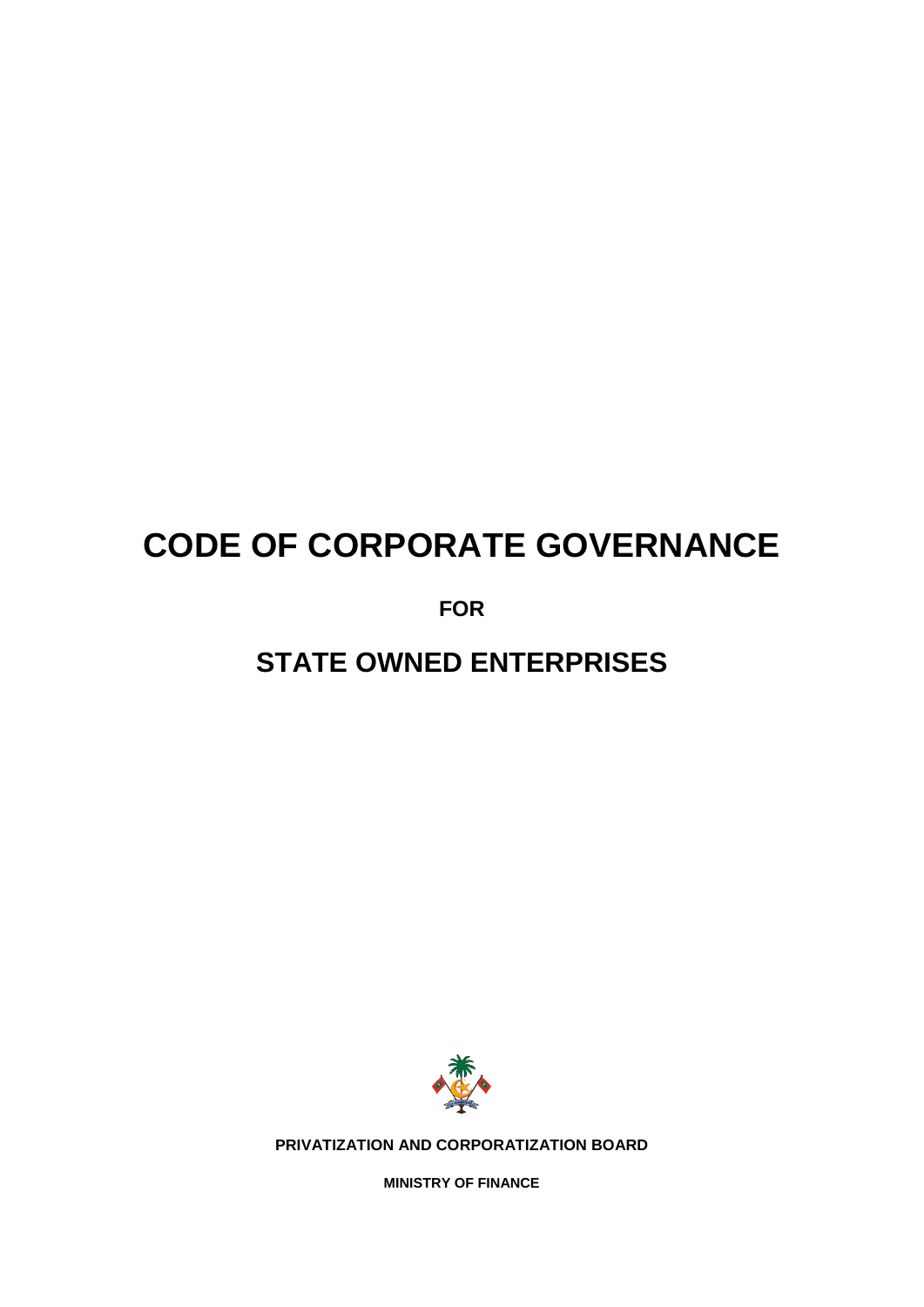# PRIVATIZATION AND CORPORATIZATION BOARD

## **MINISTRY OF FINANCE**

## **MALDIVES**

# 1st May 2019

# **Table of Contents**

| 1.                                                                           |  |
|------------------------------------------------------------------------------|--|
| Nomination of New/ Re-election of Existing Board Members 12<br>2.            |  |
| 3.                                                                           |  |
| Role of the Chief Executive Officer (CEO) / Managing Director (MD)  13<br>4. |  |
| 5.                                                                           |  |
| 6.                                                                           |  |
| 7.                                                                           |  |
| 8.                                                                           |  |
| 9.                                                                           |  |
| 10.                                                                          |  |
| 11.                                                                          |  |
| 12.                                                                          |  |
|                                                                              |  |
| 13.                                                                          |  |
| 14.                                                                          |  |
| 15.                                                                          |  |
| 16.                                                                          |  |
| <b>CHAPTER 4: OWNERSHIP FUNCTIONS OF THE GOVERNMENT AND ITS</b>              |  |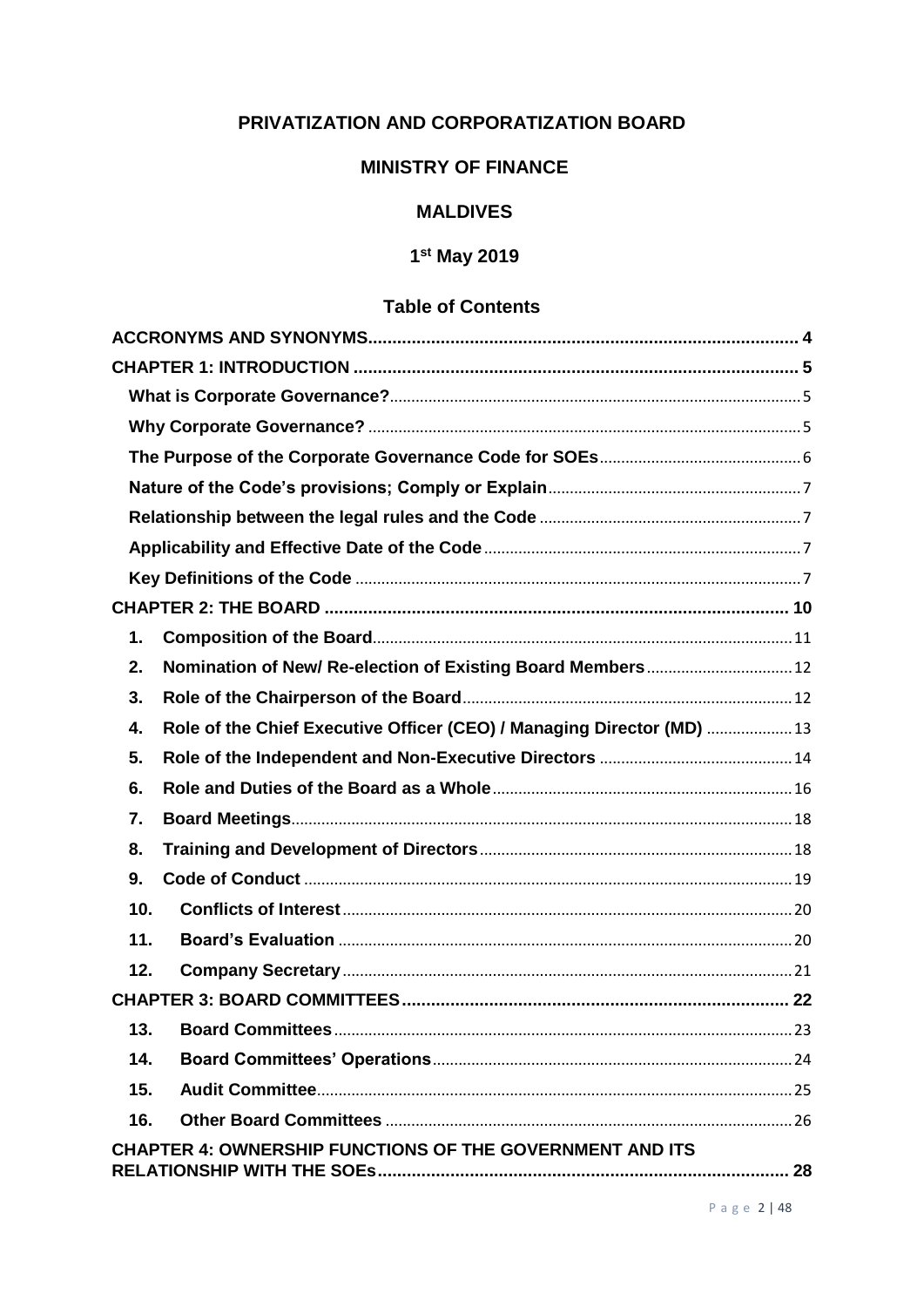| 17.                                                                |                                                                    |  |  |  |
|--------------------------------------------------------------------|--------------------------------------------------------------------|--|--|--|
|                                                                    | <b>CHAPTER 5: COMPETENCES OF GENERAL SHAREHOLDER'S MEETING AND</b> |  |  |  |
| 18.                                                                |                                                                    |  |  |  |
| 19.                                                                |                                                                    |  |  |  |
| 20.                                                                | Submitting and Asking Questions at the Annual General Meeting32    |  |  |  |
| 21.                                                                |                                                                    |  |  |  |
| 22.                                                                |                                                                    |  |  |  |
| CHAPTER 6: RISK MANAGEMENT, INTERNAL CONTROL AND INTERNAL AUDIT 34 |                                                                    |  |  |  |
| 23.                                                                |                                                                    |  |  |  |
| 24.                                                                |                                                                    |  |  |  |
| 25.                                                                |                                                                    |  |  |  |
| 26.                                                                |                                                                    |  |  |  |
| 27.                                                                |                                                                    |  |  |  |
| 28.                                                                |                                                                    |  |  |  |
|                                                                    |                                                                    |  |  |  |
| 29.                                                                |                                                                    |  |  |  |
| 30.                                                                |                                                                    |  |  |  |
| 31.                                                                |                                                                    |  |  |  |
|                                                                    |                                                                    |  |  |  |
| 32.                                                                |                                                                    |  |  |  |
| 33.                                                                |                                                                    |  |  |  |
| 34.                                                                |                                                                    |  |  |  |
| 35.                                                                |                                                                    |  |  |  |
| 36.                                                                |                                                                    |  |  |  |
| 37.                                                                |                                                                    |  |  |  |
|                                                                    |                                                                    |  |  |  |
| 38.                                                                |                                                                    |  |  |  |
| 39.                                                                |                                                                    |  |  |  |
| 40.                                                                |                                                                    |  |  |  |
| 41.                                                                |                                                                    |  |  |  |
| 42.                                                                |                                                                    |  |  |  |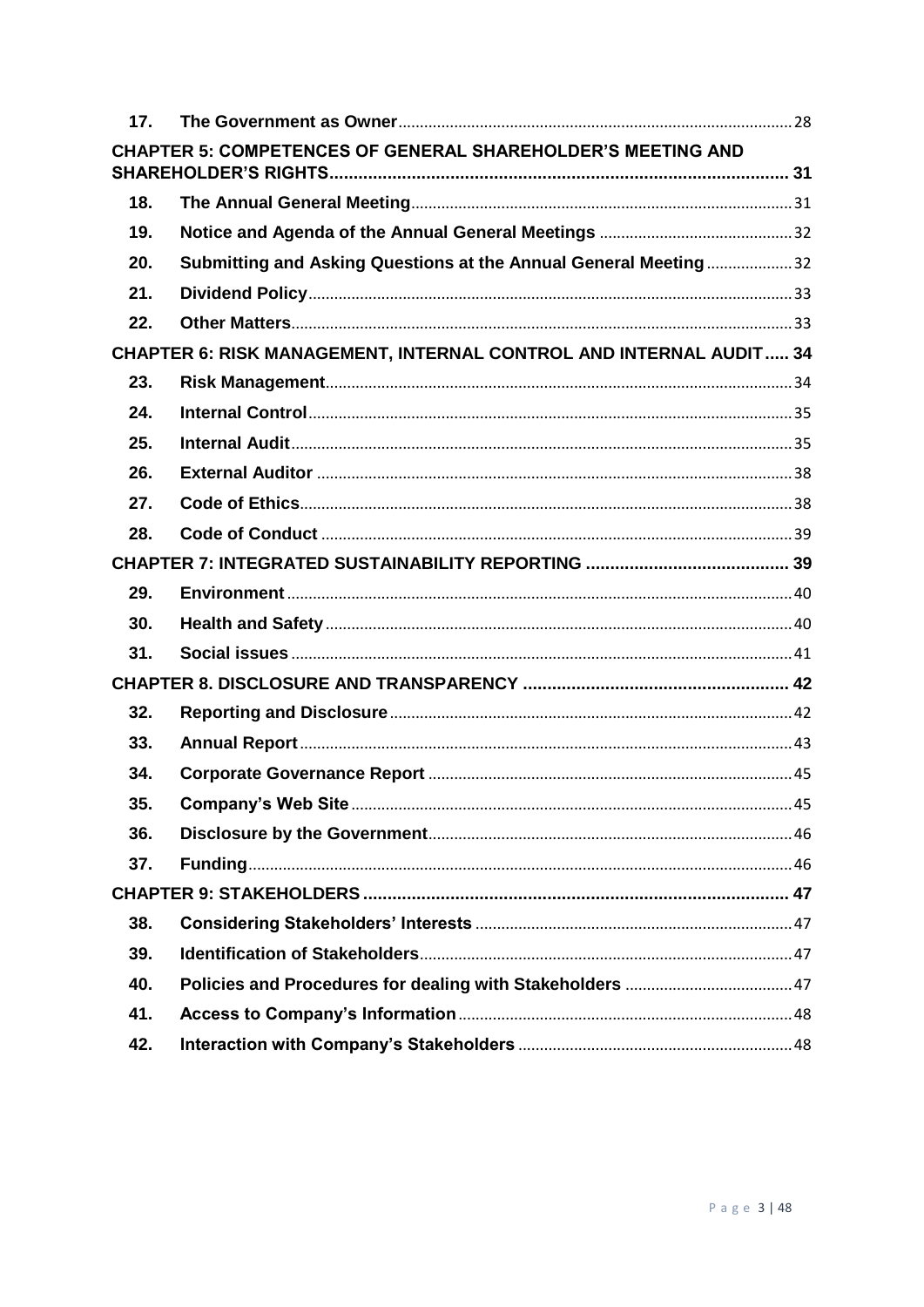# **ACCRONYMS AND SYNONYMS**

- <span id="page-3-0"></span>**AoA** Articles of Association
- **AGM** Annual General Meeting
- **CEO** Chief Executive Officer
- **CFO** Chief Financial Officer
- **EGM** Extraordinary General Meeting
- **MD** Managing Director
- **MoA** Memorandum of Association
- **PCB** Privatization and Corporatization Board
- **SOE** State Owned Enterprises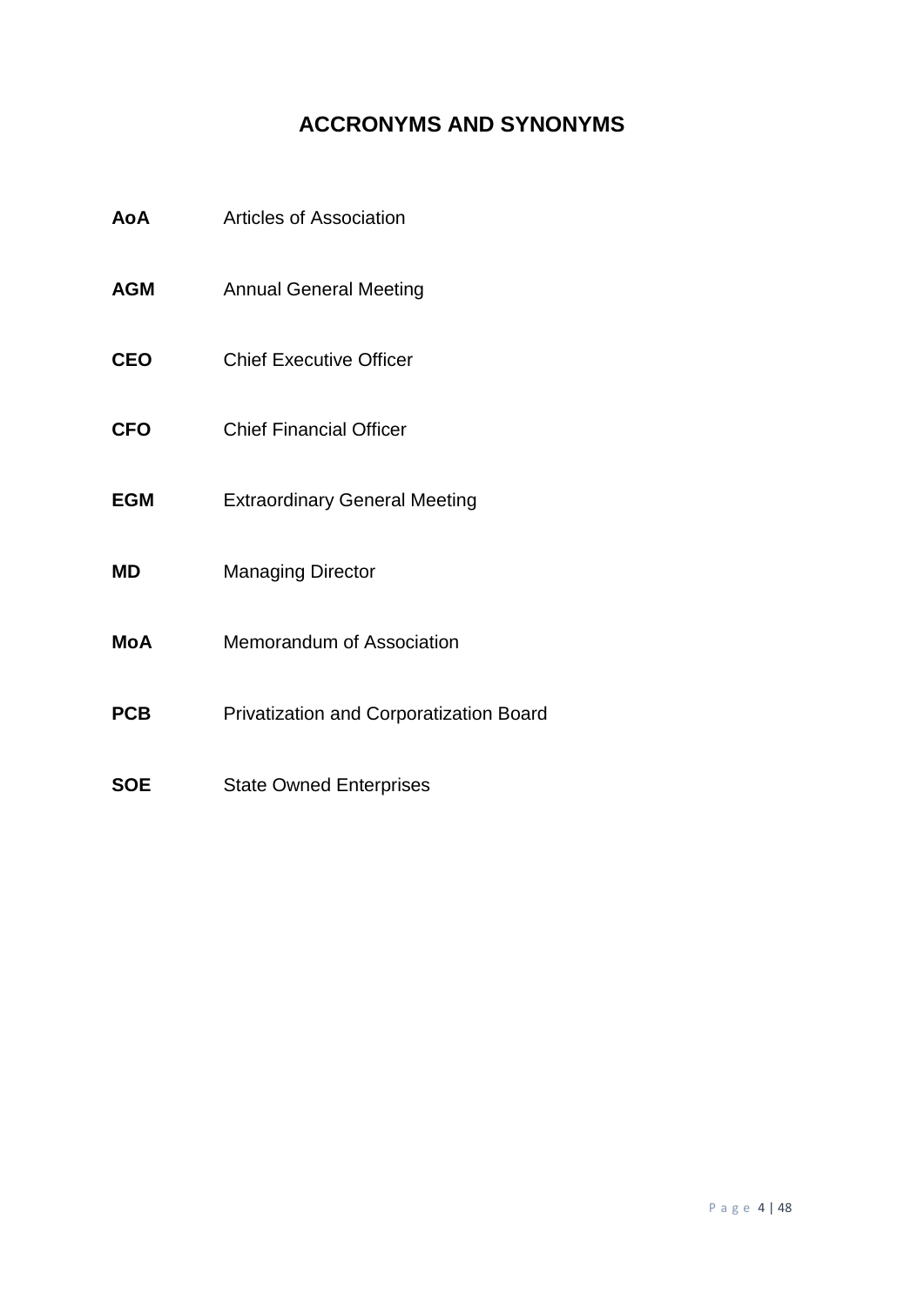# **CHAPTER 1: INTRODUCTION**

#### <span id="page-4-1"></span><span id="page-4-0"></span>**What is Corporate Governance?**

Corporate governance ensures that companies operate efficiently, transparently and in an accountable manner. It provides guidance on how the objectives of the Company are set and achieved, how risk is monitored and assessed, and how performance is optimised.

There is no universal definition of corporate governance. One of the simplest and most effective definitions can be found in the Cadbury Report 1992. Here, corporate governance is defined as *"Corporate Governance is the system by which companies are directed and controlled"*.

According to the OECD Principles of Corporate Governance, the global recognised standards for corporate governance, *"Corporate governance is one key element in improving economic efficiency and growth as well as enhancing investor confidence. Corporate governance involves a set of relationships between a company's management, its Board, its shareholders and other stakeholders. Corporate governance also provides the structure through which the objectives of the company are set, and the means of attaining those objectives and monitoring performance are determined".* Further *"Good corporate governance should provide proper incentives for the Board and management to pursue objectives that are in the interests of the company and its shareholders and should facilitate effective monitoring."*

Good corporate governance allows companies to increase their competitiveness, economic efficiency and growth, to attract the capital required for economic growth and reduce the cost of such capital, improve operational decision-making and the Company's reputation, as well as to promote protection of and cooperation with stakeholders who have a legitimate interest in Company's performance.

#### <span id="page-4-2"></span>**Why Corporate Governance?**

SOEs are major players in the Maldivian context. In the Maldives, SOEs are the main providers of key public services, including public utilities. Hence, SOEs form one of the largest sectors of the economy in the Maldives and are important contributors to national development. On a regional level, SOEs are key players in large cross-border infrastructure projects, which are crucial to realising regional integration goals and to achieving what is considered to be an important development objective. This means that their operations have an impact on citizens' everyday life and on the competitiveness of the rest of the economy. SOEs are increasingly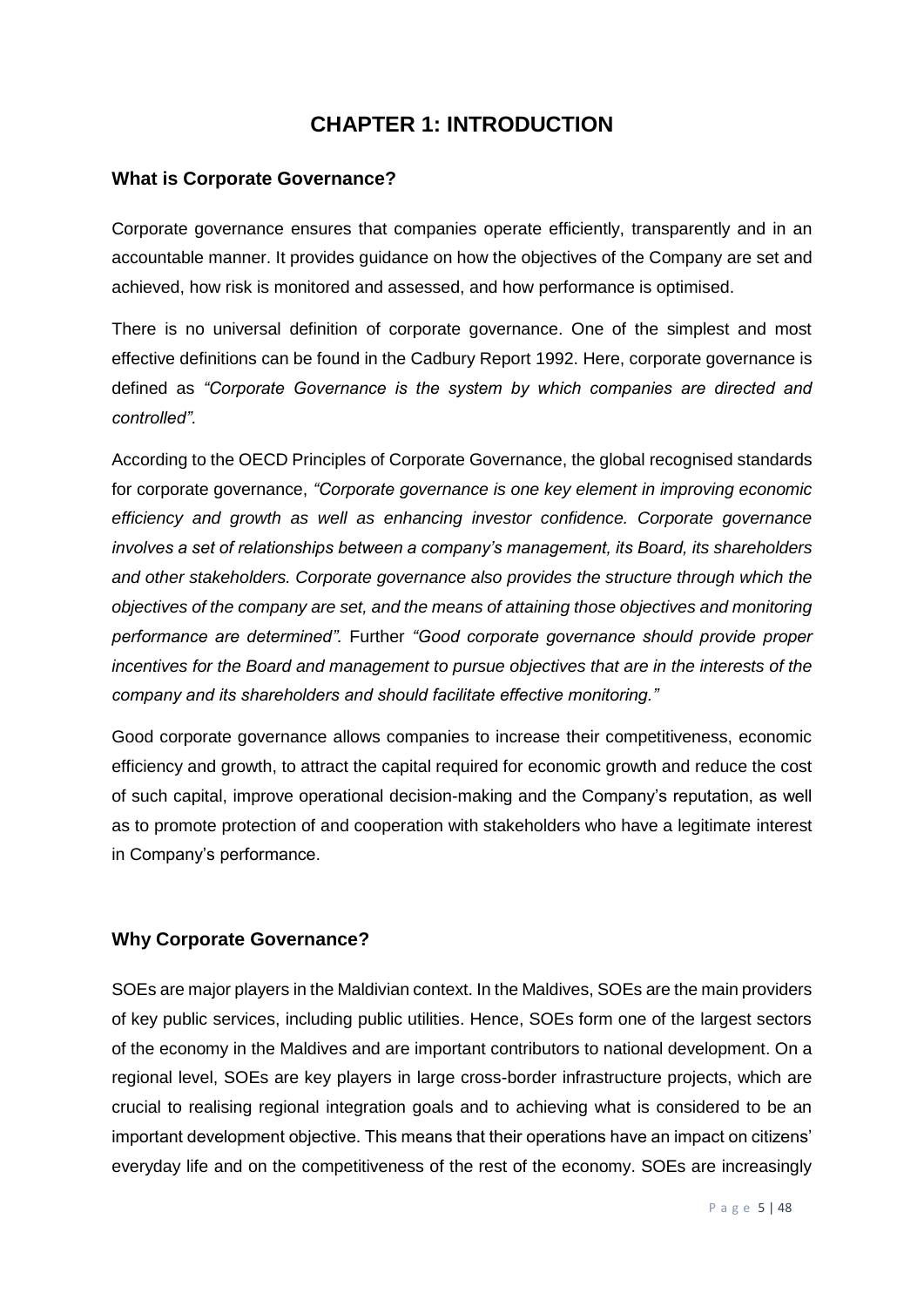prominent actors in international markets. Ensuring that they operate in a sound competitive and regulatory environment is crucial for maintaining an open trade and investment environment that underpins economic growth.

SOEs are different from private sector corporations in a number of important ways. They are a means by which government delivers on some of their social programmes, which means that often SOEs will have social objectives as well as economic ones. Members on the Boards of SOEs also tend to change at a greater frequency than Board members on private sector corporations, which means there is a question of continuity. Also, and most importantly, the relationship between the Board of the SOE and its 'parent' Ministry has to be managed.

In a world of growing inter-dependence and changing technology, SOEs need to "re-engineer" to maintain a high level of operational efficiency consistent with their mandate.

## <span id="page-5-0"></span>**The Purpose of the Corporate Governance Code for SOEs**

The aim of this Corporate Governance Code (Code) is to ensure SOEs operate efficiently and improve the performance of SOEs through greater accountability and transparency, improved Boardroom practices, internal controls, internal audit and risk management. The Code also addresses additional issues peculiar to the corporate governance of SOEs: specifically, the need for the Government to improve the ways in which it exercises ownership and governance functions over SOEs.

The Code embodies the internationally agreed standard of corporate governance principles to encourage companies to create value through entrepreneurship, innovation and development and ensure implementation of effective control systems commensurate with the risks involved.

The Corporate Governance principles are built on four core values:

• Fairness: The corporate governance framework should protect shareholder rights and ensure the equitable treatment of all shareholders, including minority and foreign shareholders. All shareholders should have the opportunity to obtain effective redressal for violations of their rights.

• Responsibility: The corporate governance framework should recognise the rights of stakeholders as established by law and encourage active co-operation between corporations and stakeholders in creating wealth, jobs, and the sustainability of financially sound enterprises.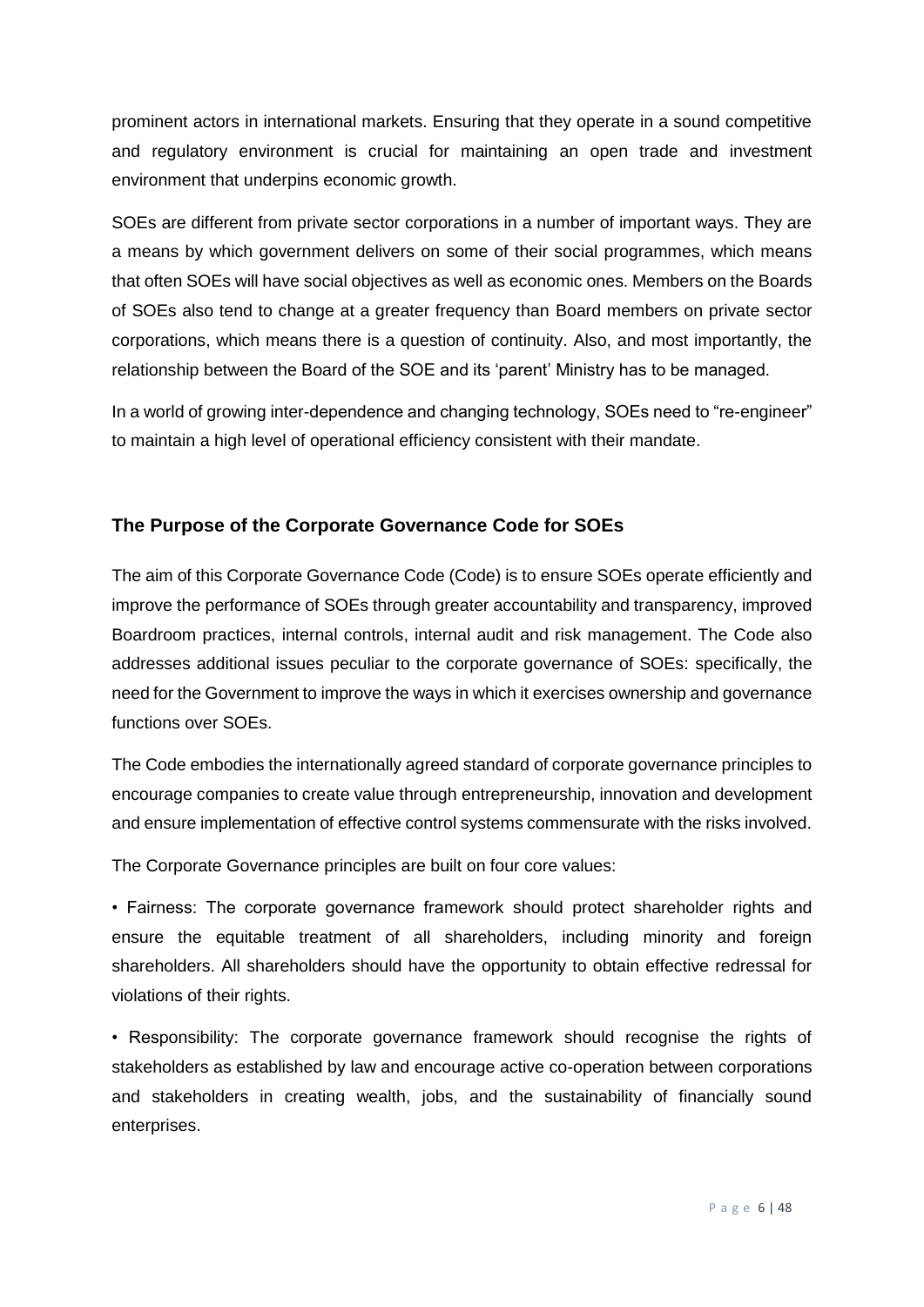• Transparency: The corporate governance framework should ensure that timely and accurate disclosure is made on all material matters regarding the Company, including its financial situation, performance, ownership, and governance structure.

• Accountability: The corporate governance framework should ensure the strategic guidance of the Company, the effective monitoring of management by the Board, and the Board's accountability to the Company and shareholders.

#### <span id="page-6-0"></span>**Nature of the Code's provisions; Comply or Explain**

The Code is developed to suit the specific needs of SOEs of the Maldives. The Code sets forth recommendations with respect to corporate governance best practices on issues which are not required in legislation or are not regulated at all.

SOEs in case of implementation of this Code, are required to prepare an annual Corporate Governance Statement (CG Statement) and attach it to their Annual Report. In the CG Statement, companies are required to clearly state whether they comply with the Code's recommendations or explain why they have not followed a particular recommendation.

If there is a conflict between this Code and any other legislation which is specific for that SOE, then priority must be given to that legislation.

The Companies' responsibility to annually report on their level of compliance with the Code on a "Comply or Explain" basis, is implemented through the publication of Annual Reports in the web sites of the Companies.

#### <span id="page-6-1"></span>**Relationship between the legal rules and the Code**

The purpose of the Code is not to replace existing laws or regulations, but to set standards of corporate governance in line with international best practice, taking into account the Maldivian practices and framework. The Code may be revised upon necessity.

#### <span id="page-6-2"></span>**Applicability and Effective Date of the Code**

<span id="page-6-3"></span>The Code applies to all SOEs, regardless of the nature of their business with an exception to the SOEs listed in the Maldives Stock Exchange. The Code came into effect on the 1<sup>st</sup> day of May 2019 and all the SOEs must comply with the Code from the date it becomes effective.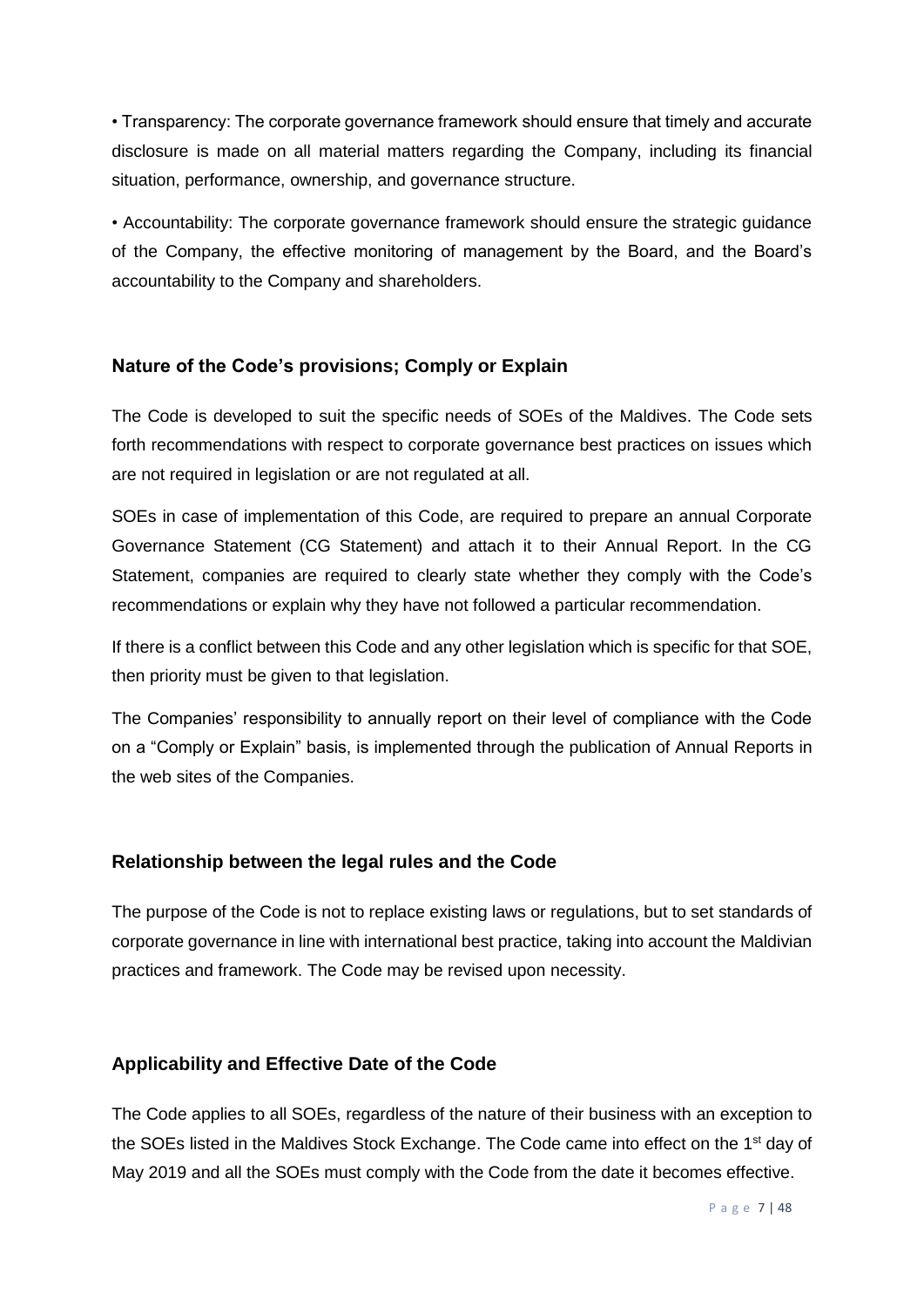# **Key Definitions of the Code**

| <b>Banks</b>                 | means a person holding a license or permit under Law No.<br>24/2010 (Maldives Banking Act) to engage in the banking<br>business, all or one or part of banking activities listed in section<br>25 of Maldives Banking Act.       |
|------------------------------|----------------------------------------------------------------------------------------------------------------------------------------------------------------------------------------------------------------------------------|
| <b>Board</b>                 | This refers to the Board of Directors or Supervisory Board, a<br>governing body of the Company appointed under Law No 10/96<br>(The Companies Act) or any other relevant law of the Maldives.                                    |
| <b>Company or Companies</b>  | Under this Code, Company or Companies means state owned<br>enterprises and state owned banks, insurance companies and<br>investment funds with the status of legal entity, to whom the<br>Code applies.                          |
| <b>Fit and Proper</b>        | 1) A person who is 'fit and proper' should be financially solvent,<br>should have integrity, good reputation and professional<br>competence and face no conflict of interest.                                                    |
|                              | 2) The Board shall, in assessing a person's fitness and<br>properness, take into consideration the following:                                                                                                                    |
|                              | i. Financial status or solvency                                                                                                                                                                                                  |
|                              | ii. Reputation, character and integrity                                                                                                                                                                                          |
|                              | iii. Education or other qualifications, or experience,<br>having regard to the nature of the functions to be<br>performed or the diverse experience and expertise<br>needed to suit the specific requirements of the<br>Company. |
| <b>Independent Directors</b> | are persons who are appointed to the Board and (the<br>relationships set out below are not intended to be<br>exhaustive):                                                                                                        |
|                              | Have not held, or whose immediate family members<br>1)<br>have not held, during the last one year, a key position<br>in the Company, such as CEO, General Manager, or<br>any immediate employment position; or                   |

P a g e 8 | 48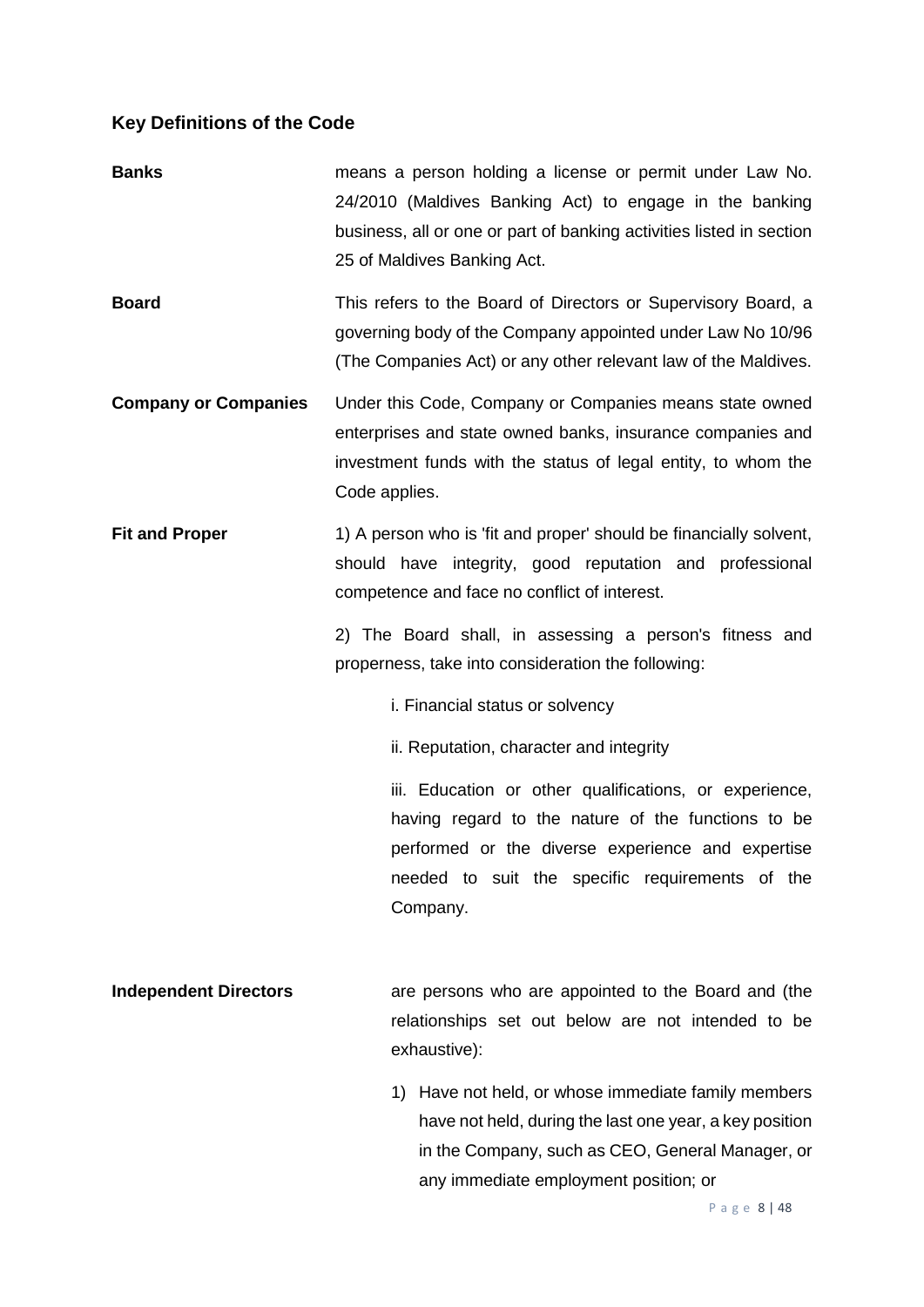2) Have not or their immediate family members have not, during the last 1 (one) year had any substantial financial dealings, including the receipt of remuneration, commissions, professional fees, payment for goods and services etc. with the Company.

**Non-Executive Directors** are persons who are appointed to the Board and who are not currently employed by the Company.

**Related party For the purposes of this Code, related party means a** person who is related to another person in accordance with any of the following provisions:

> a) Natural persons are related if, (i) one is the spouse of the other; (ii) the relationship between them is that of parent and child, brothers and sisters (including half brothers and sisters); (iii) they are partners in a partnership to which the Partnership Act of Maldives applies.

> b) Companies are related parties if they are associated bodies corporate in which greater than 5% of the shareholding is owned/controlled by the other Company.

> c) A natural person and a Company are associated persons if, (i) the natural person directly or indirectly holds or can control greater than 5% shareholding of the Company; (ii) the natural person is a director of the Company or of another Company that is associated to the body corporate.

**Senior Management** means personnel of the Company who are members of its core management team excluding Board of Directors. Normally, this would comprise all members of management one level below the functional directors, including all functional heads.

**Stakeholder Stakeholder means a party that has interest in the operations and** results of the Company. The term "stakeholder" encompasses a number of parties who are interested in

P a g e 9 | 48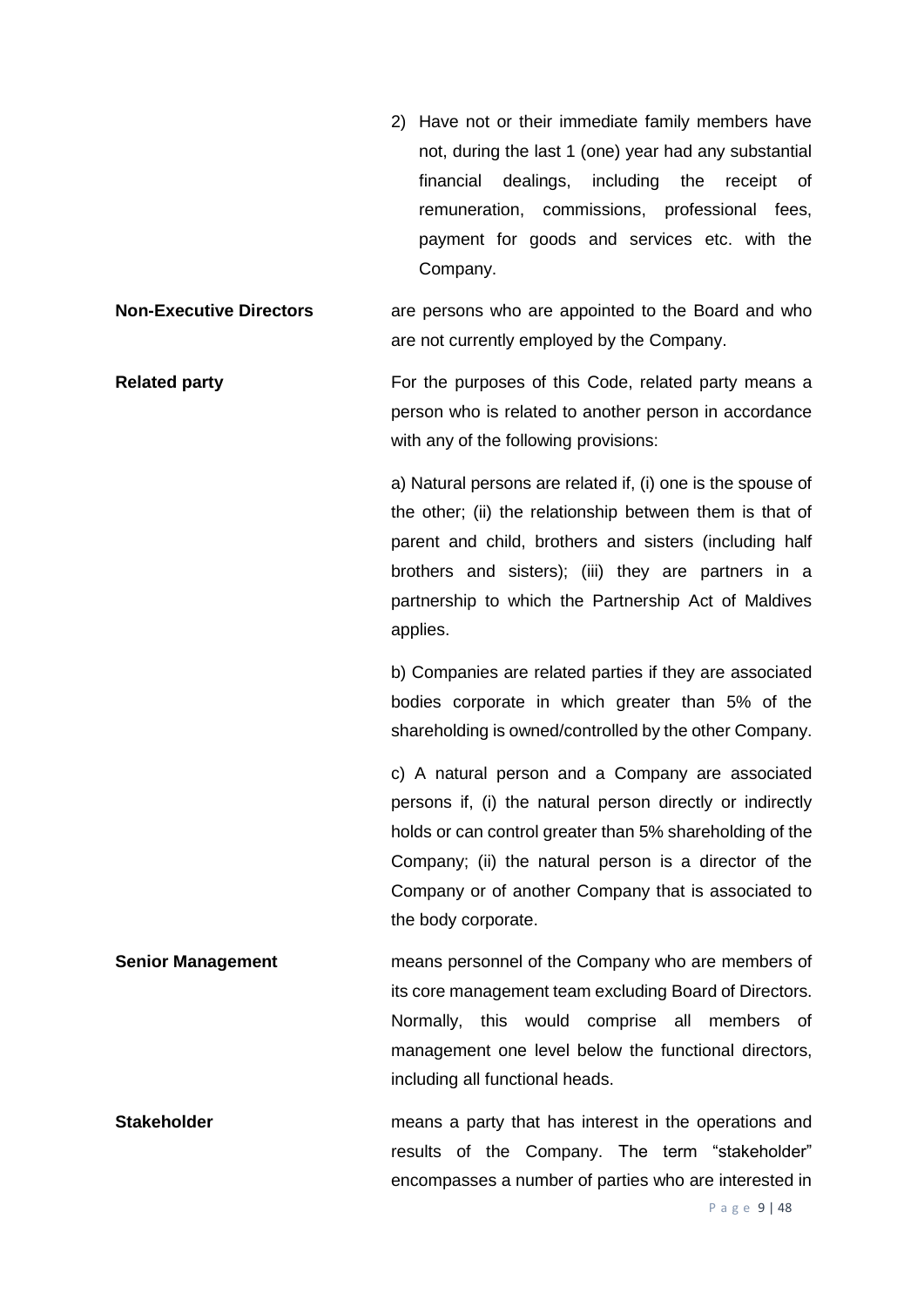the success and the mode of operation of a Company. It includes its employees, customers, members of the local community who are keen to ensure that their environment is not polluted; local government and selfgovernment bodies; local businesses that sell goods and services to the Company; and the businesses which the Company does business with, both suppliers and distributors; and, of course, creditors and debtors.

**State Owned Enterprises** is a Company where the State owns 50% or more of the shares. Also, by virtue of the distribution/ dispersion of shareholding or by contract concluded between the shareholders are controlled by the State. For avoidance of doubt, publicly listed companies shall not fall within the definition of State Owned Enterprises for the purpose of applicability of this Code.

<span id="page-9-0"></span>**Subsidiary A business Company is a subsidiary business Company** if another (or principal) business Company or partnership by virtue of dominant participation in its equity capital or in accordance with a contract concluded between them has the possibility of determining decisions taken by such a Company.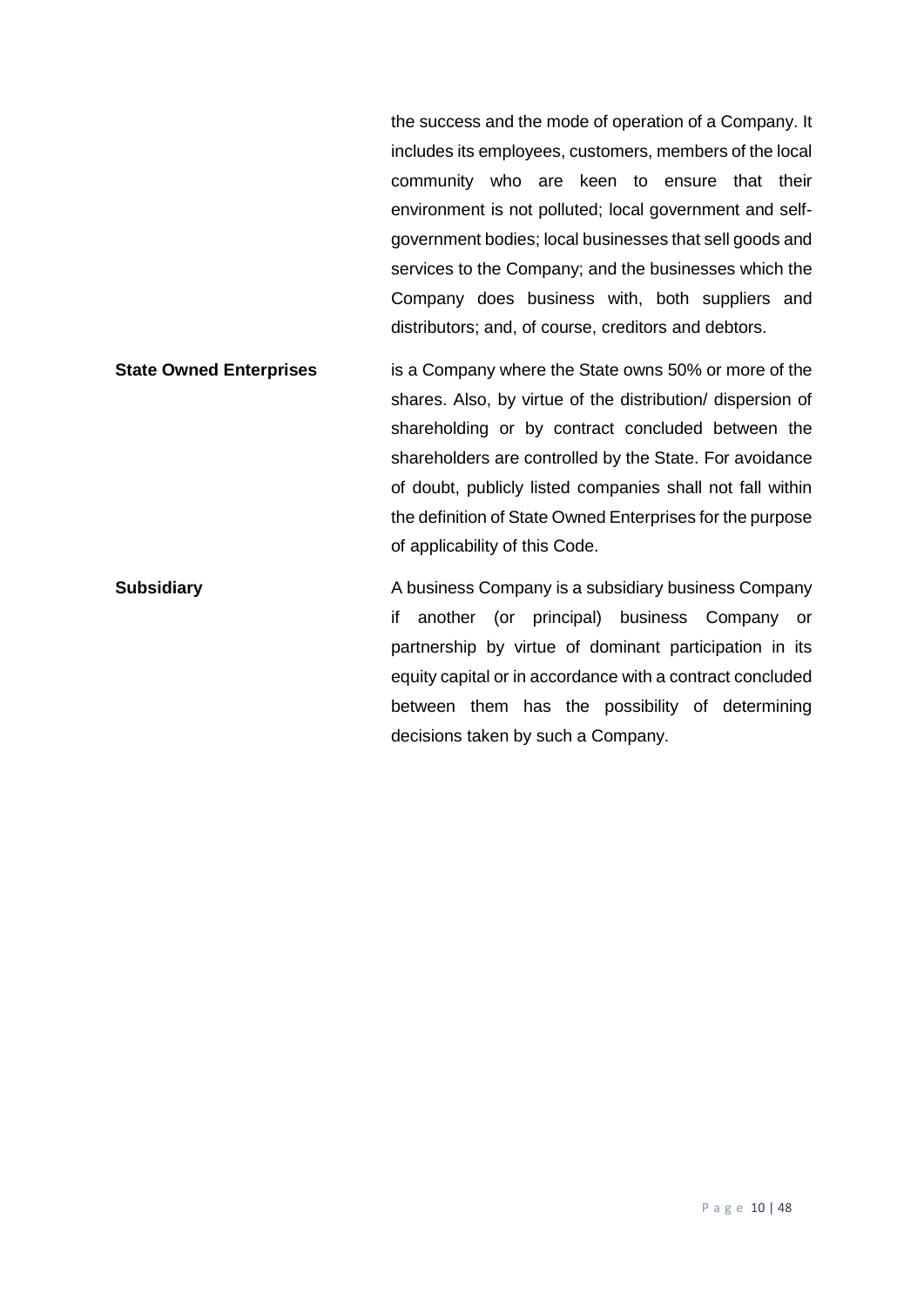# **CHAPTER 2: THE BOARD**

All the SOEs must be headed by a well-functioning effective Board that manage and control the Company and are responsible to the shareholders for the long-term success of the Company as the Board is the link between shareholders and the Company.

The Board's role is to provide entrepreneurial leadership of the Company within a framework of prudent and effective controls which enables risk to be assessed and managed. The Board should set the Company's strategic aims, ensure that the necessary financial and human resources are in place for the Company to meet its objectives and review management performance. The Board should set the Company's values and standards and ensure that its obligations to its shareholders and others are understood and met. All directors must act in what they consider to be the best interests of the Company, consistent with their statutory duties. All directors should be able to allocate sufficient time to the Company to discharge their responsibilities effectively and add value to the Board.

The chairperson is responsible for leadership of the Board. He or she should ensure that adequate time is available for discussion of all agenda items, in particular strategic issues. The chairperson should promote a culture of openness and debate by facilitating the effective contribution of directors. The chairperson is responsible for ensuring that the directors receive accurate, timely and clear information and for ensuring effective communication with shareholders.

#### <span id="page-10-0"></span>**1. Composition of the Board**

- (1) The size and composition of the Board should be adequate to ensure effective corporate governance, necessary pluralism, productive and constructive discussions, prompt and rational decisions and effective organisation of the work of its committees.
- (2) Crucially, all members of the Board should be individuals of integrity who [can] bring a blend of knowledge, expertise, skills, objectivity, experience and commitment to the Board.
- (3) All board members, including any public officials, should be nominated based on qualifications and have equivalent legal responsibilities.
- (4) Non-Executive Board members should comprise at least one-half of the Board, and preferably the majority of them being Independent Directors.
- (5) The Board should have an appropriate balance of Executive, Non-Executive and independent directors to ensure unbiased and diverse advice is brought to the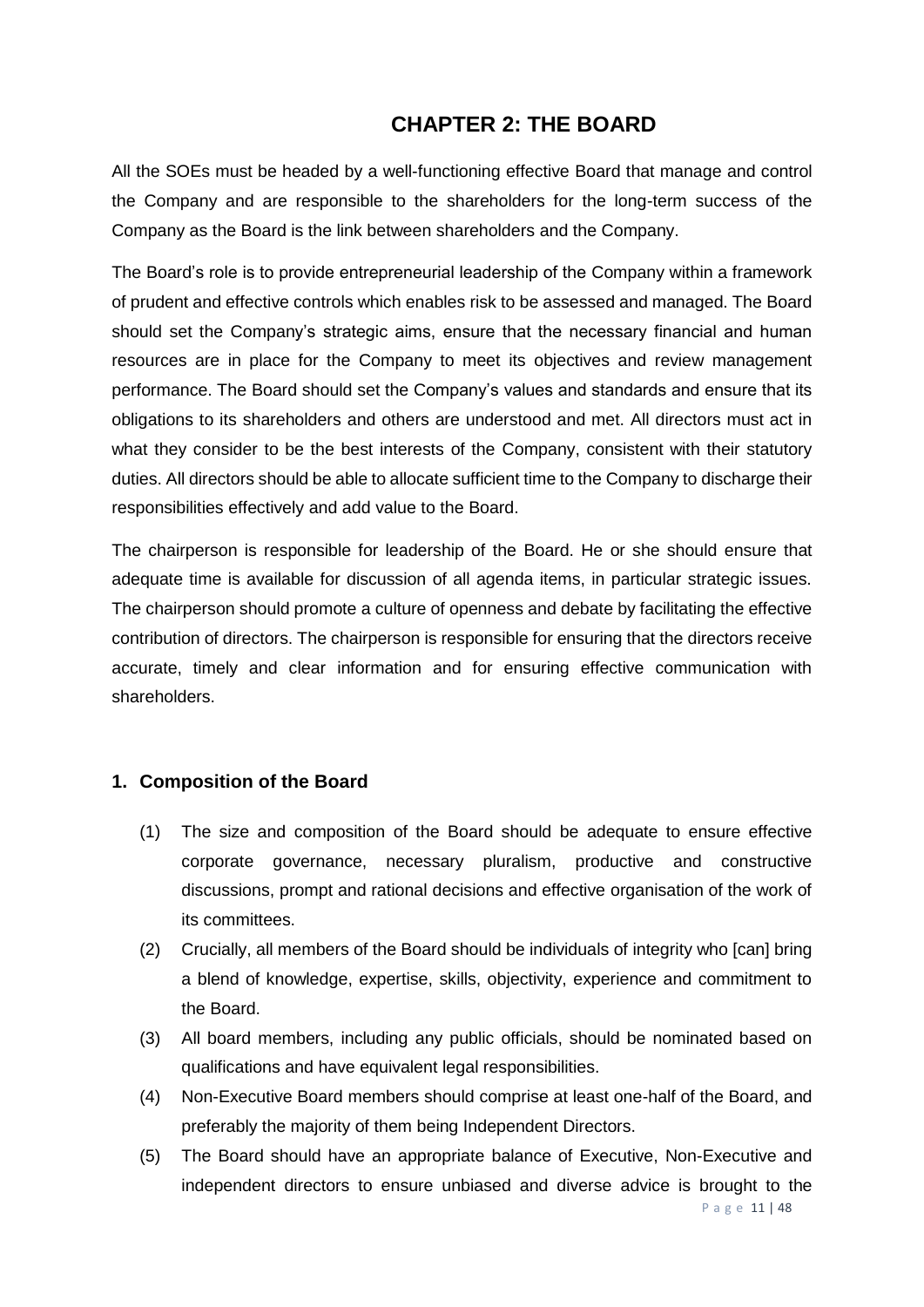Company. Also, to ensure that no individual or small group of individuals can dominate the Board's decision-making.

- (6) Non-Executive Board members should comprise at least one-half of the Board, and preferably the majority of them being Independent Directors.
- (7) The Board of Directors' duties and responsibilities in running the Board on one hand, and in running the SOE's business on the other hand, should best be met by keeping the roles of the Board's Chairperson and the CEO separate, and by achieving a balance of power and authority within the Board so that no one individual has unfettered powers of decision-making or influence.
- (8) It is essential that the Chairperson of the Board to be a Non-Executive Director or Independent Director to ensure satisfactory performance within a framework of good governance to serve the interests of all the stakeholders of the Company.
- (9) All Boards should have Managing Director/CEO as a Board Director.
- (10) The Chairperson and the Managing Director/CEO of the Company must be two separate persons as a corner stone of good governance and to ensure an appropriate balance of power and increased accountability.
- (11) All boards should ensure that no elected officer serve on the board and that nonexecutive members have the necessary commercial and financial experience to serve the Board.

#### <span id="page-11-0"></span>**2. Nomination of New/ Re-election of Existing Board Members**

(1) The Board of SOEs will be appointed as per the Policy passed by the Privatization and Corporatization Board (PCB) under S12 of the Privatization and Corporatization of State Businesses and their Monitoring and Evaluation Act (Act No. 3/2013).

## <span id="page-11-1"></span>**3. Role of the Chairperson of the Board**

- (1) The Chairperson of the Board should be Non-Executive, preferably an Independent Director.
- (2) The Chairperson of the Board should lead the Board to ensure its effectiveness on all aspects of its role and should have specific responsibilities to include:
	- (a) setting the agenda for Board meetings;
	- (b) ensuring that the Directors of the Board receive accurate, timely and clear information to enable them to reach informed decisions;
	- (c) encouraging constructive relations between the Board and Management;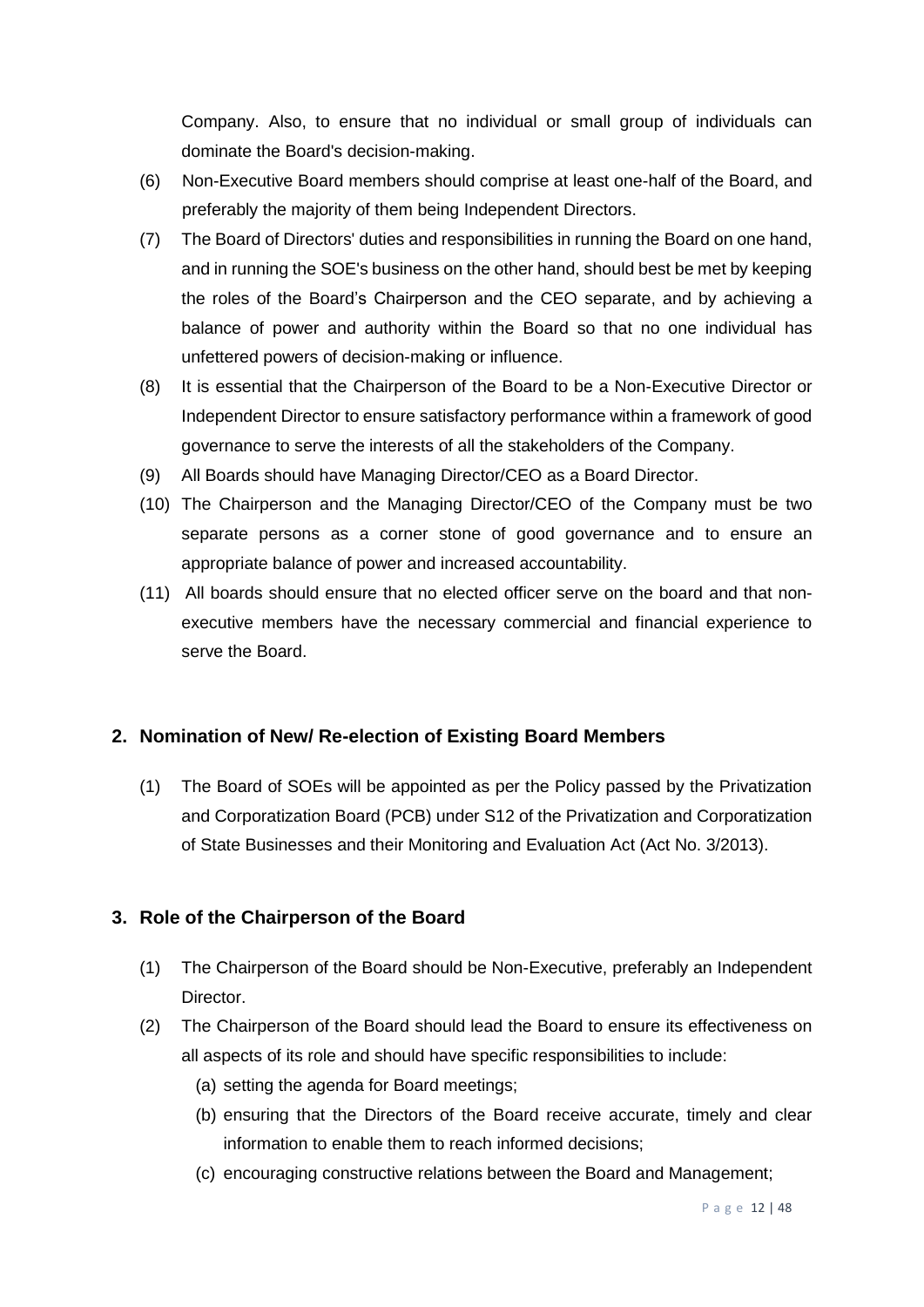- (d) facilitating the effective contribution of Non-Executive directors in particular, during and outside Board meetings;
- (e) encouraging constructive relations between Executive Directors and Non-Executive Directors;
- (f) maintaining sound relations with the Company's shareholders and ensuring that the principles of effective communication and pertinent disclosure are followed;
- (g) when necessary, in co-ordination with other board members, act as the primary point of contact between the enterprise and the ownership entity.
- (h) representing the Board in AGM and other communications with shareholders and stakeholders;
- (i) overseeing the agenda for general shareholders' meetings;
- (j) ensuring that new directors receive a full, formal and tailored induction on joining the Board and that all directors continually update their skills and the knowledge and familiarity with the Company required to fulfil their role both on the Board and on Board committees;
- (k) assessing and where necessary, implementing training programmes for directors;
- (l) ensuring that monitoring and evaluation of Board and director appraisals are carried out and reported to PCB annually;
- (m) promoting high standards of corporate governance, overseeing compliance by the Company with this Code and signing the Corporate Governance Statement to be attached to the Company's Annual Report; and
- (n) overseeing the compliance by the Company with the relevant laws and regulations.
- (3) Meetings of the Board and of Board committees should be scheduled in advance by the chairperson to enable directors to attend each meeting.
- (4) The chairperson of the Board should ensure that issues discussed at the Board committees are reported to the Board and any committee recommendations are considered for approval by the Board. For this purpose, the chairperson of the Board should give the floor to the chairperson of each Board's committee for a short presentation.
- (5) The Chairperson of the Board should not unilaterally issue policies without consulting with the Board as a whole with full frank and discussions being completed.
- <span id="page-12-0"></span>(6) The Chairperson of the Board should not interfere with the day to day operations of the Company.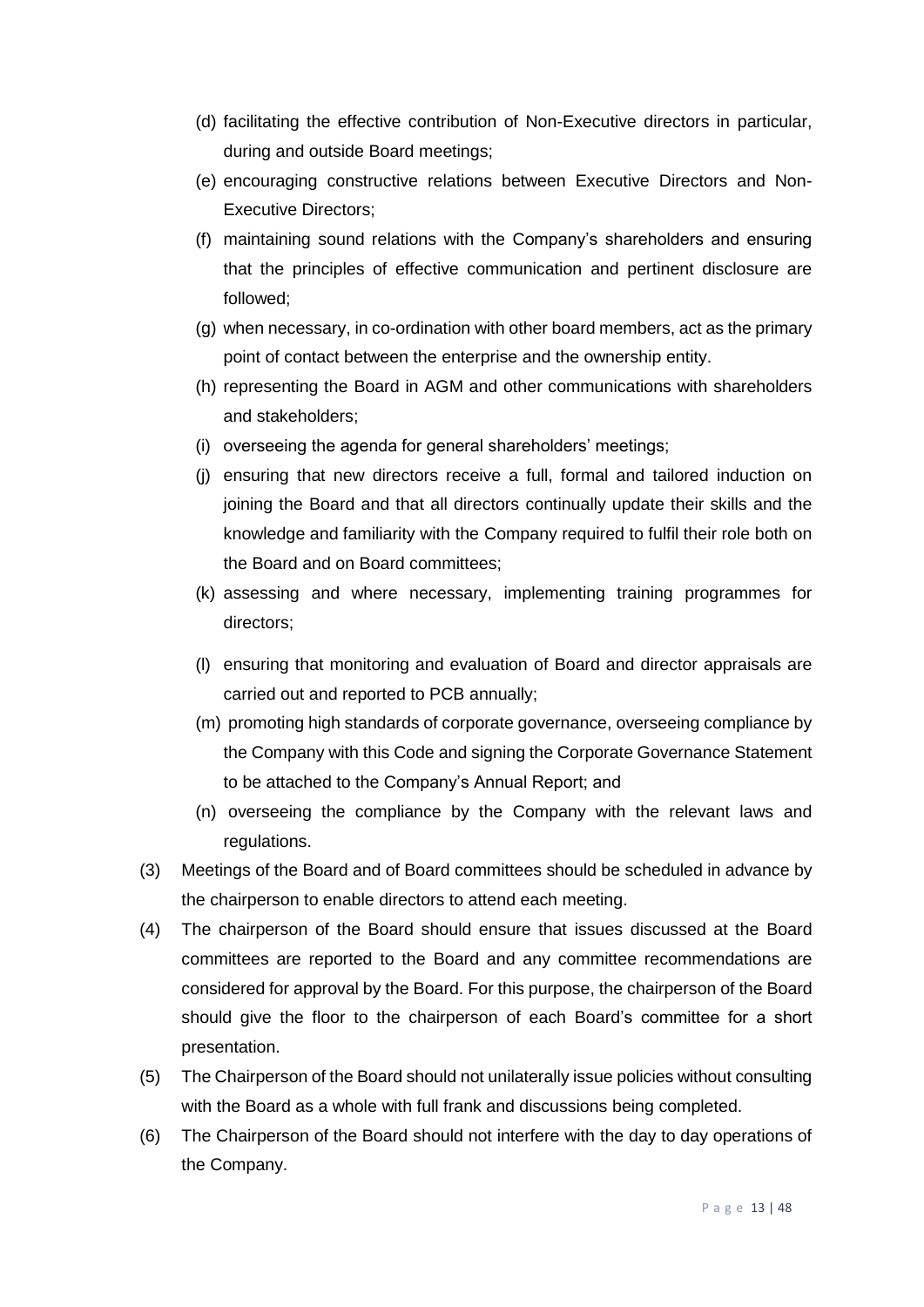## **4. Role of the Chief Executive Officer (CEO) / Managing Director (MD)**

- (1) The title, function and role of the CEO/MD must be separate from that of the Chairperson.
- (2) Important functions that the CEO/MD should fulfil are to:
	- (a) develop and recommend to the Board a long-term vision and strategy for the Company that will generate satisfactory levels of shareholder value and positive, reciprocal relations with relevant stakeholders;
	- (b) develop and recommend to the Board annual business plans and budgets that support the Company's long-term strategy. In the development of these plans, it is essential that the CEO/MD ensures a proper assessment of the risks under a variety of possible or likely scenarios is undertaken and presented to the Board (whether through a separately constituted Board Risk Committee or through an Executive Risk Management Committee);
	- (c) strive consistently to achieve the Company's financial and operating goals and objectives, and ensure that the day-to-day business affairs of the Company are appropriately managed and monitored; and
	- (d) serve as the chief spokesperson for the Company on all operational and day to day matters. The Chairperson and CEO/MD should discuss and agree with the Board the division of responsibilities for communication to shareholders and other stakeholders. It is important that the CEO/MD and other key officers attend AGM and be prepared to present material operational developments to the meeting.
- (3) The CEO/MD should maintain a positive and ethical work climate conducive to attracting, retaining and motivating a diverse group of top-quality employees at all levels of the Company. In addition, it is incumbent on the CEO/MD to foster a corporate culture that promotes ethical practices, rejects corrupt practices, offers equal opportunities, encourages individual integrity, and meets social responsibility objectives and imperatives.
- (4) The CEO/MD should be responsible for implementation of Board policies and should inform the Board on the progress in implementing the policies.

## <span id="page-13-0"></span>**5. Role of the Independent and Non-Executive Directors**

(1) Independent and Non-Executive Directors of the Board should explicitly assume fully the responsibilities of the stewardship of the Company on behalf of the Government,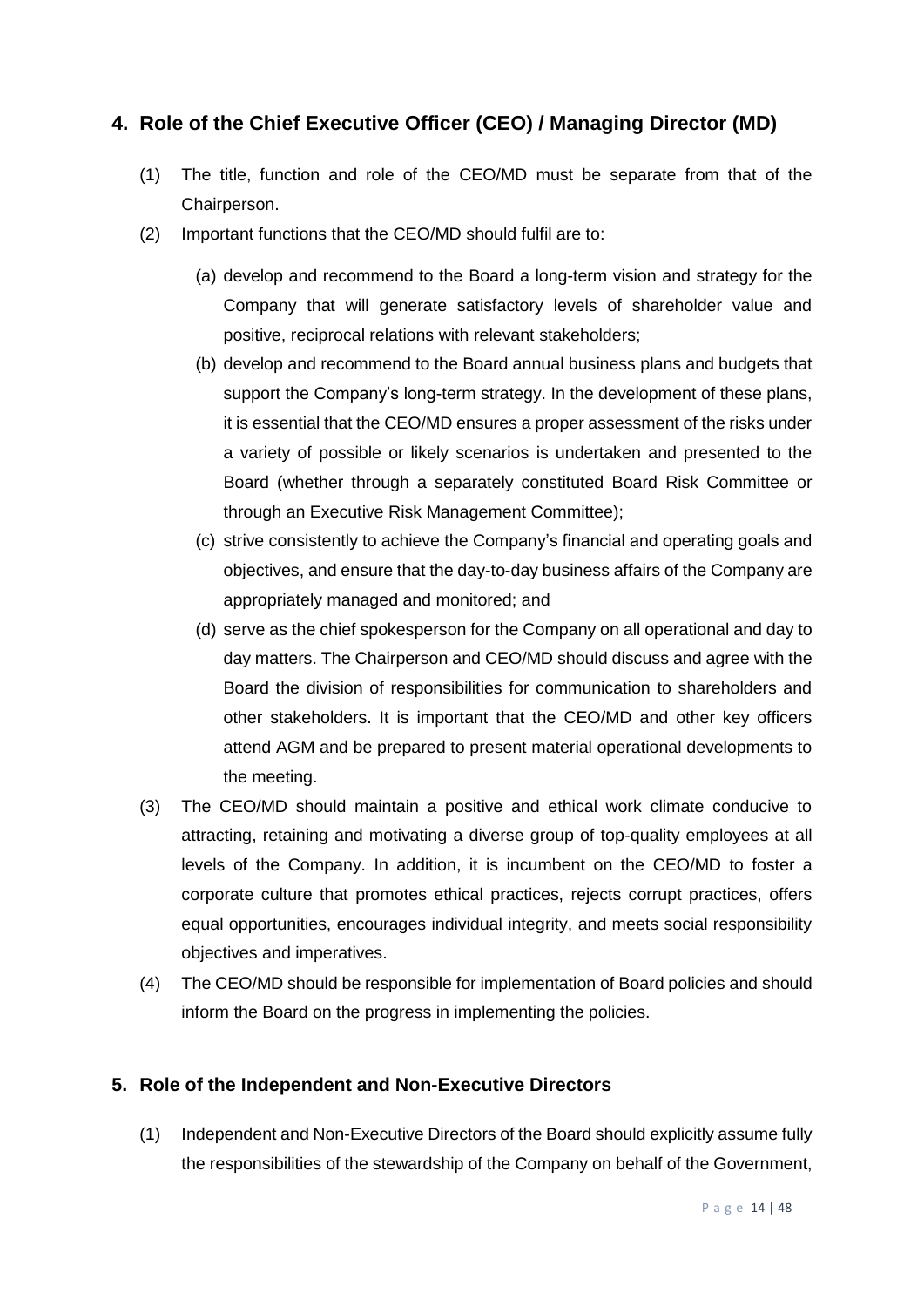other shareholders and the public. It has two principle functions in its stewardship of the Company; to lead the Company and to oversee the management and operations of the Company.

- (2) The Independent and Non-Executive Directors must meet at least once a year (informally) without the presence of Management and Executive Directors.
- (3) The Independent and Non-Executive Directors must exercise the utmost good faith, honesty and integrity in all their dealings with or on behalf of the Company and must act independently of any outside fetter or instruction.
- (4) Independent and Non-Executive Directors of the Board have a statutory duty of loyalty to the SOE devoid of conflict of interest. They are legally accountable for breach of their duties. Their responsibilities include:
	- (a) a fiduciary duty to perform their duties in good faith and in a manner that they believe to be in the best interests of the Company, shareholders, other stakeholders and the public, and to exercise the degree of skill and care that may be reasonably expected of a person of his/her knowledge or experience;
	- (b) all board members have the legal obligation to act in the best interest of the enterprise and to treat all shareholders equitably. The collective and individual liability of board members should be clearly stated. There should not be any difference between the liabilities of different board members, whether they are nominated by the state or any other shareholders or stakeholders
	- (c) a fiduciary duty of loyalty to the SOE avoiding any conflict of interest, and acting in a manner which is not reckless or grossly negligent; and;
	- (d) a fiduciary duty to ensure that the Company and its officers and staff comply with the law and all relevant Statutes and Regulations (including the Accounting and Audits Standards).
- (5) Review all relevant Board papers to acquire a thorough understanding of the Company's business and Management's performance.
- (6) Constructively challenge the Company's business directions and Management's performance.
- (7) Non-Executive and Independent Directors should be judicious in the number of directorships they accept, in order to ensure that they do full justice to their onerous and demanding responsibilities as Board members.
- (8) Develop proposals on the long-term strategy of the Company.
- (9) Formulate or approve, monitor and review corporate strategy, within the framework of the overall corporate objectives.
- (10) Review the performance of Management in meeting agreed goals and objectives and monitor the reporting performance.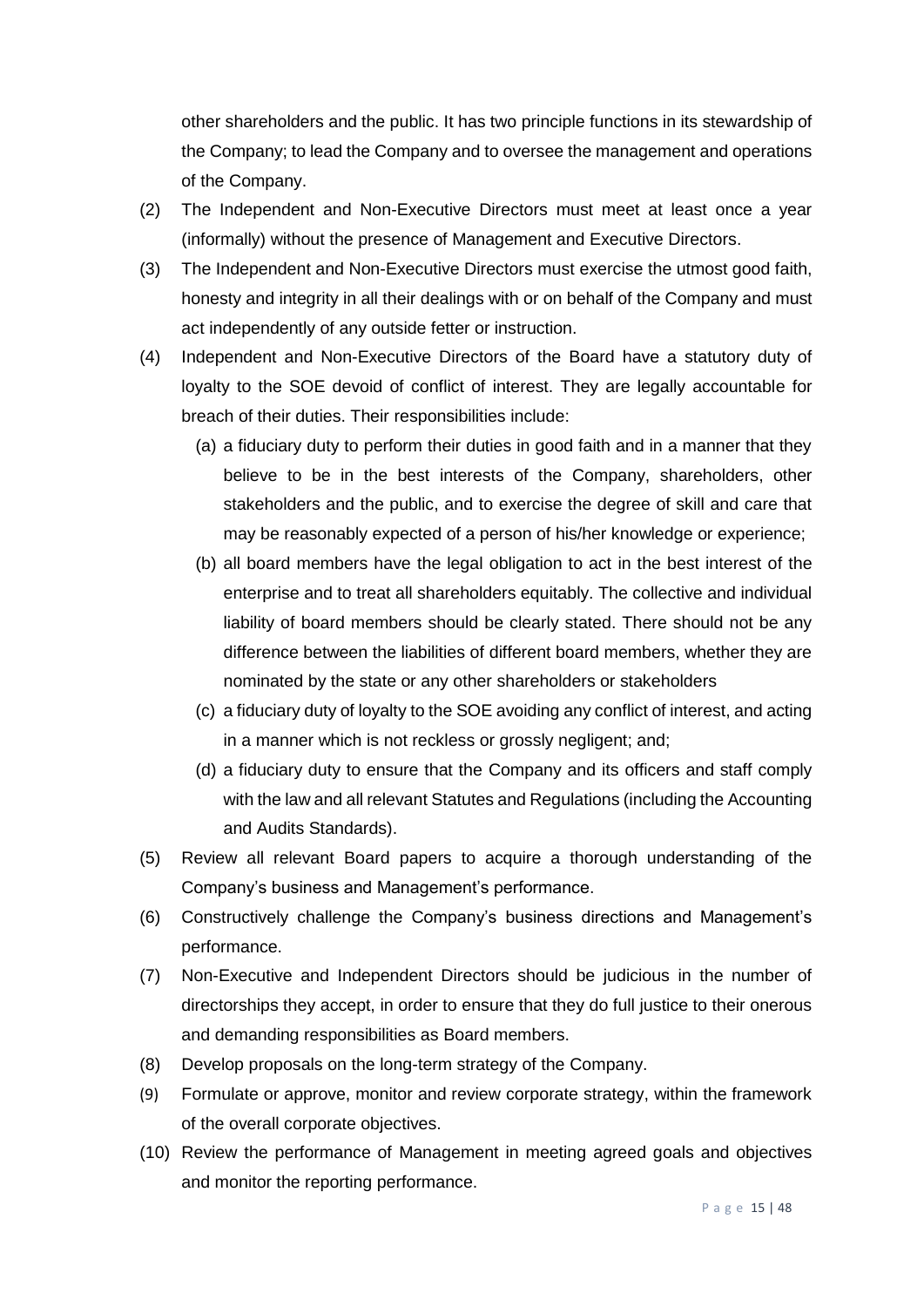#### <span id="page-15-0"></span>**6. Role and Duties of the Board as a Whole**

- (1) The Board must always act in the best interest of the Company and shareholders as a whole.
- (2) The division of responsibility between Chairperson and Managing Director/CEO must be clearly established and set out in writing by the Board.
- (3) Functional Role Clarity between Board of Directors and Management: A clear definition of the roles and the division of responsibilities between the Board and the Management is necessary to enable the Board to effectively perform its role. The Board should have a formal statement of Board Charter/Code of ethics which clearly defines the roles and responsibilities of the Board and individual Directors.
- (4) The Board should commit themselves effectively to their responsibilities.
- (5) The Board should ensure they have sufficient time to attend and contribute to Board meetings.
- (6) The Board must define its roles and responsibilities. In addition to the responsibilities provided by Companies Act and other relevant laws, the Board of Directors should be responsible for:
	- (a) ensuring a formal and transparent nomination process for directors;
	- (b) determining Company's purpose, strategy and values;
	- (c) monitoring the effectiveness of the governance practices under which the Company operates and propose changes where needed;
	- (d) overseeing the process of disclosures and communications to shareholders and stakeholders;
	- (e) setting the Company's values and standards, ensuring that obligations to shareholders and stakeholders are understood and met;
	- (f) adopting internal procedures and regulations for the conduct of Company's affairs;
	- (g) ensuring that appropriate systems of internal control are in place, in particular, systems for monitoring risk, financial and accounting control;
	- (h) overseeing compliance with relevant laws and regulations, this Code and the Company's by-laws;
	- (i) periodically reviewing compliance reports of all laws applicable to the Company, prepared by the Company as well as steps taken by the Company to rectify instances of non-compliances;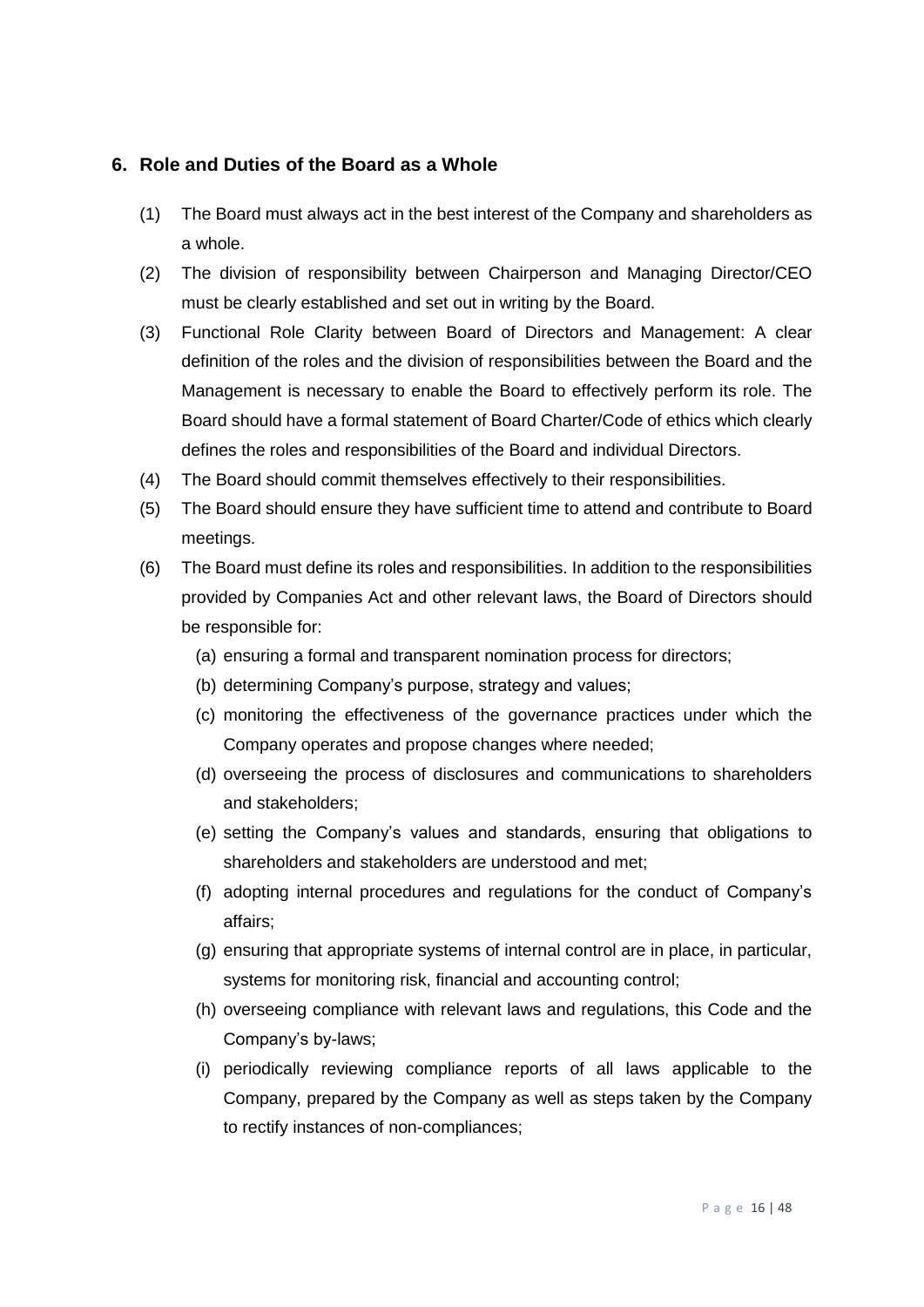- (j) setting performance objectives and evaluating the performance for the Company and management and approving the management remuneration connected with corporate performance. The evaluation is undertaken according to a policy and procedures approved by the Board;
- (k) establishing technology and information systems sufficient to operate the Company efficiently and effectively;
- (l) establishing corporate and fiscal policies and ensuring the major investments needed to achieve Company's objectives and increase the value of the Company;
- (m) monitoring the implementation and overall development of the corporate business strategy and corporate performance;
- (n) ensuring the integrity of the Company's accounting and financial reporting systems, including the independent audit;
- (o) identifying, monitoring and reporting regularly on the non-financial aspects relevant to the business of the Company;
- (p) appointing and dismissal of CEO and management Board (if one is established), appointment and dismissal of management Board members and ensuring that succession is professionally planned in good time;
- (q) appointing a Company Secretary and in so doing, satisfy itself that the appointee is fit and proper and has the requisite attributes, experience and qualification to properly discharge his/her duties; and
- (r) determining the management's powers and responsibilities and monitoring their performance.
- (7) The Board should actively seek information it requires from management and other sources, and to verify its reliability, adequacy and accuracy and be provided by management with all relevant and timely information the Board needs to enable it to perform its functions effectively.
- (8) The Board should have access to the advice and services of the professional qualified Company Secretary who is responsible to the Board for advising the Board on compliance with Board and AGM procedures, the law and relevant rules and regulations, and for ensuring that reliable and relevant information is provided to the Board and the AGM in a timely manner.
- (9) To perform their oversight functions effectively, Board members must bring an independent judgement to bear on issues of corporate strategy, performance, use of resources, appointments and standards of conduct.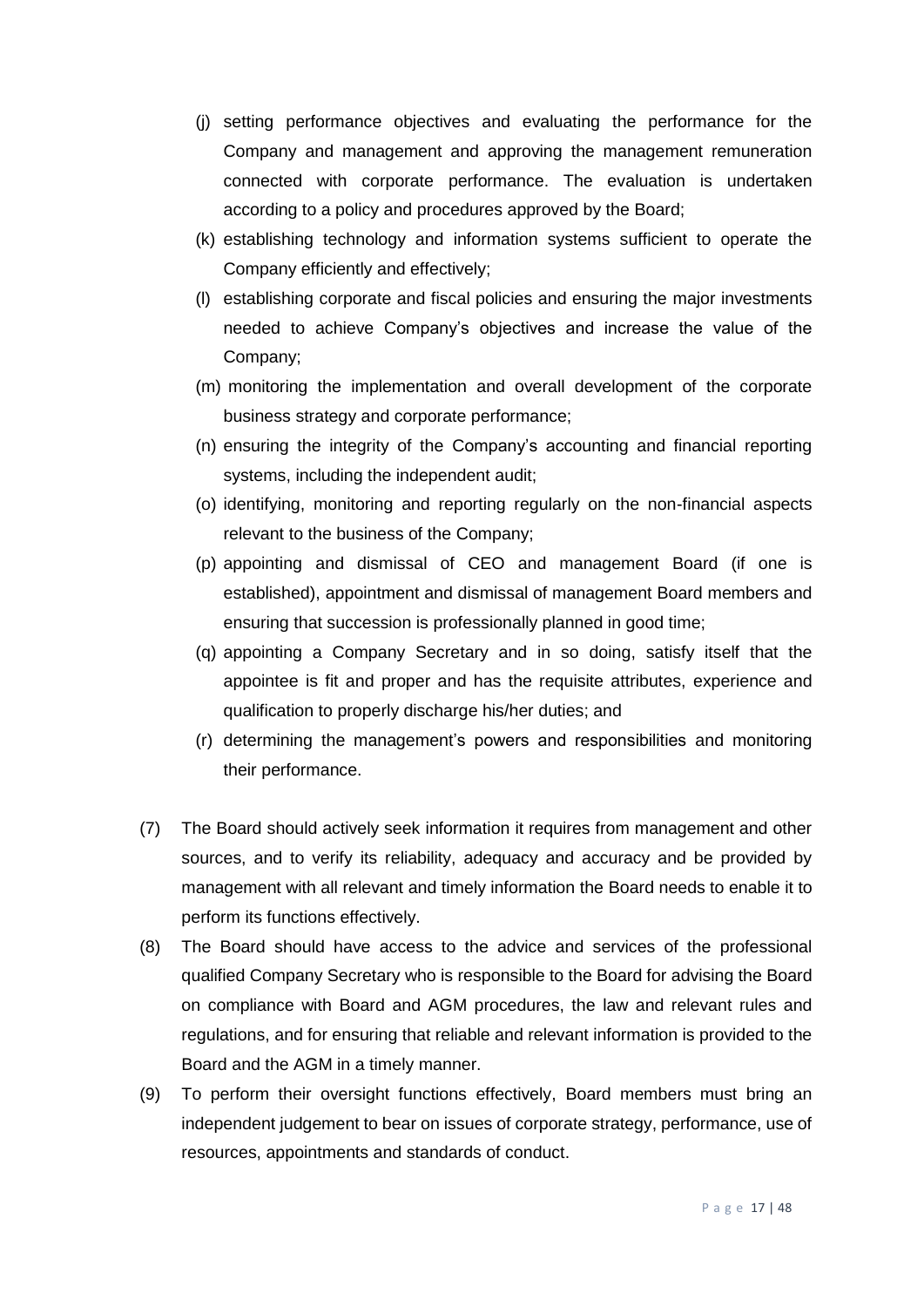- (10) If authority to make decisions on certain Board matters is delegated by the Board to any Board Committee or to Management, such delegation should be disclosed.
- (11) Exercise leadership, SOE, intellectual honesty, integrity and judgment in directing the Company so as to achieve sustainable prosperity for the Company.
- (12) The Board must act in the best interests of the Company and shareholder.
- (13) As trustees of public assets, directors of SOEs have the added responsibility not only to safeguard public goods but also to ensure the long-term sustainability of their respective SOE.
- (14) The Board Directors should never permit a conflict of duties and interest and must disclose potential conflicts of interest to the Board at the earliest possible opportunity
- (15) The Board should ensure the integration and alignment of the risk management system with the corporate and operational objectives and also that risk management is undertaken as a part of normal business practice and not as a separate task at set times.

#### <span id="page-17-0"></span>**7. Board Meetings**

- (1) The Board should have its annual plan which provides for a number of meetings to be held, tentative agenda items and the form these will be held (e.g., personal presence required or teleconference). The agenda of Board meetings should be sent to all directors at least 3 to 5 working days in advance of the meeting, together with any relevant documentation, so that directors may have time to familiarise themselves with the agenda issues and accompanying documentation. Directors should attend Board meetings in person.
- (2) Board meetings should be held pursuant to the Articles of Association of the Company. Further, the time gap between any two meetings should not be more than three months.

#### <span id="page-17-1"></span>**8. Training and Development of Directors**

(1) The appropriate induction of directors contributes to ensuring that a Company maintains a well-informed and competent Board. It is vital therefore that a suitable induction program is in place which meets the specific needs of both the Company and the individual, and enables any new director to make the maximum contribution as quickly as possible. Although it is the responsibility of the chairperson to ensure the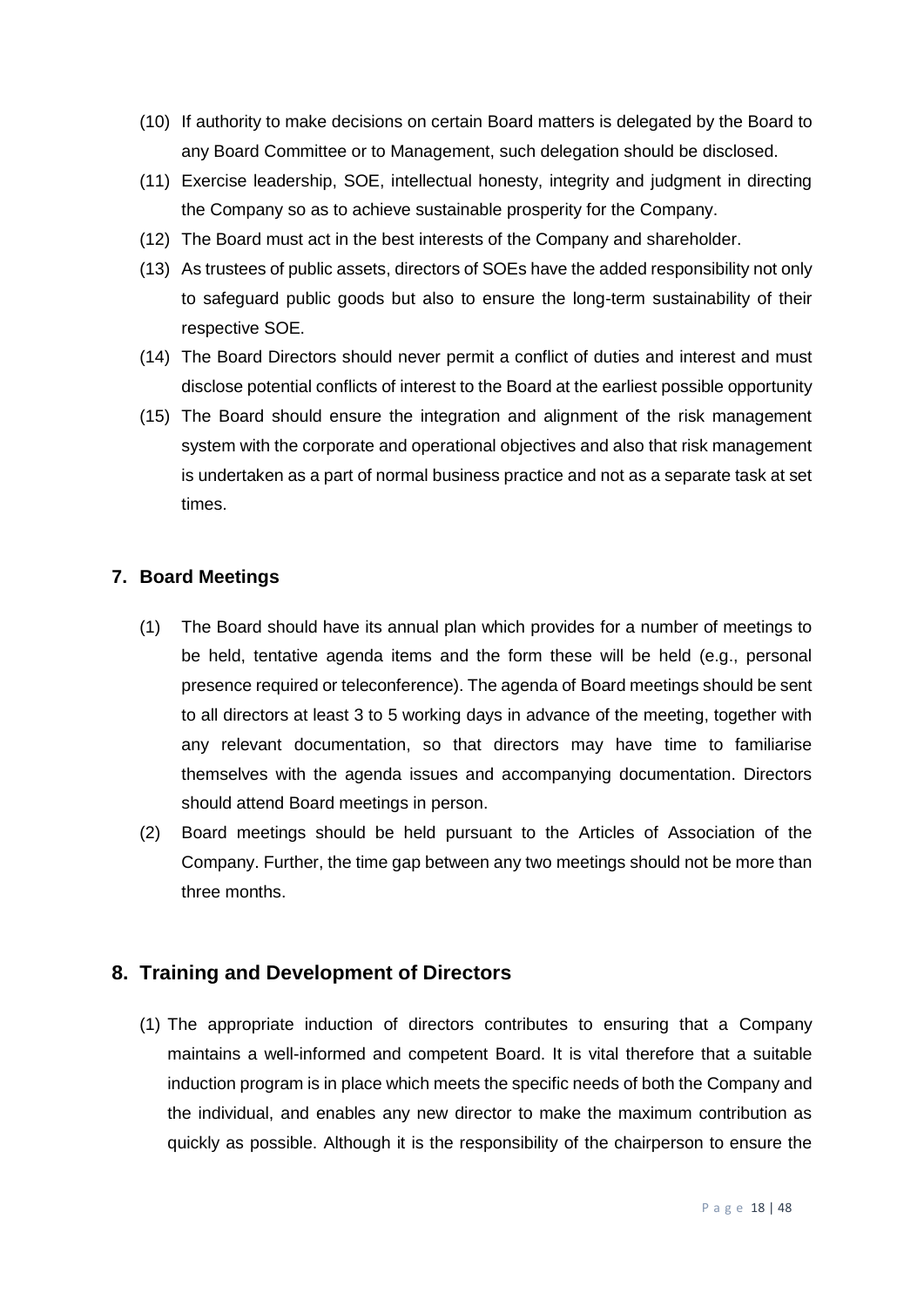relevance and quality of the program, the induction training itself should be delegated to the Company Secretary.

- (2) Newly appointed or elected Board Members should receive the necessary induction into his/her specific responsibilities, the SOE's strategic aims and corporate objectives, and the SOE's Corporate Governance, model code of business, managerial control systems and procedures.
- (3) New directors appointed to the Board should be familiarised with the Company's operations, business model of the Company including risk profile of the business of Company, senior management and its business environment. They must also be made aware of their fiduciary duties and responsibilities and of the Board's and chairperson's expectations.
- (4) The chairperson should ensure that new directors receive a full, formal and tailored induction on joining the Board. As part of this, directors should avail themselves of opportunities to meet major shareholders.
- (5) Directors should undertake the Directors Training Programme conducted by Capital Market Development Authority within six (6) months of appointment to the Board, if the Director has not participated one previous to the appointment to the Board.
- (6) The chairperson should ensure that the directors continually update their skills and the knowledge and familiarity with the Company required to fulfil their role both on the Board and on Board committees. To function effectively, all directors need appropriate knowledge of the Company and access to its operations and staff.
- (7) An essential element of the induction process must be to help and advise the director to recognise situations of potential conflict of interest before they arise. The director must be consciously aware of the situations that can lead to conflicts of interest, in order to be in a position to point them out to the chairperson and Board at an early stage.

#### <span id="page-18-0"></span>**9. Code of Conduct**

- (1) The Board shall lay down a code of conduct for all Board members and senior management of the Company. The code of conduct shall be circulated and also posted on the website of the Company.
- (2) All Board members and senior management personnel shall affirm compliance with the code on an annual basis. The Annual Report of the Company shall contain a declaration to this effect signed by its CEO/MD.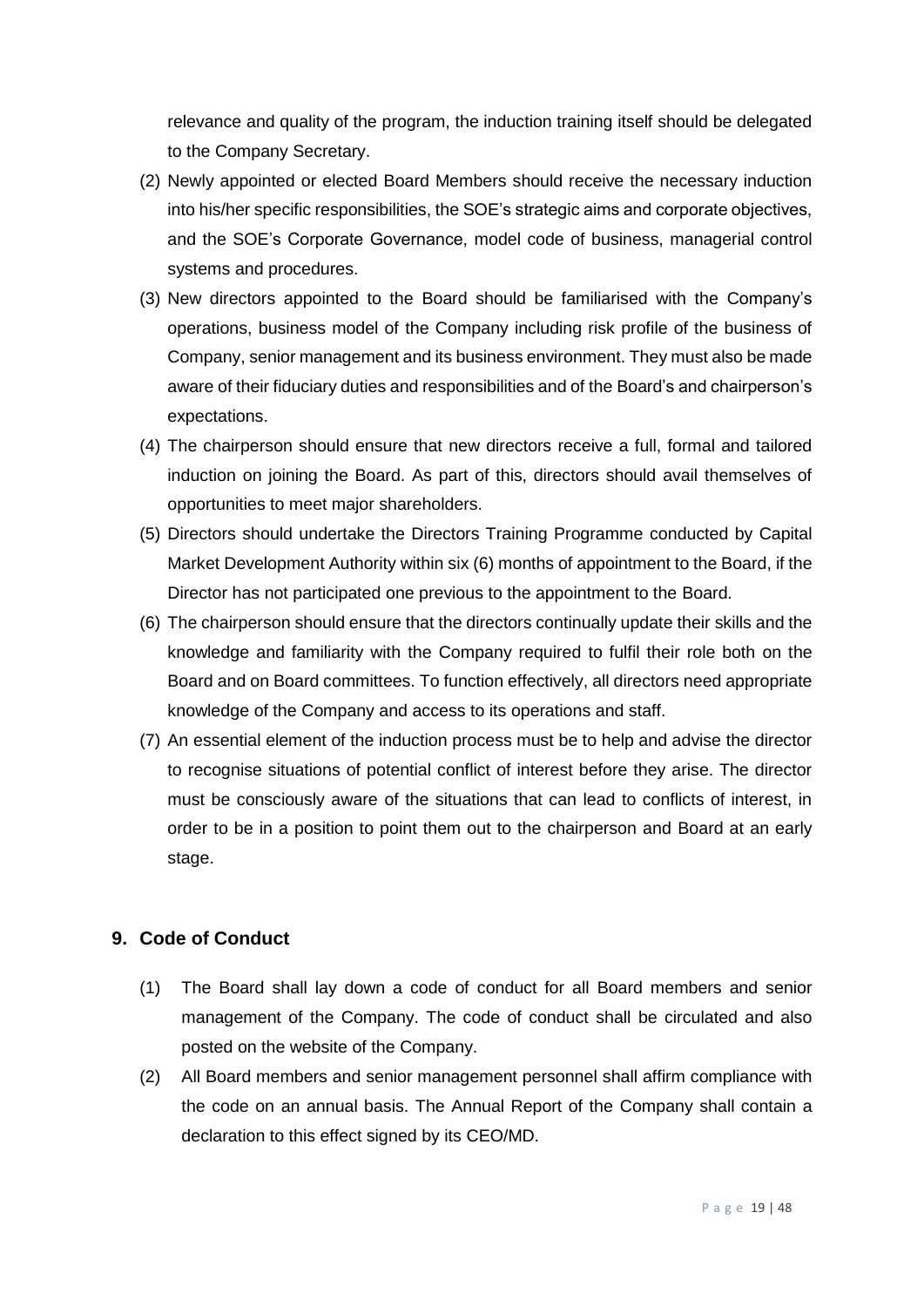- (3) Guidelines and policies evolved by PCB and Ministry of Finance with respect to the structure, composition, selection, appointment and service conditions of Board of Directors and senior management personnel shall be strictly followed.
- (4) There shall be no extravagance in expenditure on the part of Board members and senior management personnel.

## <span id="page-19-0"></span>**10. Conflicts of Interest**

- (1) Transactions between the Company and its Managers or Directors are sources of conflicts of interest.
- (2) The personal interests of a Director, or persons closely associated with the Director, must not take precedence over those of the Company and its Shareholders, including minority Shareholders.
- (3) A Director should make best efforts to avoid conflicts of interest or situations where others might reasonably perceive there to be a conflict of interest.
- (4) Full and timely disclosure (preferably in writing) of any conflict, or potential conflict, must be made known to the Board. In the case of banks, the regulator may set different disclosure provisions. The Board should develop a corporate code of conduct that specifically addresses conflicts of interest, particularly relating to Directors and Management, which should be regularly reviewed and updated as necessary.
- (5) Where an actual or potential conflict does arise, on declaring their interest and ensuring that it is entered on the Register of Interests of the Company, a Director can participate in the debate and/or indicate their vote on the matter, although such vote would not be counted. The Director must give careful consideration in such circumstances to the potential consequences it may have for the Board, Company and him.

## <span id="page-19-1"></span>**11.Board's Evaluation**

- (1) Companies must have controls in place to promote their continued survival and profitability. As this is a function of the Board, it makes sense for the performance of the Board and directors to be included in the monitoring and evaluation process.
- (2) Effective and meaningful evaluation is only possible once the Board has determined its own functions identified the key roles and performance standards for Directors. Key roles for Executive, Non-Executive and Independent Directors would be different.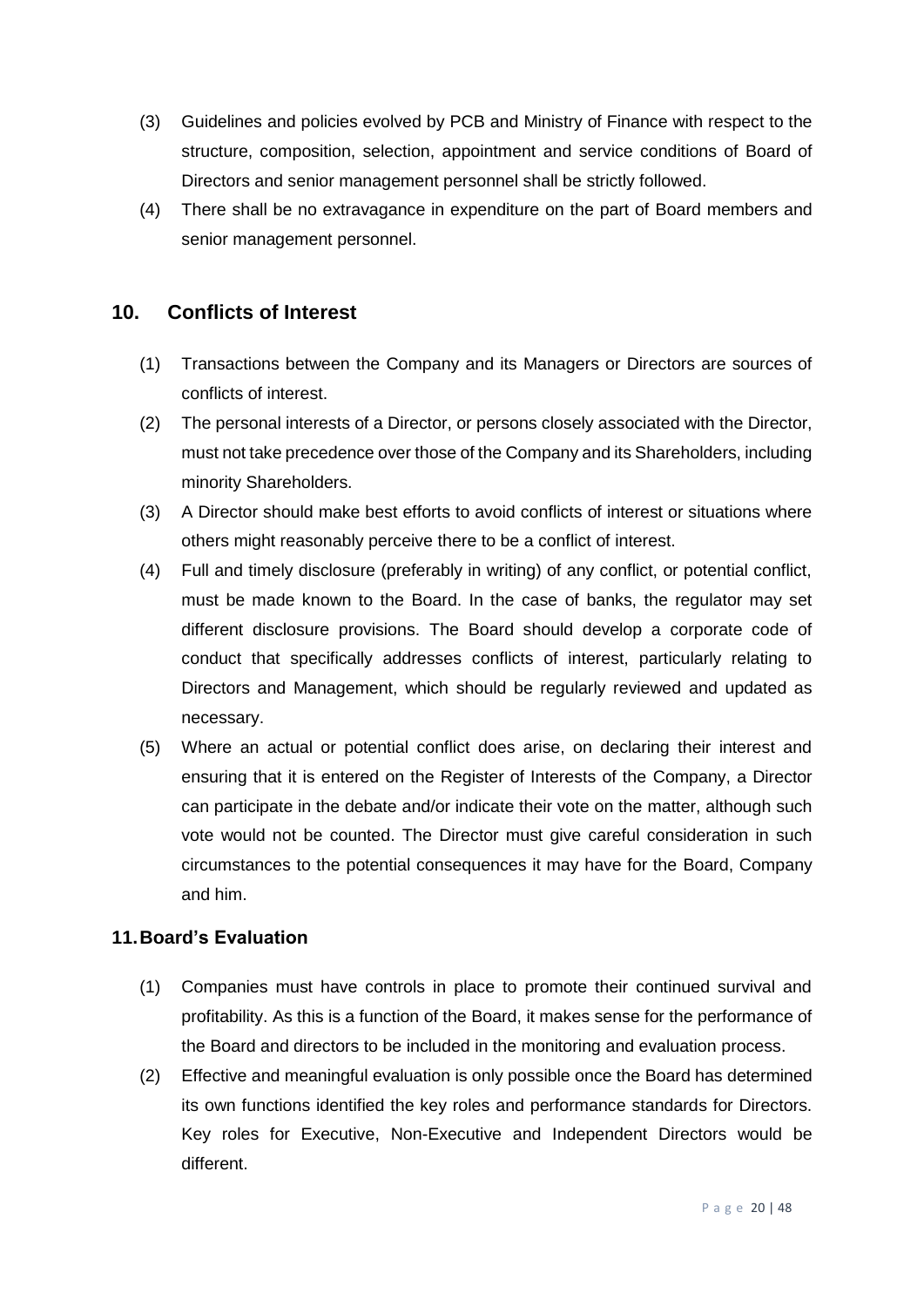- (3) There should be an annual evaluation of the Board's performance. The responsibility for the organisation of the annual evaluation should vest in the Board's Chairperson. External or independent experts may be used for the Board's evaluation. The Board should develop a policy and procedures for the annual evaluation.
- (4) Companies should confirm in their Annual Report that the Board's evaluation has taken place.
- (5) Compliance of Laws to be reviewed: The Board shall periodically review compliance reports of all laws applicable to the Company, prepared by the Company as well as steps taken by the Company to rectify instances of non-compliances.
- (6) Directors should be assessed both individually, and collectively as a Board by the PCB from time to time.

### <span id="page-20-0"></span>**12.Company Secretary**

- (1) Every Company shall have a Company Secretary. It is the duty of the Board of Directors to see that the person appointed as the Company Secretary is competent to discharge the functions of Secretary of the Company.
- (2) Company Secretary must be endorsed by the Board.
- (3) The Company Secretary is a full-time staff member, with impeccable reputation appointed by and accountable to the Board.
- (4) The Company Secretary should be subjected to a fit and proper test laid down in the Companies Regulation.
- (5) The Board determines the terms of references for the Company Secretary pursuant to the Companies Regulation and determines the remuneration of the Company Secretary.
- (6) The Responsibilities of the Company Secretary must include the responsibilities laid down in Section 12 of the Companies Regulation.
- (7) The Company Secretary is in charge of the following functions:
	- (a) facilitating the efficient administration of Board meetings including their planning, calling, conducting and record-keeping consistent with the law, the securities market's regulations and with the Company's articles and by-laws;
	- (b) ensuring that the conduct of the general meetings is consistent with the law, the PCB regulations and with the Company's articles and by-laws;
	- (a) supporting effective Board administration and serving as liaison between the Directors and Management;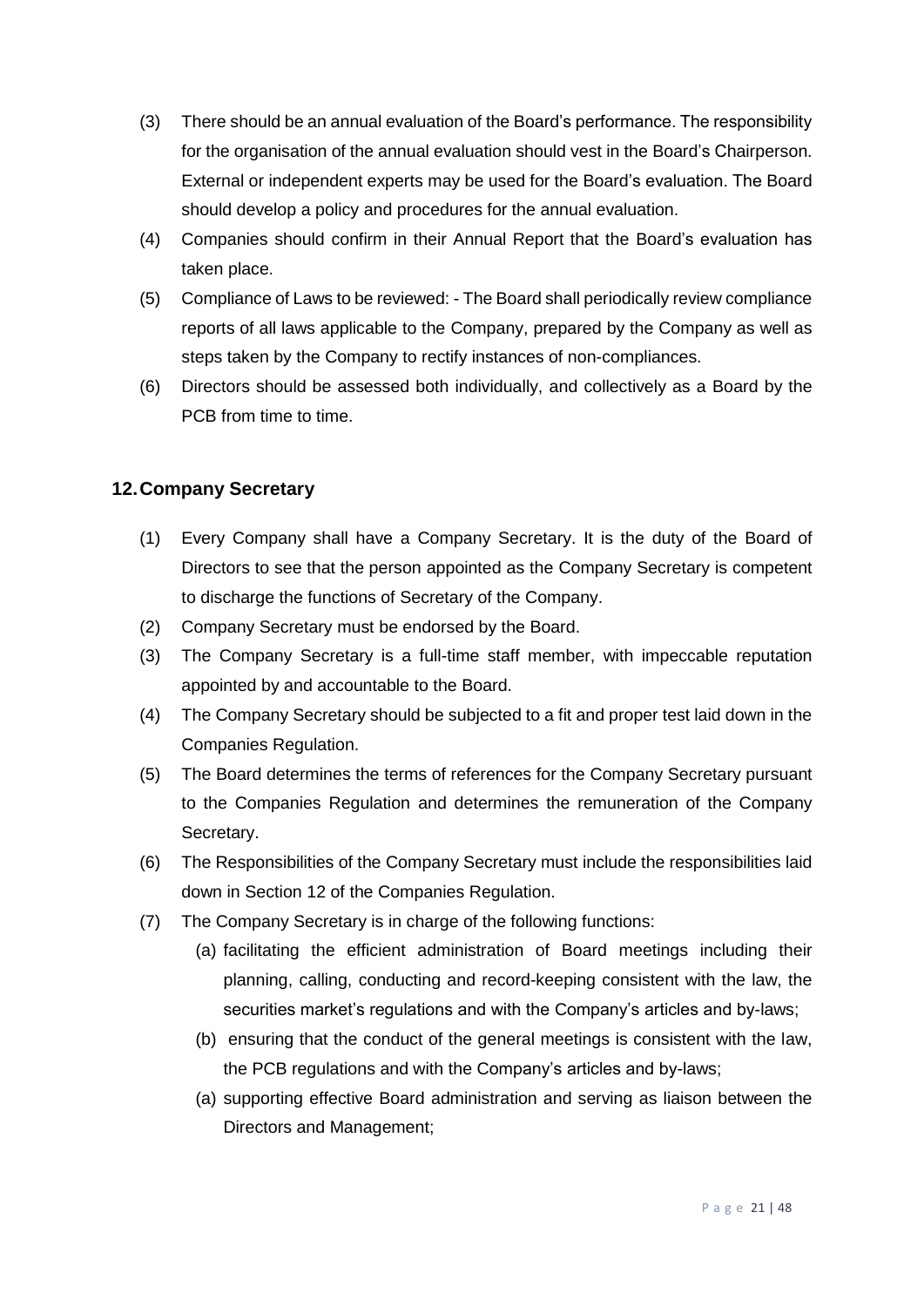- (b) providing the Board as a whole and directors individually with detailed guidance as to how their responsibilities should be properly discharged in the best interests of the Company;
- (c) assisting and advising the Chairperson of the Board and reporting to the Board on the Company's compliance with the corporate governance requirements, this Code and other internal corporate rules and policies, the Company charter and by-laws and any other relevant laws or regulations;
- (d) assisting the Board in reporting the Company's compliance with this Code of Corporate Governance in the Annual Report and on the Company's web site;
- (e) monitoring and arranging procedures for compliance with relevant regulatory and legal requirements, providing clarifications to the Board regarding the requirements of laws, this Code, rules of corporate conduct for the Company, charter and other legal acts, and introducing to newly elected Board members this Code and the legal acts regulating the Company's corporate governance and provides any clarifications requested by the Board;
- (f) ensuring timely, accessible and accurate filing of corporate statutory records as required by the law (Board meeting minutes), PCB and by the Company's articles and by-laws; and
- (g) the minutes of Board meetings shall be signed by the Company Secretary and the Company Secretary must ensure that the minutes are signed by the Board Directors present at the meeting.
- (8) The Company Secretary plays a key role in the application of corporate governance in a Company.
- (9) The Company Secretary is the focal point of contact with a Company for institutional and other shareholders.
- (10) The Company Secretary should ensure that the Company complies with its constitution and all relevant statutory and regulatory requirements, codes of conduct and rules established by the Board.
- <span id="page-21-0"></span>(11) The Company Secretary must send the Board Meeting attendance to PCB quarterly.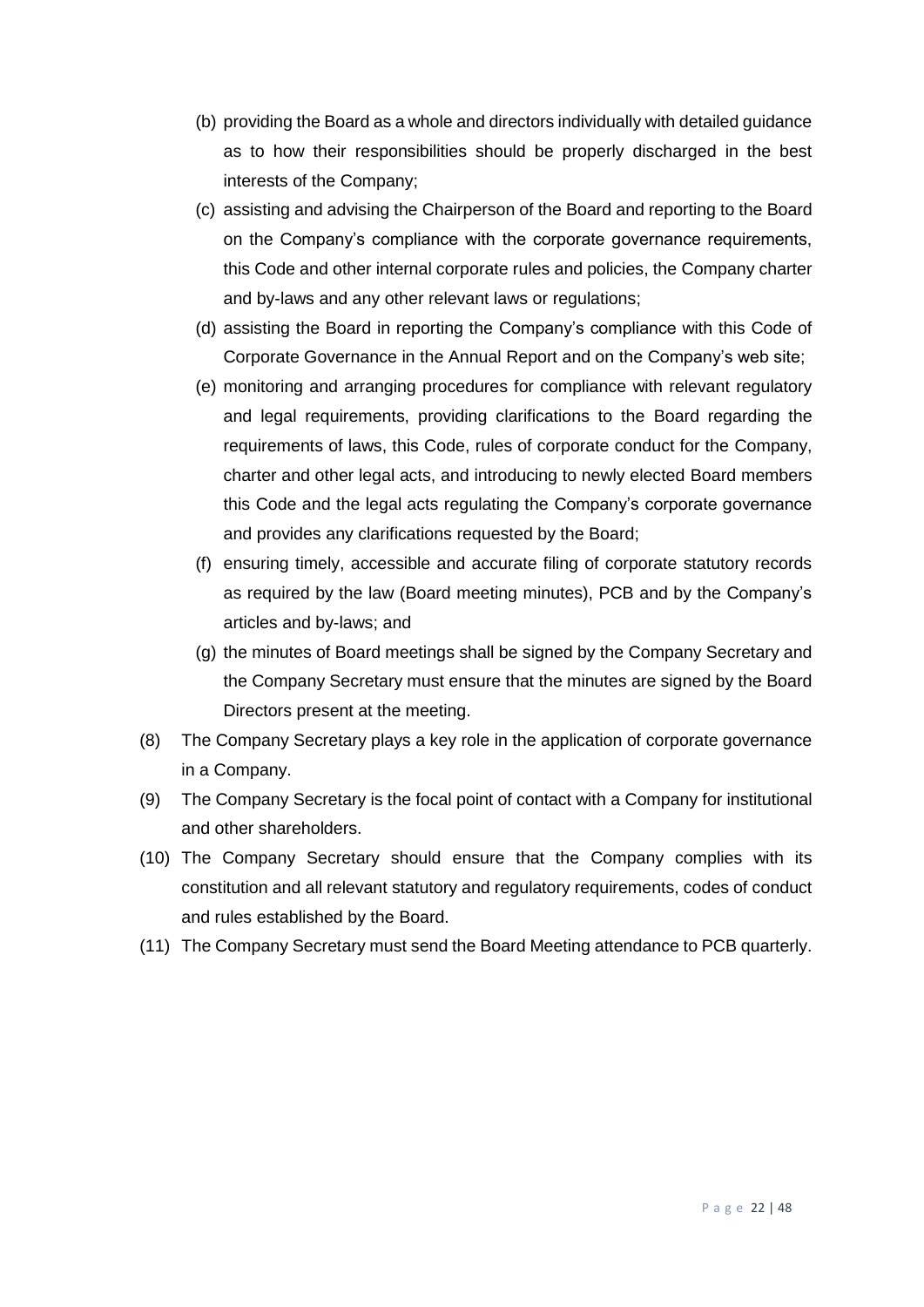# **CHAPTER 3: BOARD COMMITTEES**

As stated above, the Board is the focal point of the corporate governance system and is ultimately accountable and responsible for the performance and affairs of the Company. Delegating authority to Board committees or Management does not in any way discharge the Board from its duties and responsibilities. Board committees are a mechanism to assist the Board and its directors in discharging their duties through a more comprehensive evaluation of specific issues, followed by well-considered recommendations to the Board.

#### <span id="page-22-0"></span>**13.Board Committees**

- (1) In establishing Board committees, the Board must determine their terms of reference, life span, role and function. The terms of reference for each committee should cover:
	- (a) objectives, purpose and activities;
	- (b) composition;
	- (c) delegated authorities including extent of power to make decisions and/or recommendations;
	- (d) tenure;
	- (e) reporting mechanism to the Board; and
	- (f) agreed procedure for seeking independent outside professional advice when necessary.
- (2) There should be transparency and full disclosure from the Board committees to the Board. However, time should not be wasted on repeating a committee's deliberations at Board level.
- (3) Board committees should, as far as possible, only comprise members of the Board. The Audit Committee should be able to take independent (outside) professional advice when necessary, at the SOE's expense, and have an agreed procedure for doing so. It may be necessary, where certain Board committees fulfil a specialised role, to coopt specialists as permanent members of such committees after getting approval from but this should be the exception rather than the rule and they should comprise a minority on the committee. Such co-opted persons should contract not to disclose confidential information.
- (4) All companies should have, at a minimum, an audit committee
- (5) Board secretary should be present for each committee and minutes of each meeting should be recorded.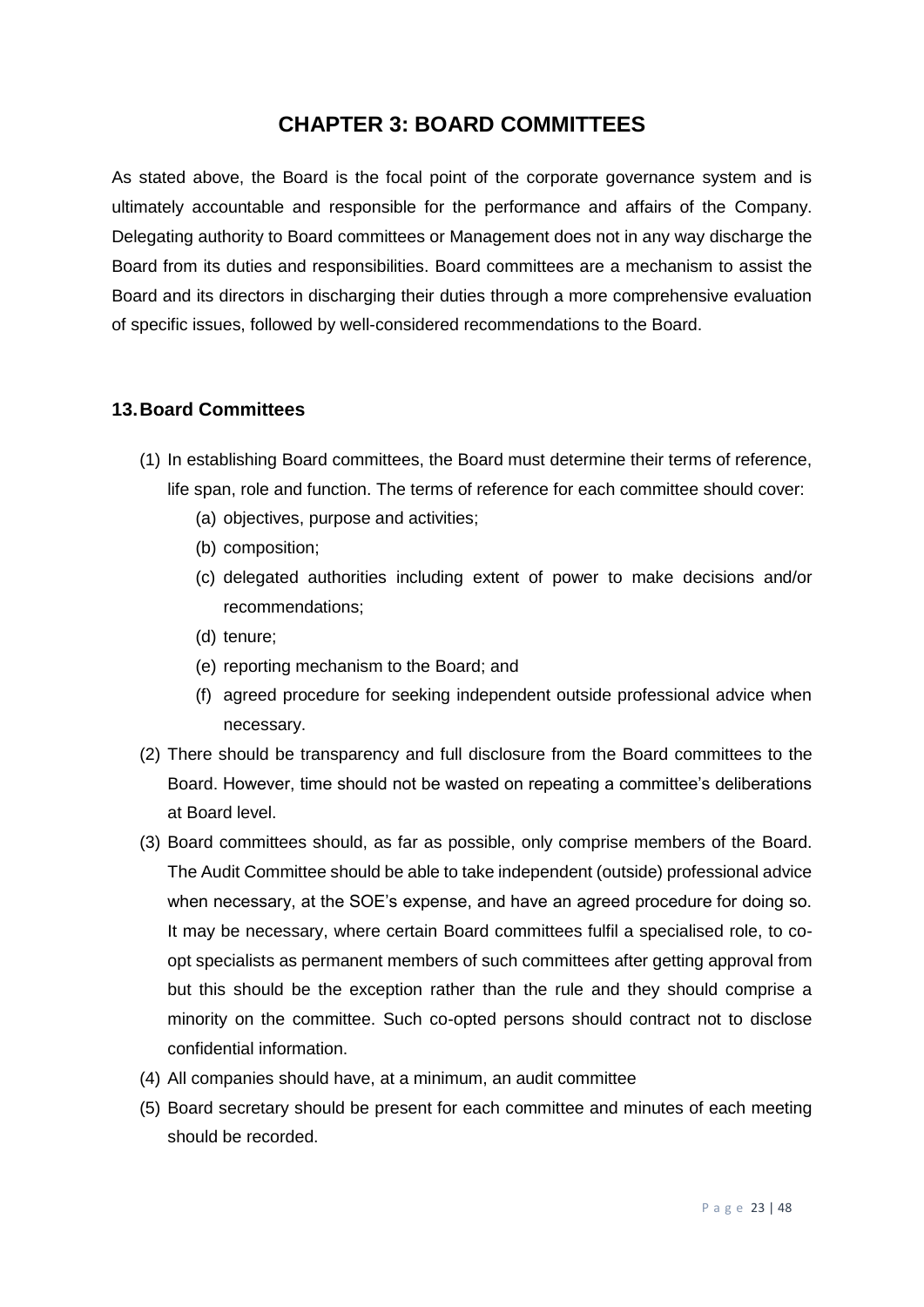(6) Minutes of each Board committee's meeting should be prepared, circulated, signed and archived, not later than the next committee's meeting.

#### <span id="page-23-0"></span>**14.Board Committees' Operations**

- (1) All Board committees should function according to terms of references established by the Board and disclosed to shareholders. The terms of reference should include provisions regarding the quorum and voting procedures. The chairperson of each Board committee is in charge of reporting to the Board.
- (2) All Board committees have the right to:
	- (a) request documents, reports, explanations, and other relevant information from the officers, senior management, and employees of the Company and its advisors;
	- (b) invite the Company's officers, senior management, employees, and advisors, to their meetings as observers to question them, and seek explanations and clarifications;
	- (c) utilise the services of outside consultants, experts, and advisers committees need to have separate budgets;
	- (d) request special investigations as required, and utilise the services of independent experts in doing so; and
	- (e) perform any other duties as may be required by the Board within the scope of authority of the committee.
- (3) Board committees shall meet and report to the Board on a regular basis, but not less than once every three months. Board committees shall make such report to the Board as soon as feasible after every meeting. The Board committee meetings should precede the regular Board meeting.
- (4) Board committee's members shall:
	- (a) participate in the activities and work of the committee in which they are a member, and attend all meetings;
	- (b) keep abreast of the sectors of the committee's specific competence;
	- (c) inform the Board of any changes in their independent status or any conflict of interest regarding decisions to be made by the committee; and
	- (d) annually review and evaluate the performance of the committee and report to the Board.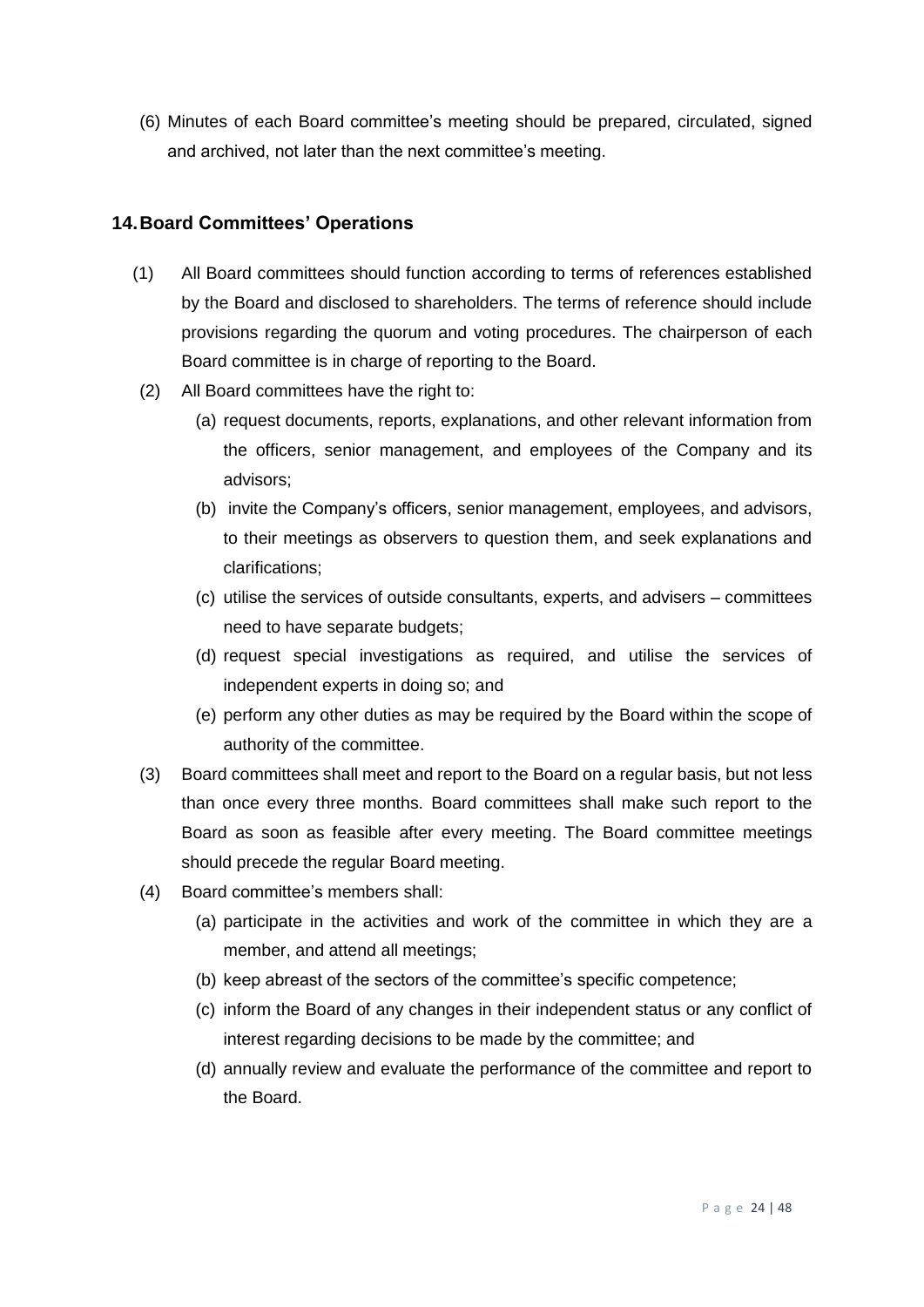#### <span id="page-24-0"></span>**15.Audit Committee**

- (1) The Board should have an Audit Committee empowered to oversee due diligence and control over the financial aspects of the Company's operations and performance.
- (2) The Chairperson of the Audit Committee should be an independent Board member.
- (3) The Board of Directors, the internal and external auditors, and the Management should provide the Audit Committee with all relevant and timely information that the Committee needs to enable to perform its functions effectively.
- (4) The audit committee reports to the Board, identifies any matters in respect of which it considers that action or improvement is needed, makes recommendations as to the steps to be taken and has the following exclusive tasks and responsibilities:
	- (a) to monitor the integrity of the financial statements of the Company and any announcements of the Company's financial performance, reviewing significant financial reporting judgments contained in them, review and recommend for Board and shareholders' approval quarterly and annual statements;
	- (b) to review the Company's internal control, internal audit, compliance and risk management systems;
	- (c) to oversee the activities of the internal auditors;
	- (d) to receive and discuss the external auditor- Auditor General's report including any issues and recommendations raised by the external auditor on internal control weaknesses; and
	- (e) where there is an increase in the Company's capital by contribution other than in cash, it is desirable to appoint independent experts to value.

#### (5) **Composition**

- (a) Board Audit Committee composition should be based on the size of the Board: If the board consists of seven (7) Directors, Audit Committee should have 3 members and if the Board consists of five (5) Directors, Audit Committee should have 2 members.
- (b) The chairperson of the Board should not be a member of the Audit Committee.
- (c) The CEO/MD should not be a member of the Audit Committee.
- (d) As far as possible, the Audit committee should comprise of Non-Executive, Independent Directors.
- (e) The Chairperson of the Audit Committee shall be an independent Non-Executive Director.
- (f) The Chairperson of the Audit Committee should have substantial accounting or financial experience.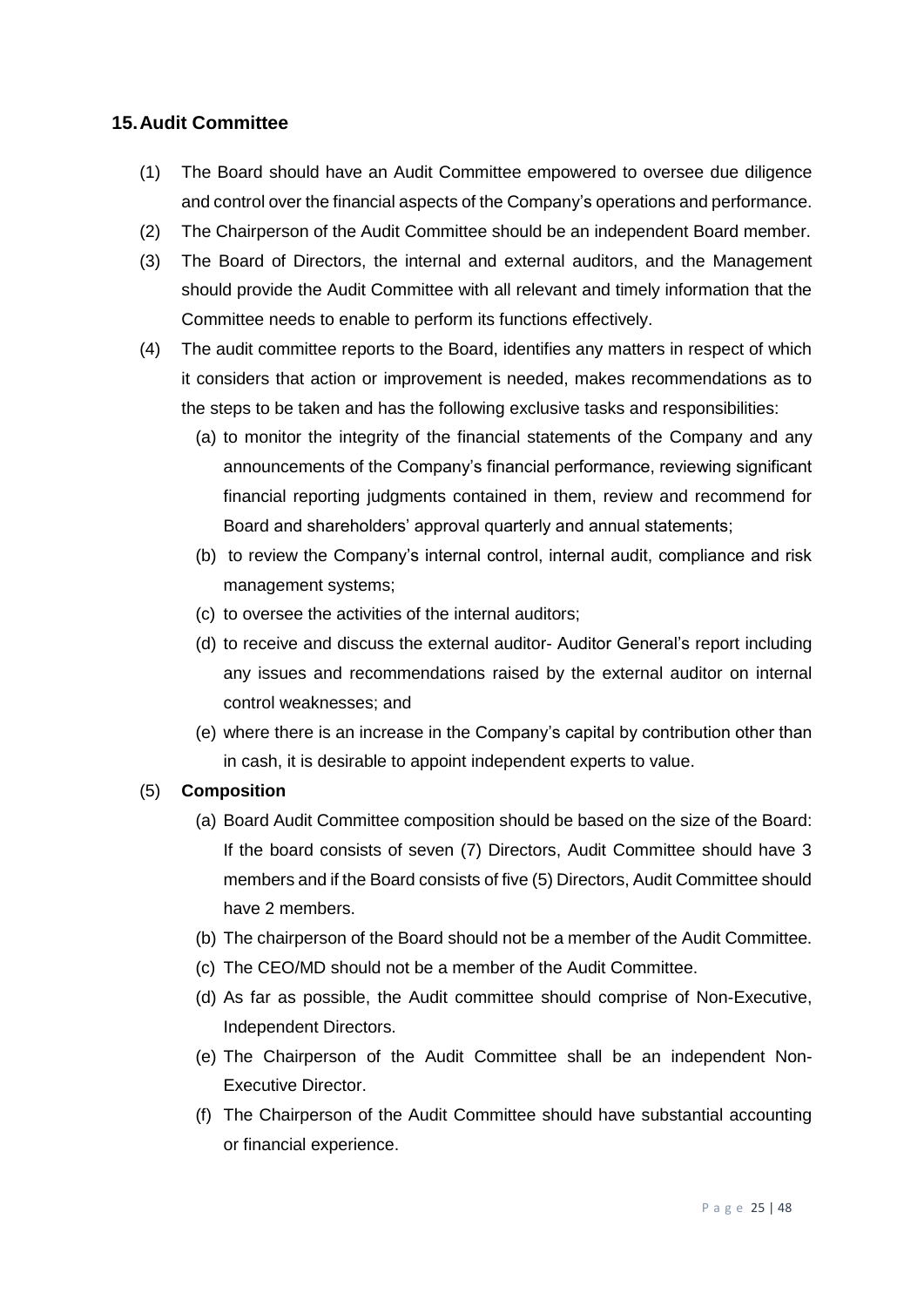(6) It is desirable that the committee member whom the Board considers to have recent and relevant financial experience should have a professional qualification from one of the professional accountancy bodies. Experience of corporate financial matters is required. The availability of appropriate financial expertise will be particularly important where the Company's activities involve specialised financial activities. At least one member of the Committee must be qualified in accounting. For this purpose, a board member with a professional qualification recognised by the International Federation of Accountants (IFAC) is only considered as "qualified in accounting".

#### (7) **Terms of reference:**

The Audit Committee should focus on:

- (a) the functioning of the internal control system;
- (b) the functioning of the internal audit department;
- (c) the risk areas of the Company's operations to be covered in the scope of the internal and external audits;
- (d) the reliability and accuracy of the financial information provided by management to the Board and other users of financial information;
- (e) whether the Company should continue to use the services of the current internal auditors;
- (f) any accounting or auditing concerns identified as a result of the internal or external audits;
- (g) the Company's compliance with legal and regulatory requirements with regard to financial matters;
- (h) the financial information to be published by the Board. However, this does not limit the statutory power of the Auditor General to publish audited information, including audited financial statement, about the Company; and
- (i) Shareholders, on request, should be able to obtain a copy of the current terms of reference of the Audit Committee at the registered office of the Company.

#### <span id="page-25-0"></span>**16.Other Board Committees**

(1) Boards may establish other Board committees that are responsive and relevant to the nature of the Company's business depending on the size and nature of the business with the approval of PCB. It is the responsibility of the Board to consider the committees appropriate for its purposes. Other Board committees charged with specific tasks and responsibilities.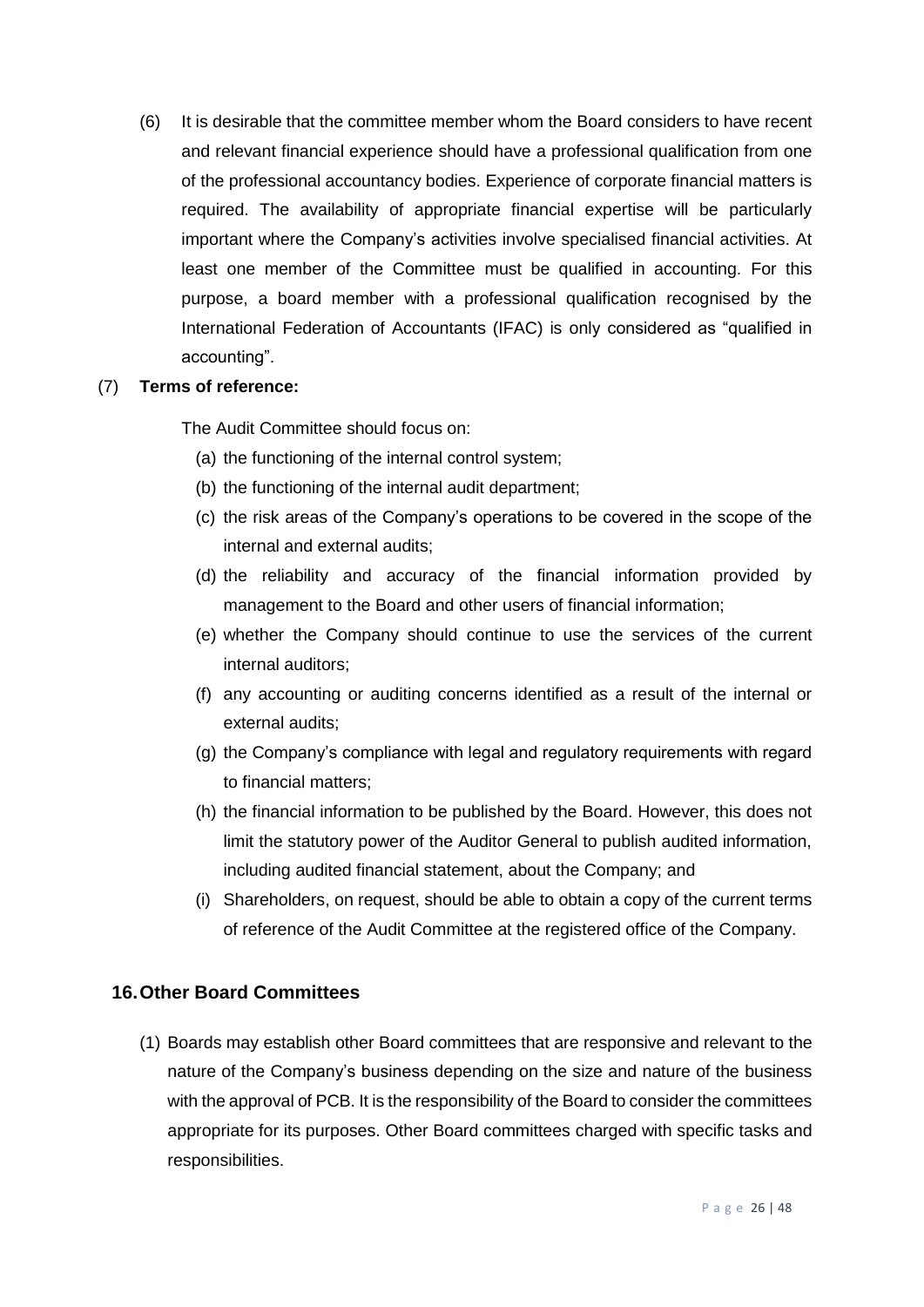- (2) State Owned Banks' Boards may also establish strategic planning and investment committees charged with specific tasks and responsibilities.
- (3) Other Board committees may be comprised of a majority of Non-Executive Directors, where at least one is independent. Only directors should be members of Board committees.
- (4) Other Board committees should be chaired by independent directors.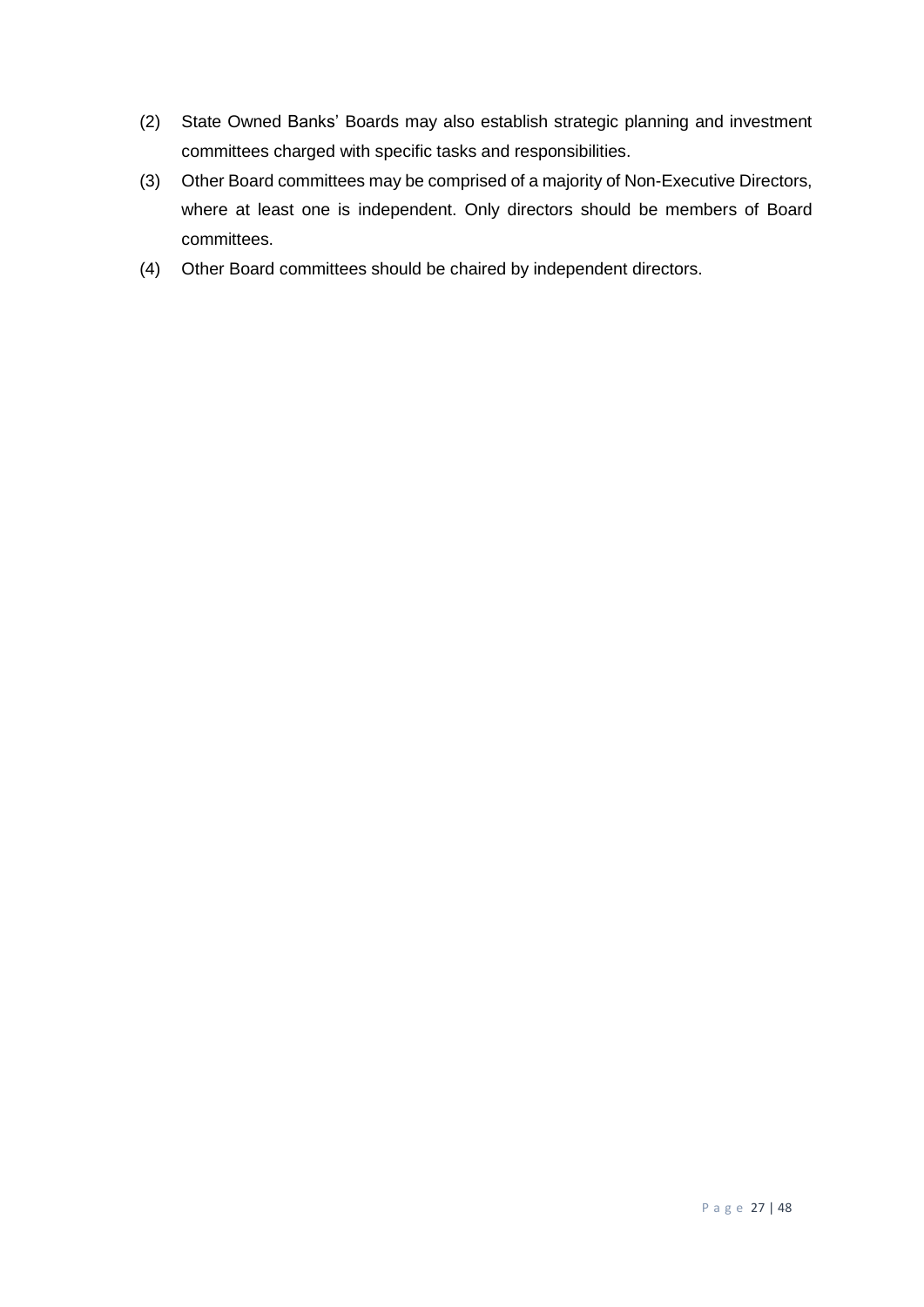# <span id="page-27-0"></span>**CHAPTER 4: OWNERSHIP FUNCTIONS OF THE GOVERNMENT AND ITS RELATIONSHIP WITH THE SOEs**

#### <span id="page-27-1"></span>**17.The Government as Owner**

By this, it is meant that the Government should act as the owner. The Government should have an integrated, clear and a homogenous vision with regard to its ownership of SOEs. The state should act as an informed and active owner, ensuring that the governance of SOEs is carried out in a transparent and accountable manner, with a high degree of professionalism and effectiveness. The Government, furthermore, should ensure the adoption of good practices of corporate governance in a manner that is grounded in transparency, responsibility and accountability, including the ways in which the Boards of Directors of these Companies are formed. Because there are often overlaps between the Government acting as the owner and its actions within its given responsibilities as a Government, this results in its intervention in the Companies' businesses and in its restricting their decision making process, which should belong to the elected or appointed Board of Directors under the supervision of their respective general assemblies. Consequently, there is an urgent need to separate the role of the Government as the owner and its role as the regulator and administrator, whose principles of corporate governance are delineated below:

- (1) Within the framework of its role as the owner, the State should determine its objectives and priorities clearly. Not only should the objectives not be limited to making profits and avoiding price distortions, they should also take into account some social aspects.
- (2) The Government should build up a vision and adopt a balanced and stable policy that will familiarise the local community with the role of the Government as the owner as well as its objectives in an unambiguous manner.
- (3) The Government and SOEs should ensure that all shareholders are treated equitably. The Government's prime responsibilities include:
	- (a) being represented at the general shareholders meetings and exercising its vote;
	- (b) setting up reporting systems allowing regular monitoring and assessment of SOE performance;
	- (c) Setting and monitoring the implementation of broad mandates and objectives for SOEs, including financial targets, capital structure objectives and risk tolerance levels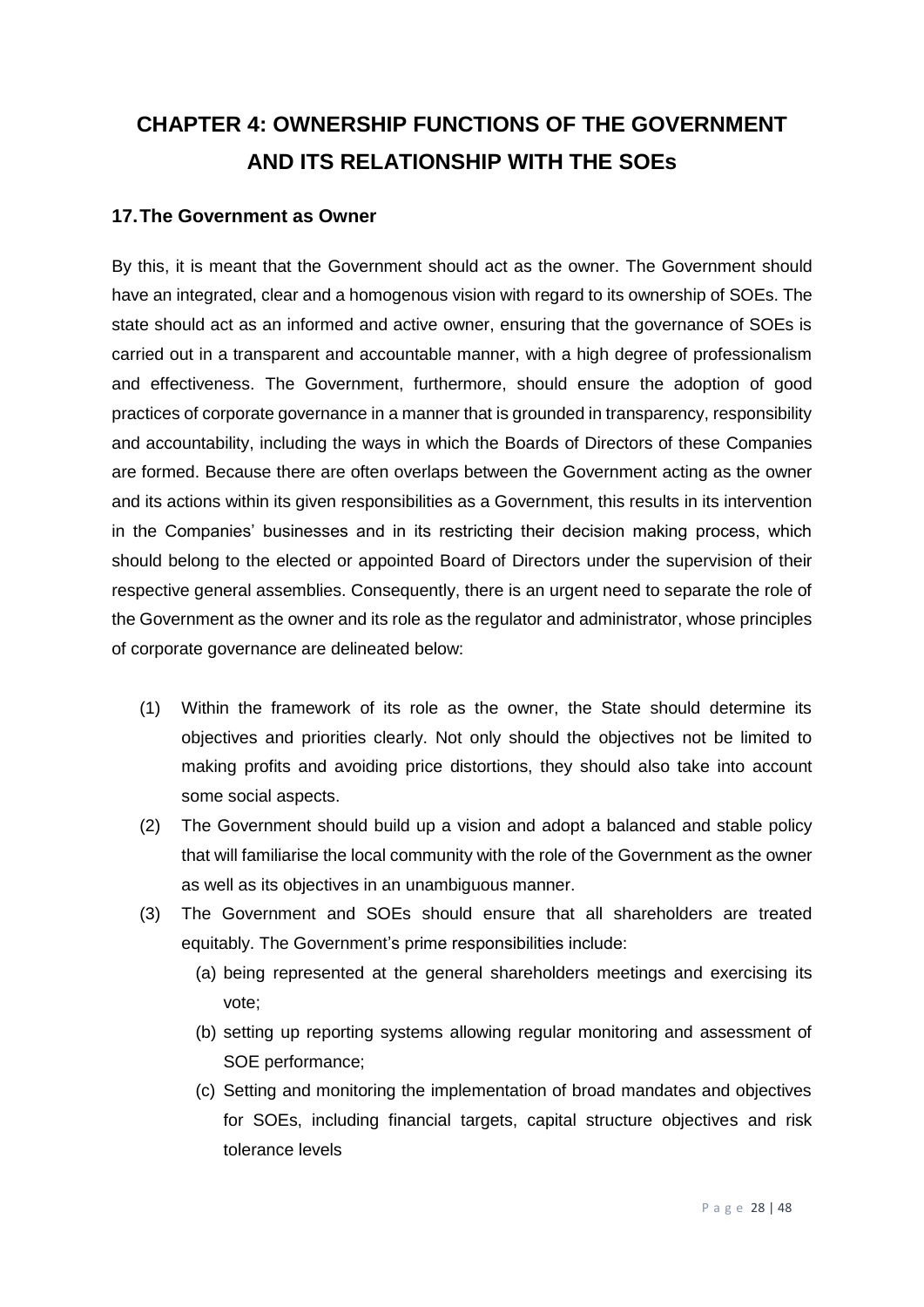- (d) developing a disclosure policy for SOEs that identifies what information should be publicly disclosed, the appropriate channels for disclosure, and mechanisms for ensuring quality of information.
- (e) when permitted by the legal system and the government's level of ownership, maintaining continuous dialogue with external auditor, the Auditor General and specific state control organs; and
- (f) ensuring that remuneration schemes for SOE Board members foster the long term interest of the Company and can attract and motivate qualified professionals.
- (4) Effective Corporate Governance in SOEs requires a clear delineation of the respective rights and responsibilities of the main constituent decision-making organs of the SOE.
- (5) The Government bodies entrusted with the rights and responsibilities of ownership and supervision over a SOE have a fiduciary duty to exercise these rights and responsibilities in an accountable and transparent manner, in good faith and in the best interests of the SOE and the public.
- (6) The objectives and role of the Minister of Finance and Treasury, responsible Minister and officials are to govern the SOE by ensuring that the Board of Directors and Management of the SOE achieve maximum returns and benefits for stakeholders and the public in line with Government policy and the SOE's Corporate Plans as agreed with the SOE's Board of Directors are adopted at the AGM.
- (7) Once the SOE's Corporate Plans are approved at the AGM, the SOEs Board of Directors and Management should automatically enjoy full operational independence in implementing the SOE's Corporate Plans. No variations to the approved Corporate Plans may be made except through a Resolution at the AGM or EGM of the SOE.
- (8) A statutory arms-length relationship between the Government on one hand, and the SOE's Board of Directors and Management on the other hand, should be instituted and safeguarded with a balance between the SOE's autonomy and its accountability to Government.
- (9) PCB should institute a transparent and competitive procedure for the recruitment, and appointment of a balanced and professional Board of Directors comprising qualified and independent Non-Executive Directors.
- (10) The Board of Directors and Senior Management of the SOE should enjoy operational independence in the exercise of their mandated rights and responsibilities, as specified in the SOE's Corporate Charter and enabling legislation, in their implementation of the approved Corporate Plans and management of the SOE.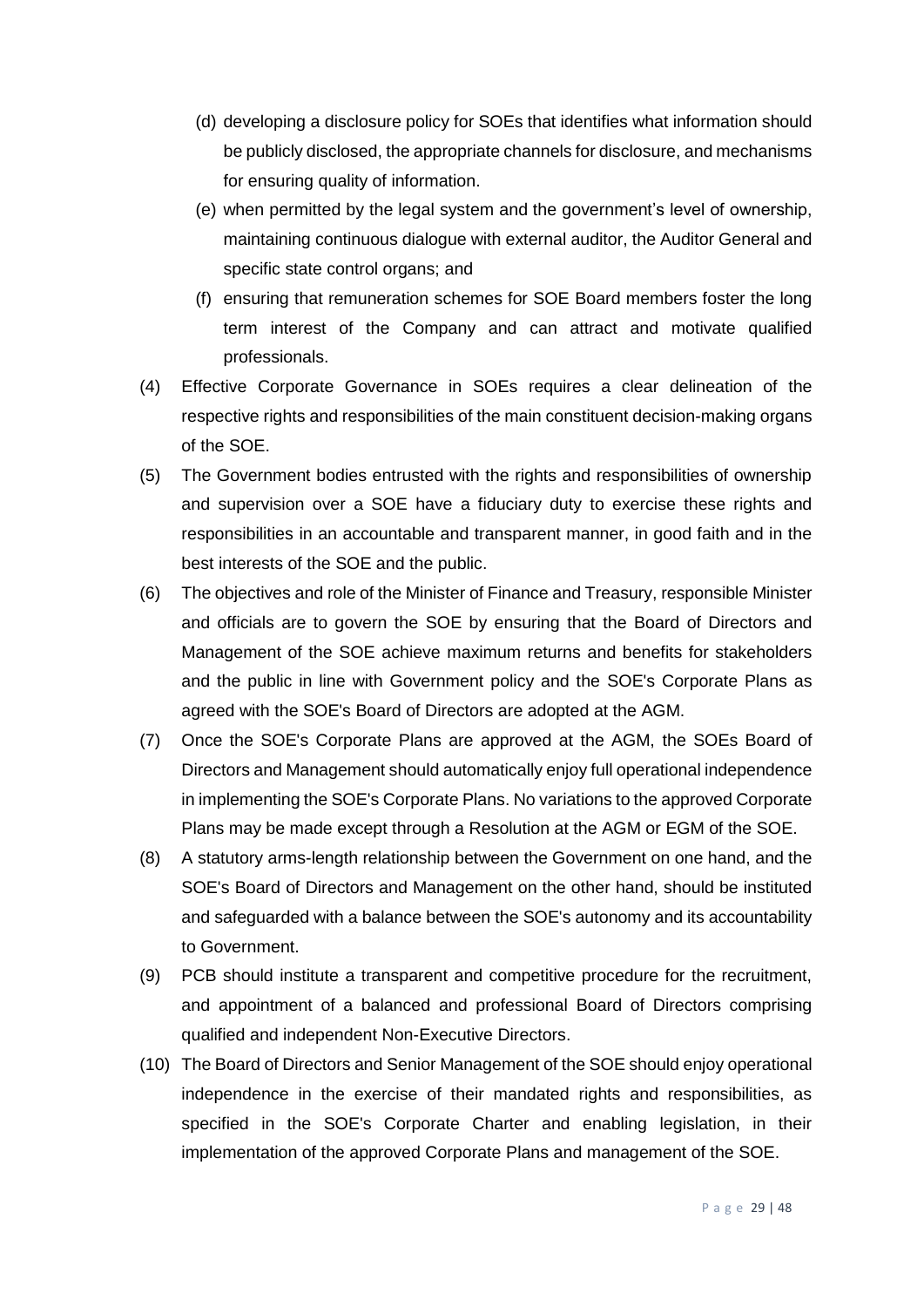- (11) The Ministry of Finance and PCB and officials should institute an effective system for reviewing the strategic objectives, Corporate Plan, the Annual Plan and Budget of the SOE to be recommended and implemented by the SOE's Board of Directors in accordance with the AoA and MoA of the Company.
- (12) PCB should institute a system of regular monitoring and reviewing the performance of the Board of Directors and the SOE. PCB should ensure that Annual Corporate and other Periodic Reports (e.g. half-yearly and quarterly reports), annual financial statements along with the audit report of the external auditor- the Auditor Generalare submitted on a timely manner to them by the Board of Directors. These reports should be carefully reviewed and discussed at the Board of the SOE before they are approved by the AGM.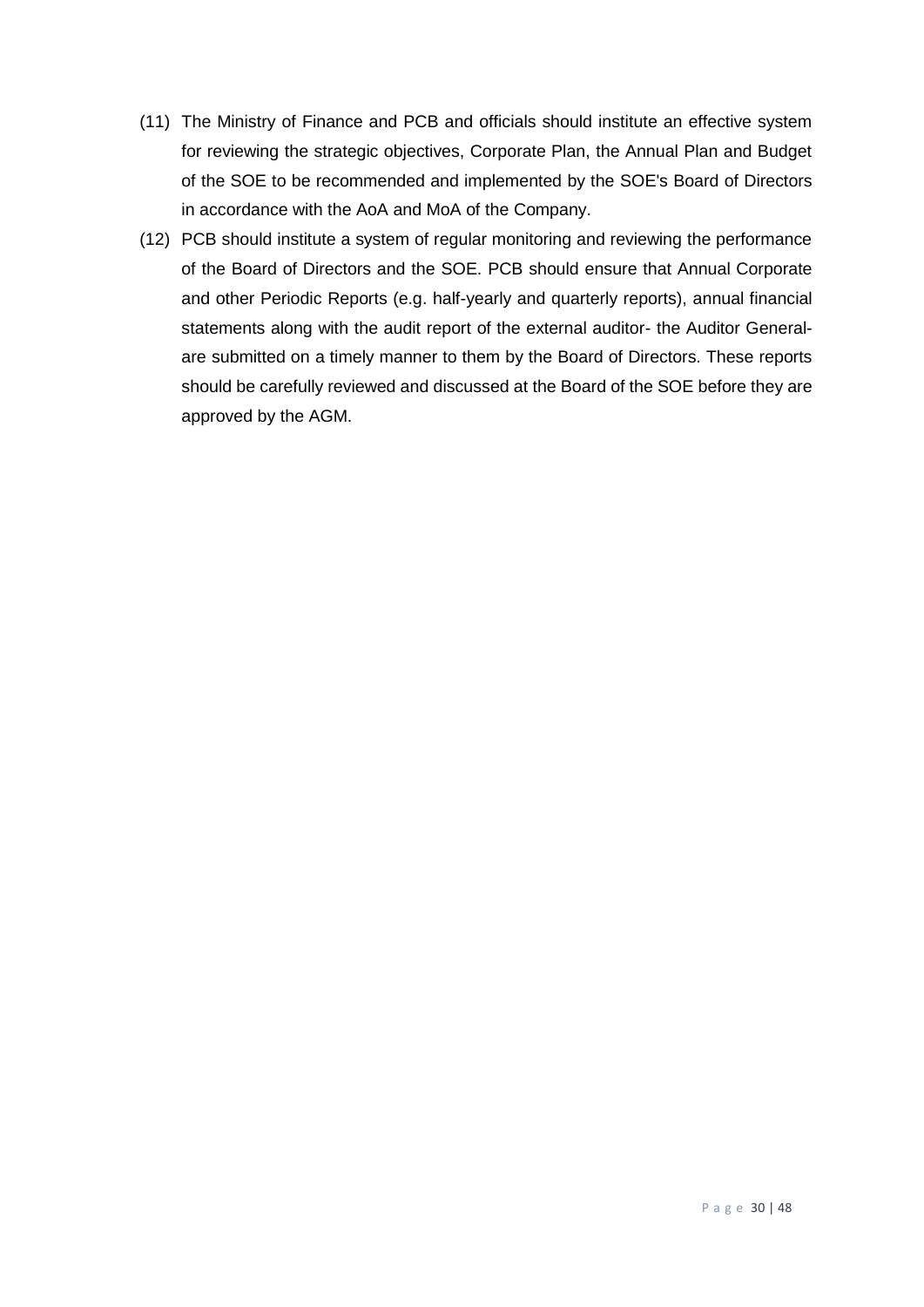# <span id="page-30-0"></span>**CHAPTER 5: COMPETENCES OF GENERAL SHAREHOLDER'S MEETING AND SHAREHOLDER'S RIGHTS**

The Shareholders (Government), as owners of the Company, have defined property and information rights. They are entitled to sell their shares and share the profits of the Company. In addition, they own a right to information about the Company, primarily by participation in general shareholder meetings and by voting.

SOEs must be governed and managed in a way which makes it easy for people to understand and evaluate their performance, its objectives and the way profits are used. The Government should act as an informed and active owner and establish a clear and consistent ownership policy, ensuring that the governance of SOEs is carried out in a transparent and accountable manner, with the necessary degree of professionalism and effectiveness.

#### <span id="page-30-1"></span>**18.The Annual General Meeting**

- (1) SOEs must request to the Shareholders prior to the AGM/EGM for the appointment of proxy and details of proxy appointed five (5) working days before the AGM/EGM.
- (2) An Annual General Meeting (AGM) should be held by the SOEs with the officials of the Ministry of Finance and PCB. The AGM should review, debate and approve the reports and recommendations of the Board including other matters reserved for the AGM as specified in the SOE's AoA.
- (3) The AGM should be properly convened and conducted in line with best practice and the provisions contained in the SOE's AoA.
- (4) Ministry of Finance and PCB should be provided in a timely manner with the agenda and all relevant information (including Financial Statements, the Report of the Auditor General and the Annual Corporate Report) on issues to be discussed and decided at the AGM.
- (5) Key issues on the capital structure, organisation, strategy, control and performance of the SOE and other matters reserved for the AGM should be decided by the AGM. These issues should include:
	- (a) approval of the strategic objectives, Corporate Plan, the Annual Plan and Budget, the Annual Corporate and other Reports submitted by the Board of Directors and Board Committees, the audit reports submitted by the Auditor General;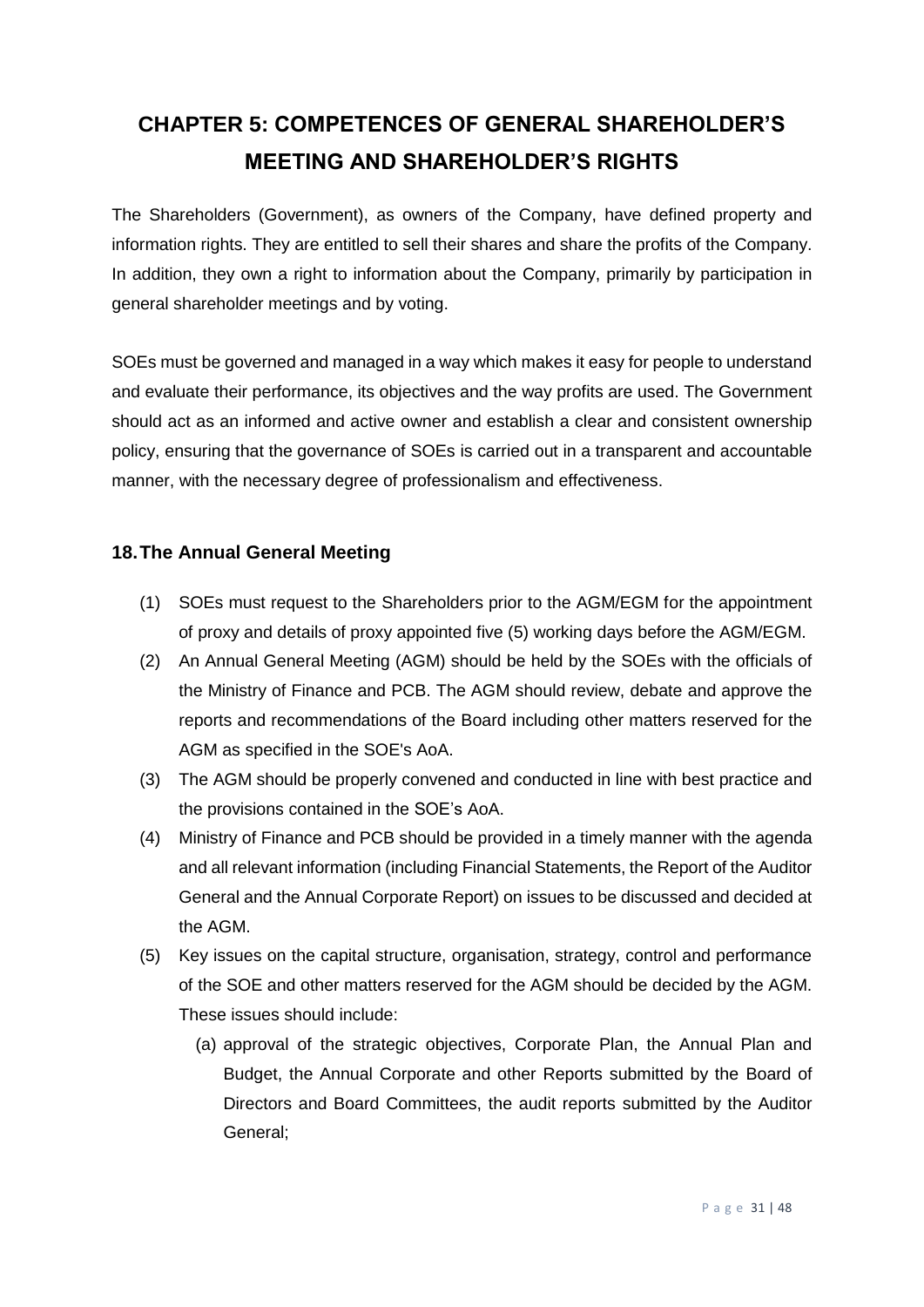- (b) the recommendations of the Board of Directors on declarations of dividend, the SOE's Resource Plan and employment and procurement policies;
- (c) capitalisation, major borrowings, mergers and acquisition or sale of substantial part of SOE assets and other extraordinary material transactions affecting the valuation and financial performance of the SOE and the interests of the Government and the public;
- (d) review of the SOE's legislated mandate and public policy objectives and the Board's recommendations to the Government on updating these to ensure its continued relevance; and
- (e) adoption of the SOE's Articles of Association, Memorandum of Association and other governance instruments and their amendments.
- (6) There should be an open session of the AGM to allow the attendance of nonshareholding stakeholders as observers without decision-making or voting powers.

#### <span id="page-31-0"></span>**19.Notice and Agenda of the Annual General Meetings**

- (1) Persons having the right to attend the AGM should be given at least fourteen (14) days' notice of the AGM. The notice shall specify the objects, venue, date, agenda and time of the meeting. Other information and related documents of the AGM should be made available to those who have the right to attend the AGM at least on the website of the Company and, in case of request, should also be sent out to those who have the right to attend the AGM.
- (2) Auditor General and his representatives should be invited to the AGM in his/her capacity as external auditor of the Company.
- (3) The agenda of the AGM should include the draft text of the resolutions to be voted on.

#### <span id="page-31-1"></span>**20.Submitting and Asking Questions at the Annual General Meeting**

- (1) The Board should be required to reply to the shareholders' questions at the AGM.
- (2) Companies should provide shareholders the right to ask oral questions at an AGM and the Board should be required to provide answers to the questions posed. In the case of issues that cannot be answered during the AGM the response shall be sent to the shareholder in written form.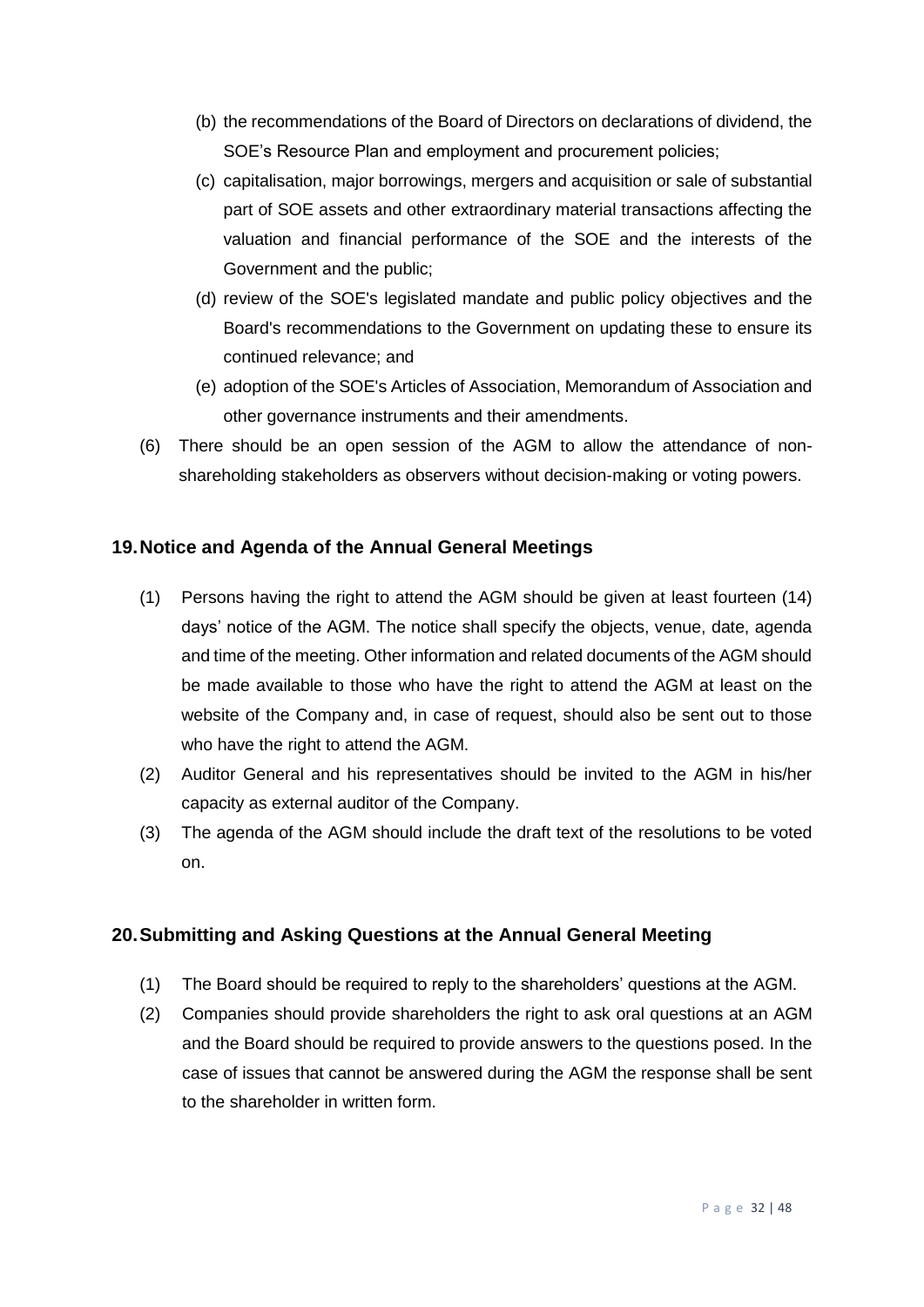## <span id="page-32-0"></span>**21.Dividend Policy**

Ministry of Finance /PCB should adopt a dividend policy, including a pay-out ratio, which should be submitted to the AGM for approval and published on the Company's web-site.

## <span id="page-32-1"></span>**22.Other Matters**

SOEs must get approval from PCB for Company structure, taking out loans, making investments and before payment of bonuses and other performance related incentives and rewards to the Management and employees.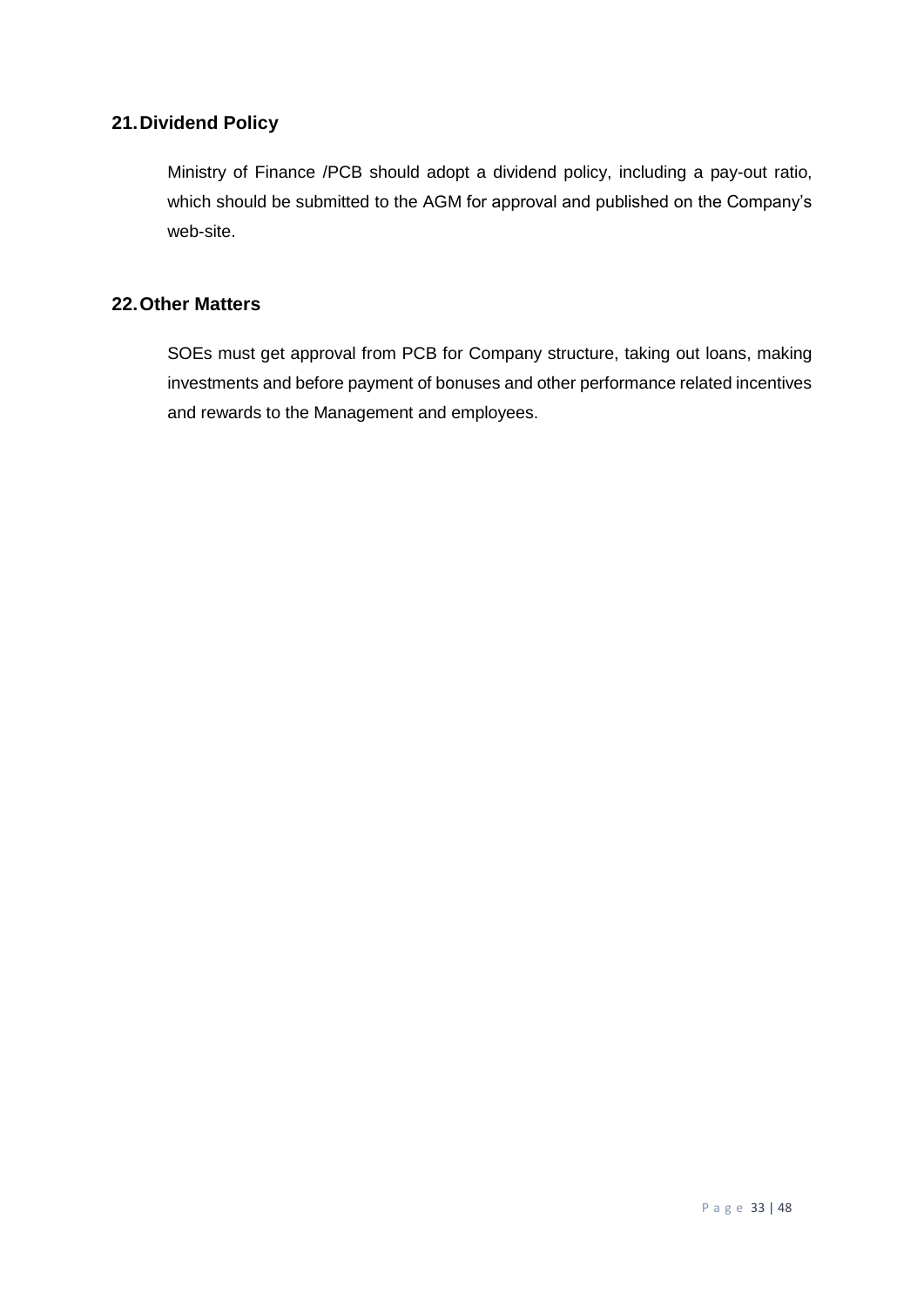# <span id="page-33-0"></span>**CHAPTER 6: RISK MANAGEMENT, INTERNAL CONTROL AND INTERNAL AUDIT**

#### <span id="page-33-1"></span>**23.Risk Management**

- (1) The Board is responsible for the total process of risk management and should ensure that the Company develops and executes a comprehensive and robust system of risk management.
- (2) The process of risk management includes the systematic and continuous identification and evaluation of risks as they pertain to the organisation, followed by action to terminate, transfer, accept or mitigate each risk.
- (3) The Board is responsible for the definition of the overall strategy for risk tolerance, to monitor management and the assurance process on risk management and to take corrective action where and when deemed necessary.
- (4) The objective of risk management is not to completely eliminate risk but to reduce it to an acceptable level, having regards to the objective of the Company. Commercial SOE is the undertaking of risk for reward and where the Company accepts to tolerate risk, it should ensure that the risk is appropriately mitigated and commensurate with the measurable reward.
- (5) The Board must communicate its risk management policies to Management and all other employees as appropriate to their roles within the organisation and must satisfy itself that communication has been effective and understood.
- (6) Management is accountable to the Board for the design, implementation and detailed monitoring of the risk management processes.
- (7) Risk management should include the reporting, consideration and the taking of appropriate action on the risk exposure of the organisation in at least the following areas of risk: • physical • operational • human resources • technology • business continuity • financial • compliance • reputational.
- (8) In Companies exposed to significant risks, it may be appropriate that the Board constitutes a Board Risk Committee.
- (9) The role of the committee is to regularly advise the Board on the total process of risk management within the organisation and to support management in the continuous and ongoing management of risk.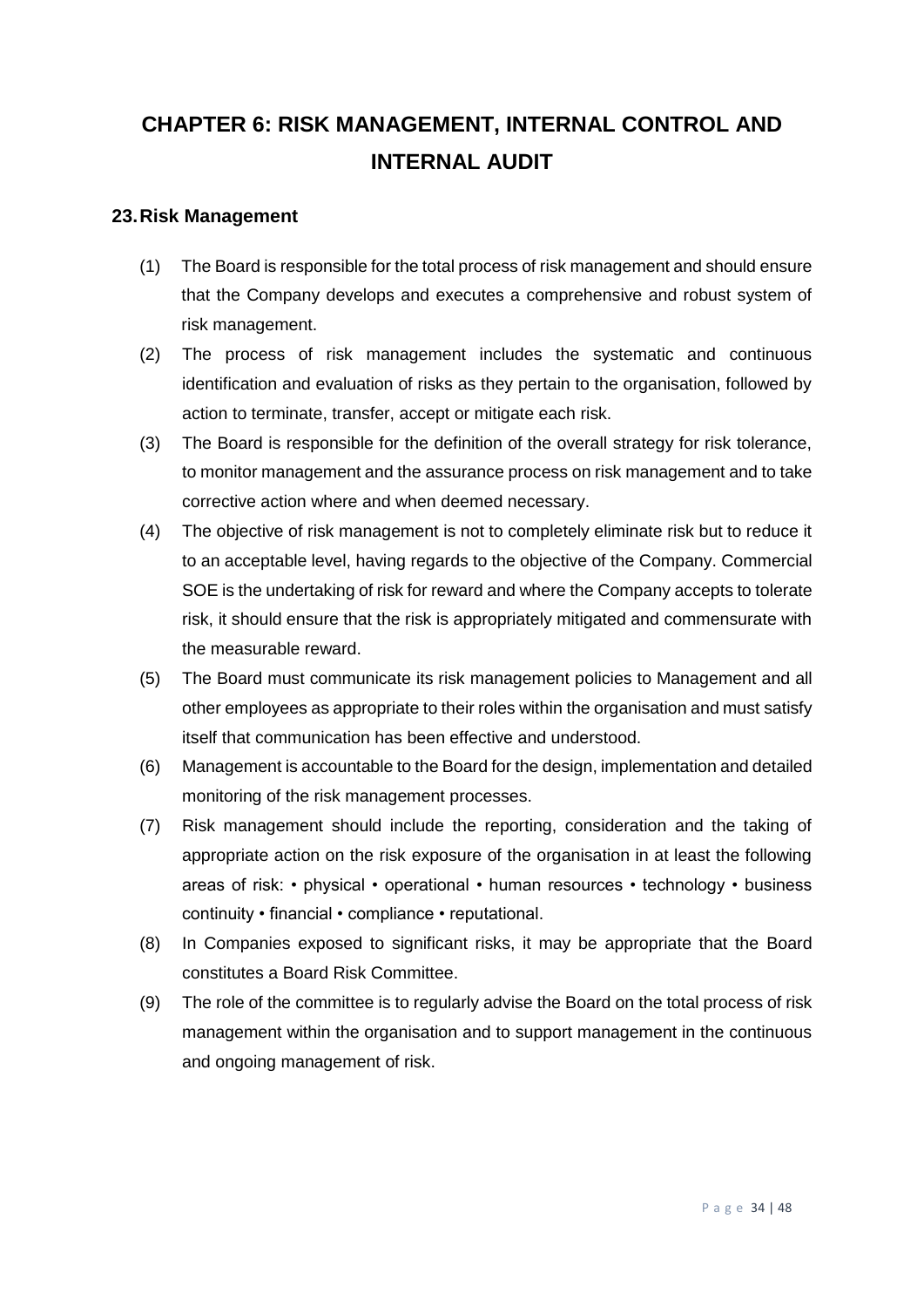#### <span id="page-34-0"></span>**24.Internal Control**

- (1) The Board is responsible for the system of internal control and must set appropriate policies to provide reasonable assurance that the control objectives are attained.
- (2) The Board must satisfy itself that the system of internal control is functioning effectively and that the system manages risk in the manner approved by the Board.
- (3) The boards of SOEs should develop, implement, monitor and communicate internal control system
- (4) The SOE boards should fulfil their role of evaluating management performance. This activity should cover the achievement of financial and operational results, as well as the success of implementing board strategy, establishing effective internal controls and risk environment, and ensuring the accuracy and integrity of financial statements.
- (5) The Board should also ensure that the SOEs have adequate internal controls and that effective internal and external audits are overseen by a capable audit committee.
- (6) Management is responsible for the design, implementation and monitoring of the internal control system.
- (7) The Board should also ensure that, as part of its internal control procedure, the Company has an effective mechanism in place which facilitates and encourages the reporting of any lack of, or breach of internal controls and any unethical or irregular behaviour concerning the Company.
- (8) Directors are responsible for adequate accounting records and maintenance of effective internal control systems.
- (9) Directors are responsible for the preparation of accounts which fairly present the state of affairs of the Company and the results of its operations and which comply with International Financial Reporting Standards (IFRS).
- (10) The Directors are responsible for selection of appropriate accounting policies supported by reasonable and prudent judgements.

#### <span id="page-34-1"></span>**25.Internal Audit**

(1) Companies should set up an internal audit function to provide an independent, objective assurance and consulting activity designed to add value and improve an organisation's operations. The internal audit helps the Company in accomplishing its objectives by bringing a systematic, disciplined approach to evaluate and improve the effectiveness of risk management, control, and governance processes.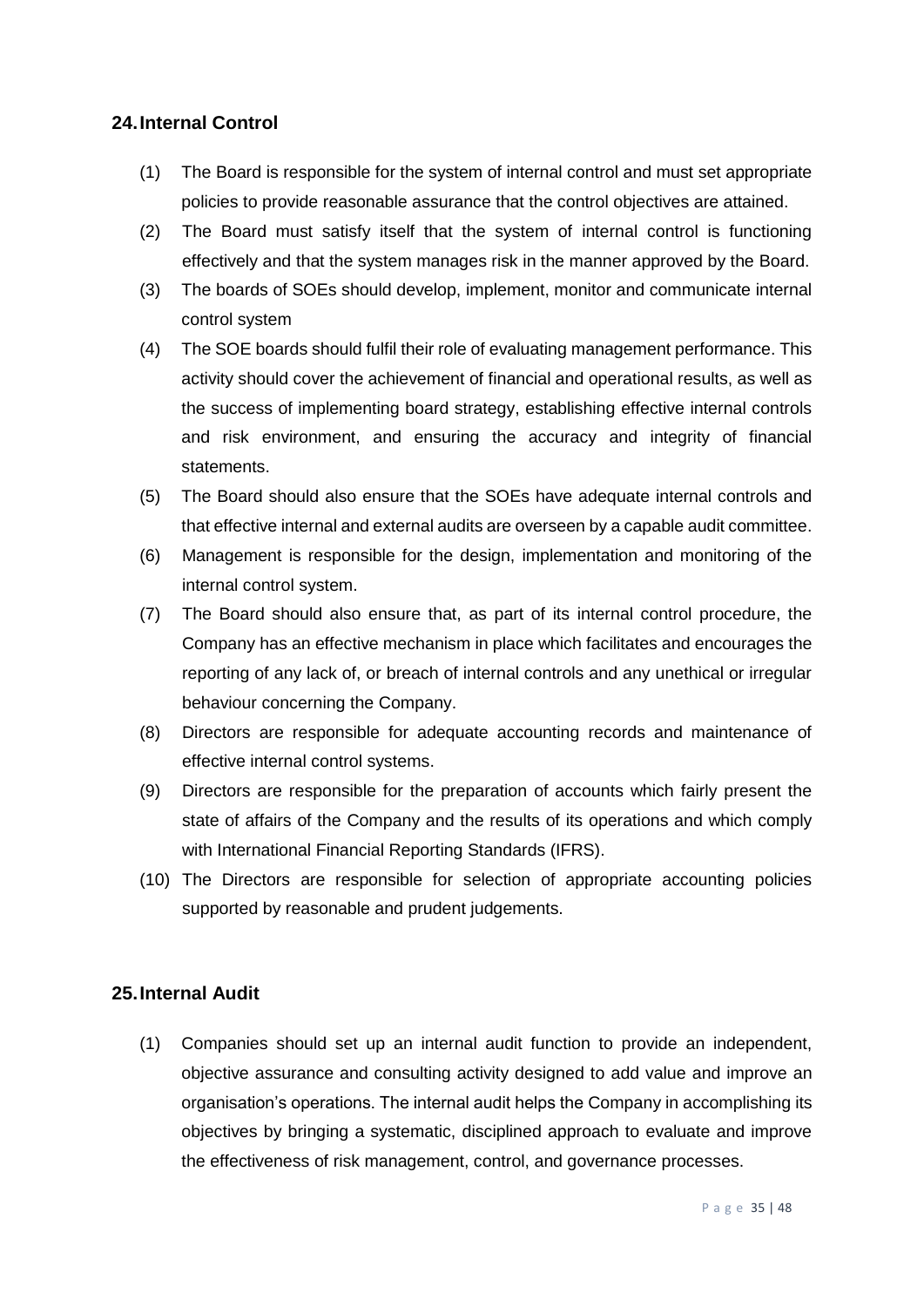- (2) Internal audit function should be nominated by the Audit Committee and appointed by the Board.
- (3) SOEs should develop efficient internal audit procedures and establish an internal audit function that is monitored by and reports directly to the board and to the audit committee or the equivalent corporate organ.
- (4) All SOEs should have internal auditors; and to ensure their objectivity and ability to provide key information to the board, they should report directly to the audit committee or if there is no audit committee, then directly to the board.
- (5) The authority, responsibilities and the position of internal audit should be detailed in an Internal Audit Charter and should be approved by the Chairperson of the audit committee. Such a charter, amongst others, should incorporate the provisions stated in this section of the Code.
- (6) Internal auditor should have the following functions:
	- (a) reviews adequacy of internal controls;
	- (b) reviews implementation of internal controls;
	- (c) periodically audits business operations;
	- (d) implements the annual work plan for internal audit with a fixed plan of activities but also allowing for appropriate investigation time for matters that emerge over the year;
	- (e) responds to matters that emerge from appropriate referring bodies (the Board of Directors, CEO and other senior management);
	- (f) assists the Board with establishing ethics policy and whistle blowing procedures;
	- (g) periodically reviews and recommends updates in corporate accounting policies and procedures framework;
	- (h) coordinates audit operations with activities of the External Auditor- the Auditor General; and
	- (i) ensures follow-up mechanism to determine if audit recommendations (both internal and external) are implemented within appropriate and agreed timetable.
- (7) Companies should have an effective internal audit function that has the respect, confidence and co-operation of both the Board and Management. Where the Board, at its discretion, decides not to establish an internal audit function, full reasons must be disclosed in the Company's annual report, with an explanation as to how assurance of effective internal controls, processes and systems are obtained without the function.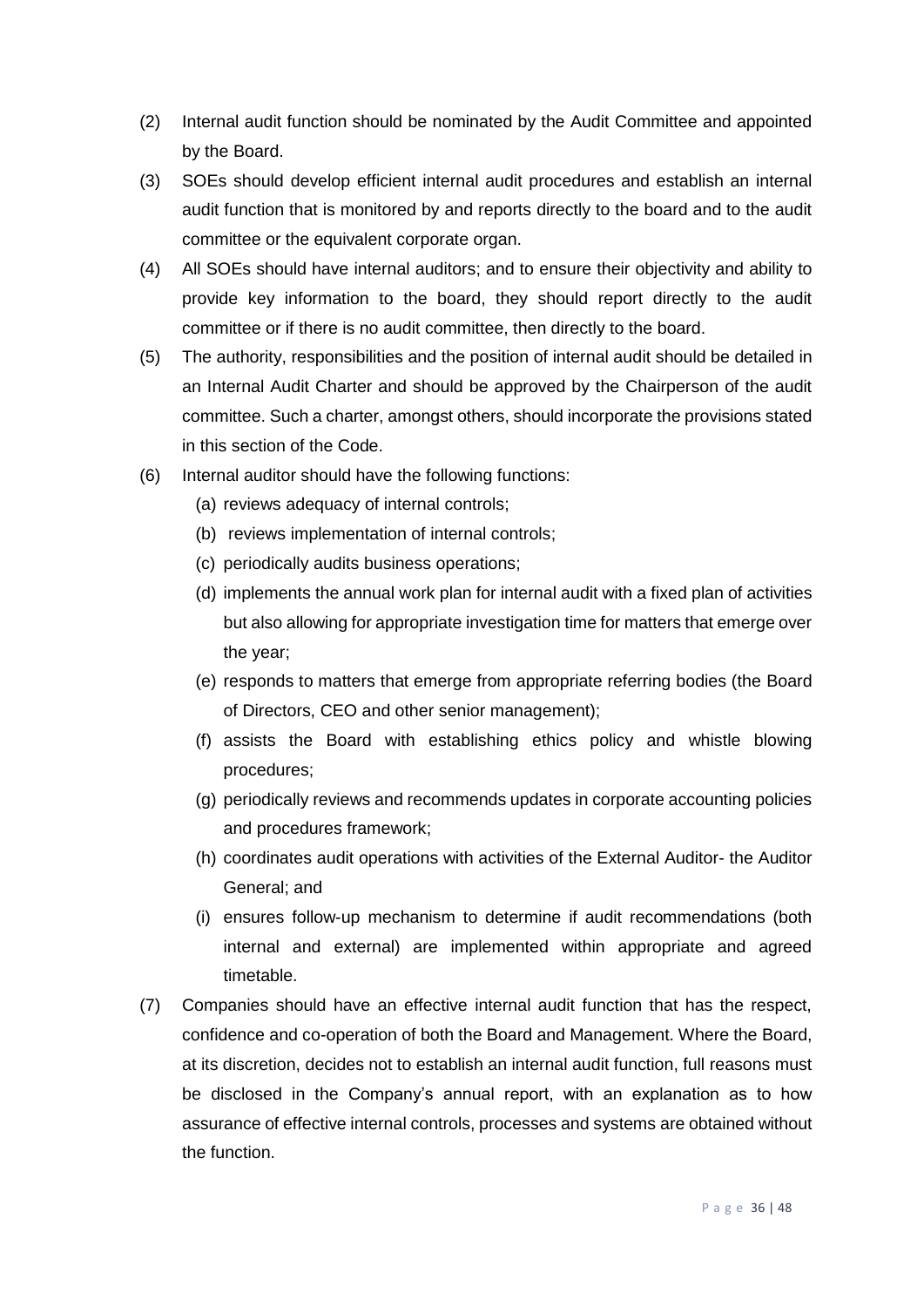- (8) The external auditor- the Auditor General- or a one (a firm) who works on behalf of the Auditor General should not provide internal audit services to the Company.
- (9) The Board of a Company which does not have an internal audit function should review, at least annually, the need for one.
- (10) The Board may delegate the responsibility for managing the internal audit function and for receiving internal audit reports to the audit committee.
- (11) The internal audit function is responsible for providing assurance to the Board regarding the implementation, operation and effectiveness of internal control and risk management. It is not responsible for the implementation of controls or the management and mitigation of risk, responsibility for which remains with the Board and operational management.
- (12) The head of internal audit should have an appropriate professional qualification and experience in internal auditing. As such professional qualification of Institute of Internal Auditors (IIA) and IFAC- recognised professional accountancy qualifications are considered relevant qualifications. However, due to scarcity of professionally qualified internal auditors at the time this Code comes into effect SOEs should recruit a person for the post of head of internal audit with a reasonable academic qualification and experience. Nonetheless, completing an aforesaid professional qualification within a reasonable time should be made as a requirement for him/her to remain on their job.
- (13) Internal audit should report to a level within the Company that allows this vital function to fully accomplish its responsibilities. As such it should report to the audit committee at the Board all its reports, whilst administratively, it can report its findings to the CEO/MD for the purpose of implementing recommendations for improvements. The head of internal audit should have ready and regular access to the chairperson of the Company and the chairperson of the audit committee.
- (14) The internal audit function should be resourced properly. As such the audit committee should ensure deployment of sufficient and appropriate human resources in the function. Audit committee should also ensure appropriate training and development opportunities are provided to the internal audit staff annually. For this, annual training budget of internal audit once passed by the Audit Committee is considered final.
- (15) The appointment or dismissal of the head of the internal audit should only be done by the agreement of majority of members in the audit committee.
- (16) Companies should aspire to efficient audit processes using external auditors in combination with the internal audit function.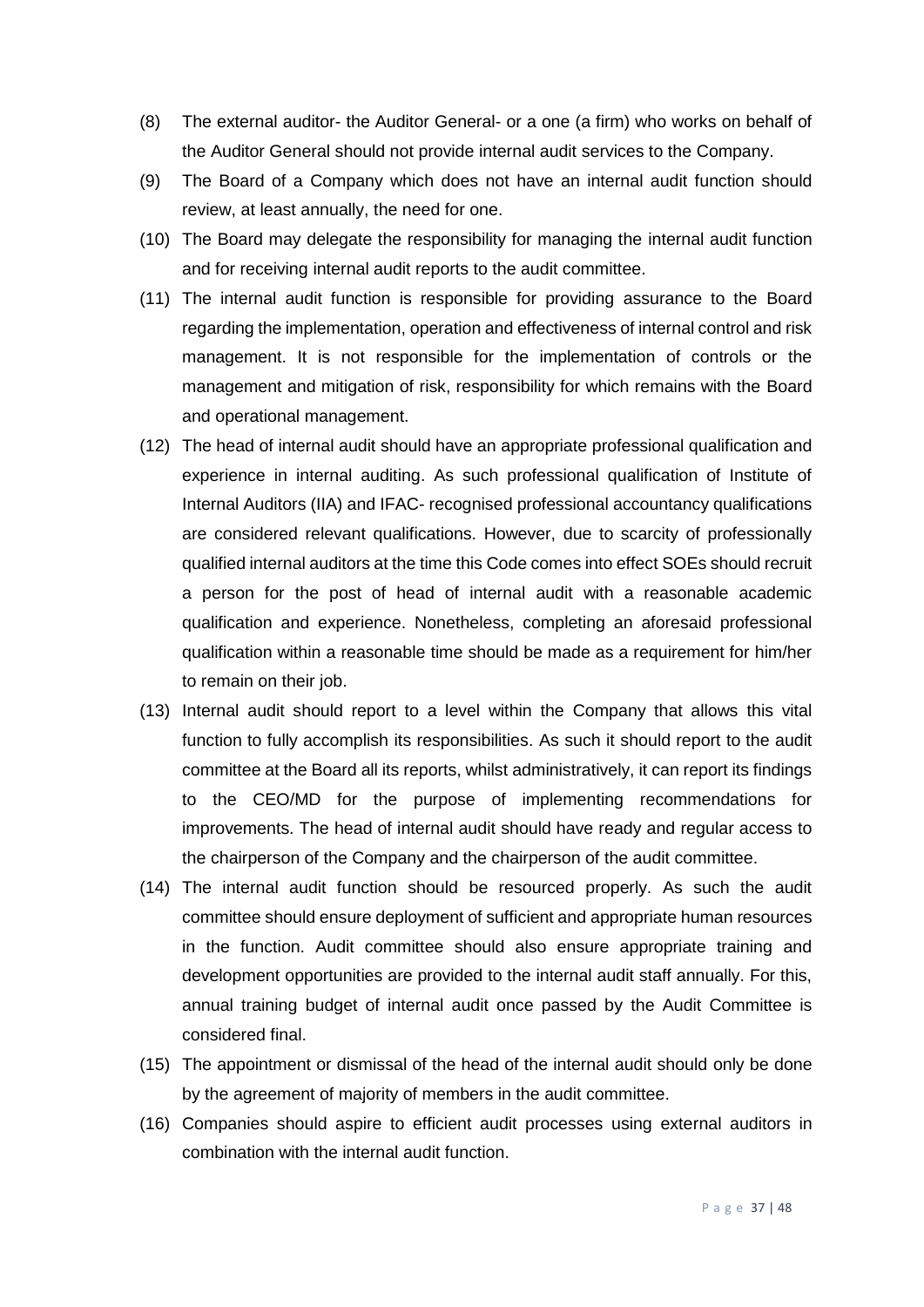- (17) Management should encourage consultation between internal and external auditors. Co-ordination of efforts involves periodic meetings to discuss matters of mutual interest, the management letters and reports, and sharing common understanding of audit techniques, methods and terminology.
- (18) Auditors should observe the highest standards of business and professional ethics and in particular their independence should not be impaired in any way. . As such all the internal auditors in the Company or the internal audit team of the firm that provides internal audit service to the Company (in case any internal audit work is outsourced) should sign Code of Ethics for internal auditors published by Institute of Internal Auditors, Global.

#### <span id="page-37-0"></span>**26.External Auditor**

(1) External Auditor is the Auditor General or any person or body appointed by the Auditor General.

#### <span id="page-37-1"></span>**27.Code of Ethics**

- (1) The Board should develop a code of ethics, with clear policies and procedures for Directors, Management and employees on issues such as: use of confidential information; corporate values; business behaviour; relationship with governments and officials; relationship with competitors; 'whistleblowing' arrangements; use and care of the Company's property; use of "insider" information; disclosure of potential conflicts of interest; handling of external gifts; observance of laws and regulations; working relations between employees; reporting of breaches of the code of ethics and protecting the confidentiality of such reporting; behaviour towards stakeholders.
- (2) The Company shall appoint an officer responsible for developing, implementing and communicating programmes of compliance with ethical standards.
- (3) Every Company should adopt a code of ethics which sets out clear corporate values and standards of behaviour in its dealings.
- (4) When adopting a code of ethics the Company should primarily address issues relating to ethical practices of relevance to the particular circumstances of its business environment, including the practical application of its corporate values and the concepts of honesty and integrity. The code should make clear what is acceptable and unacceptable practice and should be easily communicable to all stakeholders, especially the Company's officers and employees who will rely on it to guide them in their dealings.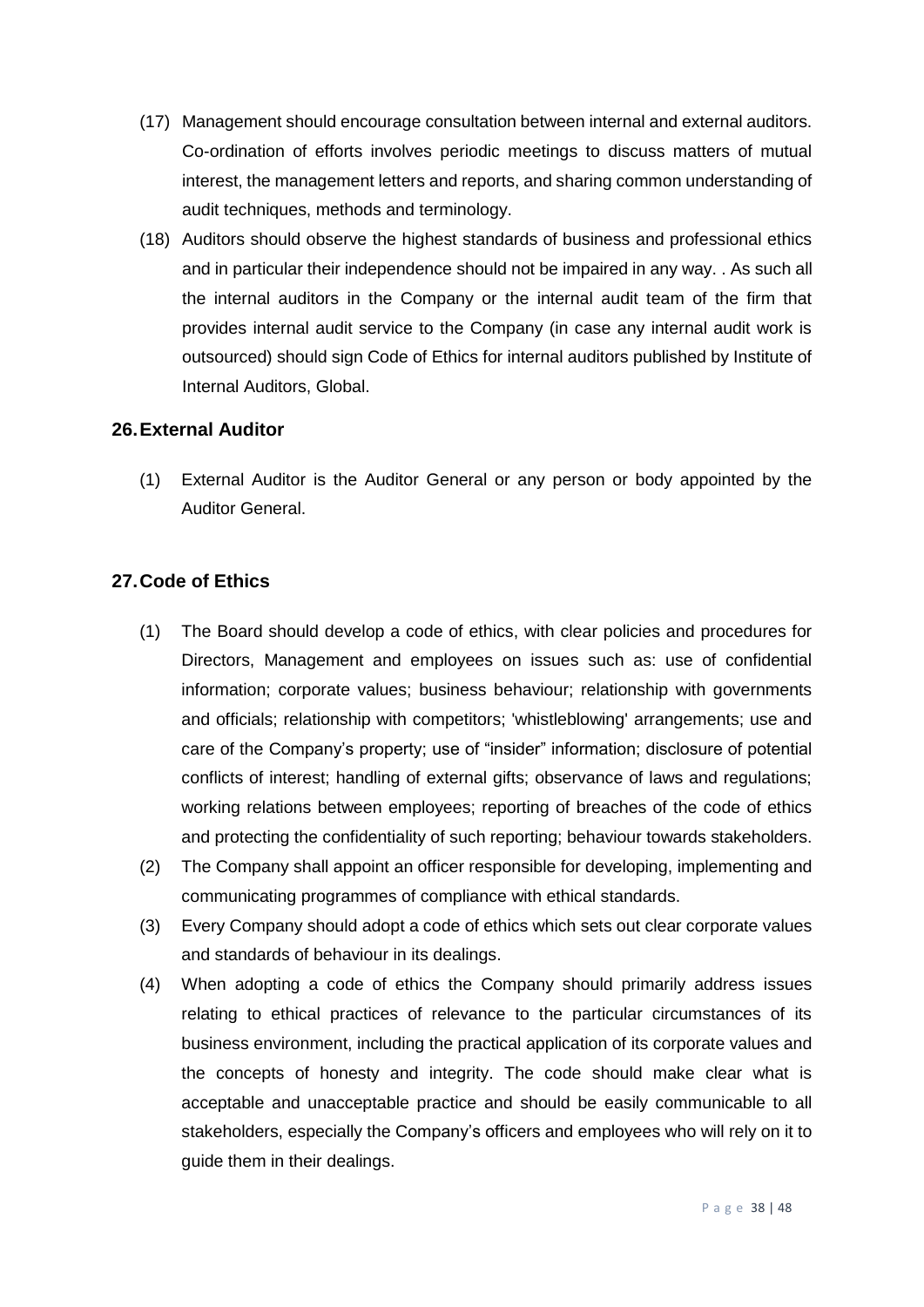- (5) The code of ethics should refer to the principles, norms and standards that the Company wants to promote and integrate within its corporate culture that determines the conduct of its activities, including internal relations, interaction and dealings with external stakeholders.
- (6) In the formulation of its code of ethics, a Company should consider the specific circumstances and identify risk areas within the particular industry in which it operates. Where necessary, reference should be made to relevant laws and regulations that apply to the Company's activities and services.
- (7) Companies should monitor and evaluate compliance with established ethical principles and standards on a regular basis. They should, when necessary, reconsider the nature of their relationship with stakeholders in terms of ethical consequences.
- (8) A Company should promote awareness, both internally and externally and emphasise the importance for the reputation of the Company of adherence to exemplary standards of conduct and ethical practice.

#### <span id="page-38-0"></span>**28.Code of Conduct**

- (1) The Board shall lay down a code of conduct for all Board members and senior management of the Company. The code of conduct shall be circulated and also posted on the website of the Company.
- (2) All Board members and senior management personnel shall affirm compliance with the code on an annual basis. The Annual Report of the Company shall contain a declaration to this effect signed by its CEO/MD.
- (3) Guidelines and policies evolved by the PCB/Ministry of Finance with respect to the structure, composition, selection, appointment and service conditions of Boards of Directors and senior management personnel shall be strictly followed.
- (4) There shall be no extravagance in expenditure on the part of Board members and senior management personnel. SOEs Senior Management shall be accountable for their performance in conformity with established norms of conduct.
- <span id="page-38-1"></span>(5) Any external/ internal changes made from time to time, due to addition of or amendment to laws/regulatory rules, applicable to SOEs, need to be dealt with carefully by the respective Boards/ senior management personnel.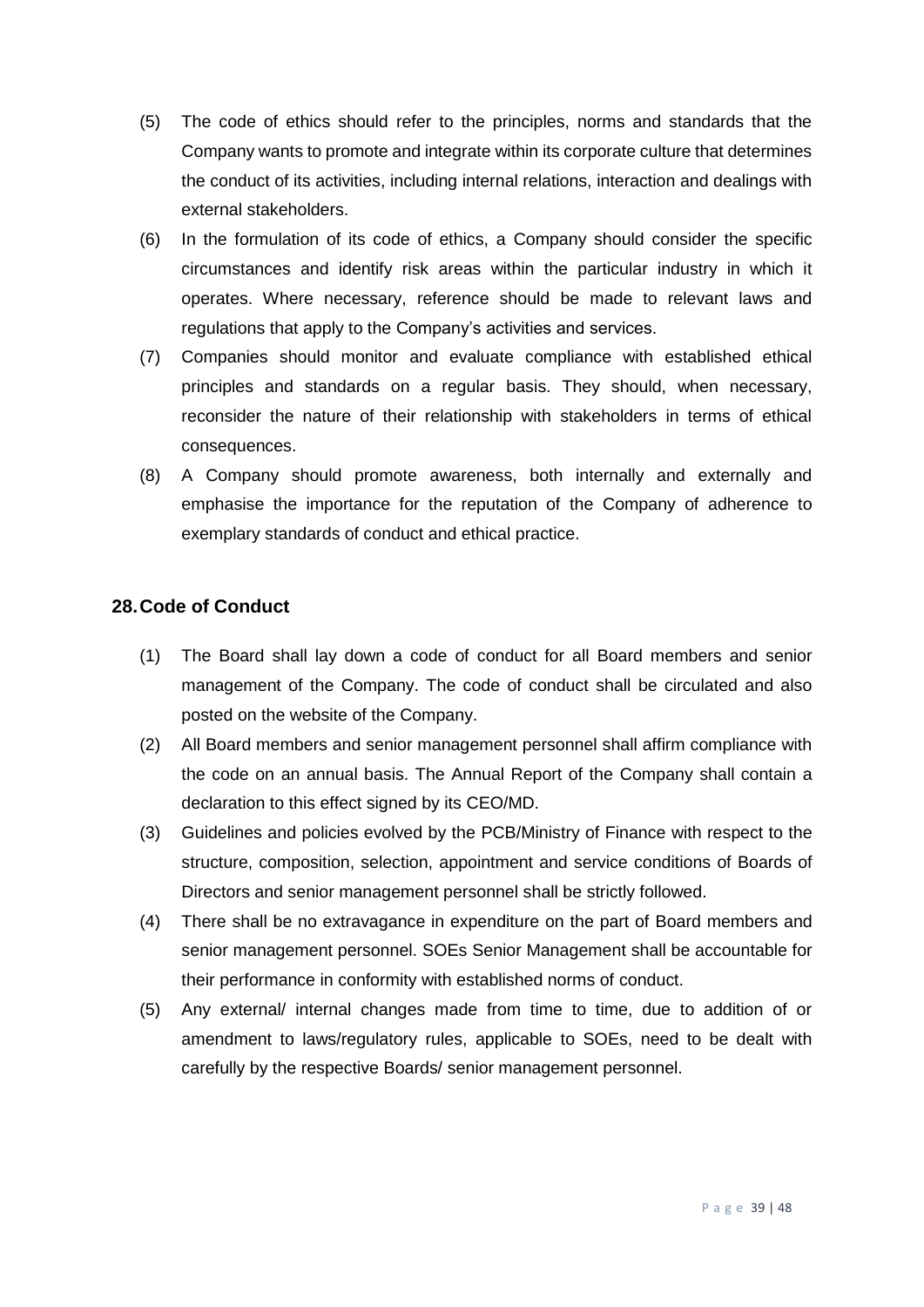# **CHAPTER 7: INTEGRATED SUSTAINABILITY REPORTING**

- (1) Every Company should recognise that it operates within a social and economic community, and should identify the particular circumstances, whether environmental or social, relevant to the Company's business. It is in the long-term economic interest of a Company to conduct itself as a "responsible corporate citizen", and to act in a manner which is non-exploitative, non-discriminatory and respectful of human rights. Failure to adopt such policies may well hinder its development and participation in an international context which is increasingly sensitive to sound corporate values, good practice and respect for the environment.
- (2) Every Company should regularly (at least annually) report to its stakeholders on its policies and practices as regards:
	- (a) ethics;
	- (b) environment;
	- (c) health and safety; and
	- (d) social issues;

#### <span id="page-39-0"></span>**29.Environment**

Economic activities can have a profound impact on the environment, especially in Maldives which is a small, densely populated, and geographically isolated island. Environmental issues are therefore vital to the economy in Maldives and companies must not only be aware of the importance of these issues but should also be actively involved in managing their activities so as to minimise any negative impact on the environment.

#### <span id="page-39-1"></span>**30.Health and Safety**

- (1) SOEs should develop and implement safety, health and environment policies and practices to at least comply with existing legislative and regulatory frameworks.
- (2) SOEs should undertake health and safety risk identification and assessments leading to sound risk management strategies within the Company's particular field of activity.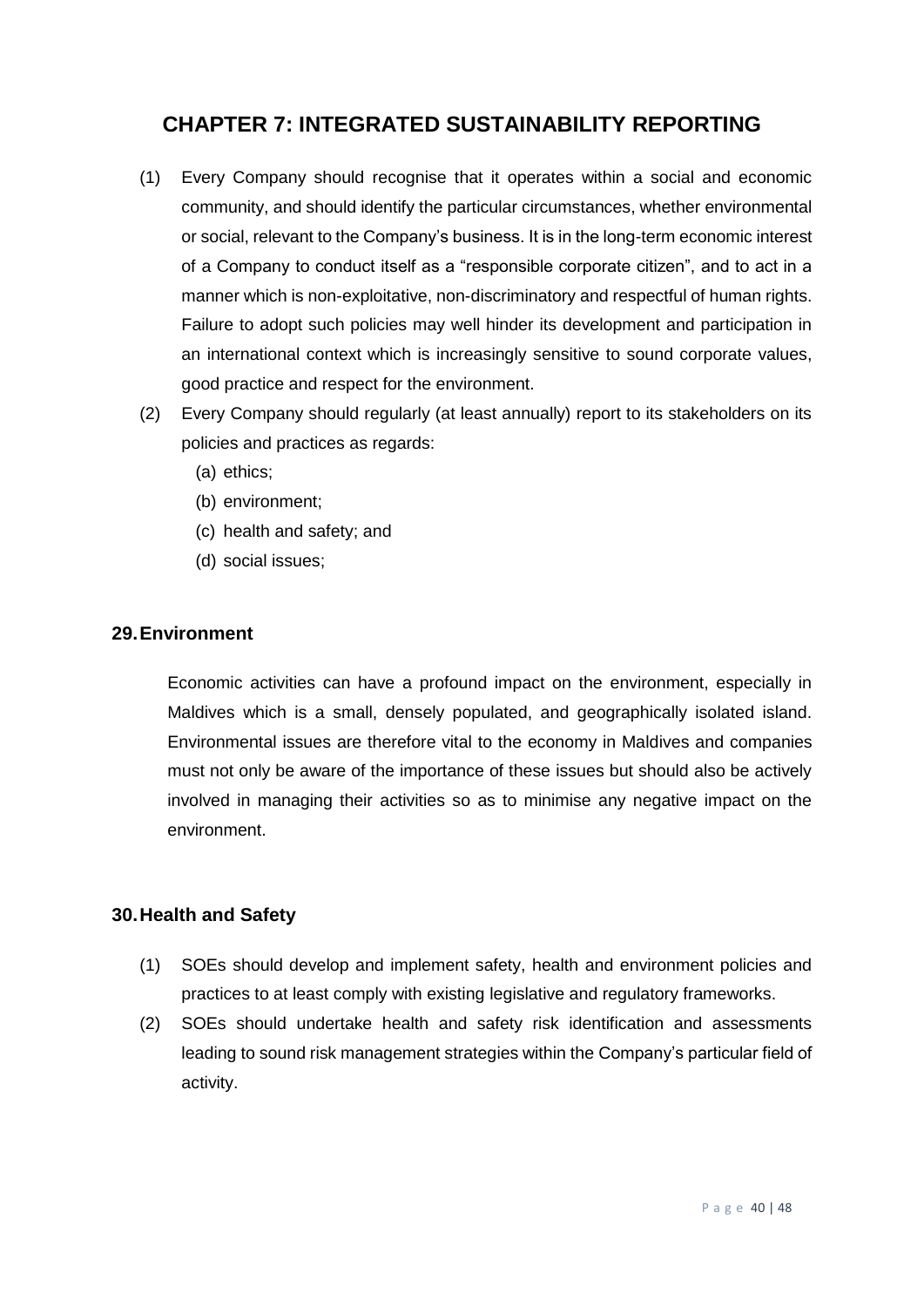## <span id="page-40-0"></span>**31.Social issues**

- (1) SOEs in Maldives play an important role in sustaining social harmony, especially through their employment policies and their ownership structure.
- (2) It is essential that SOEs practice and are seen to practice fair policies in recruitment and promotion. Procedures which are both transparent and based on merit should be adopted by them.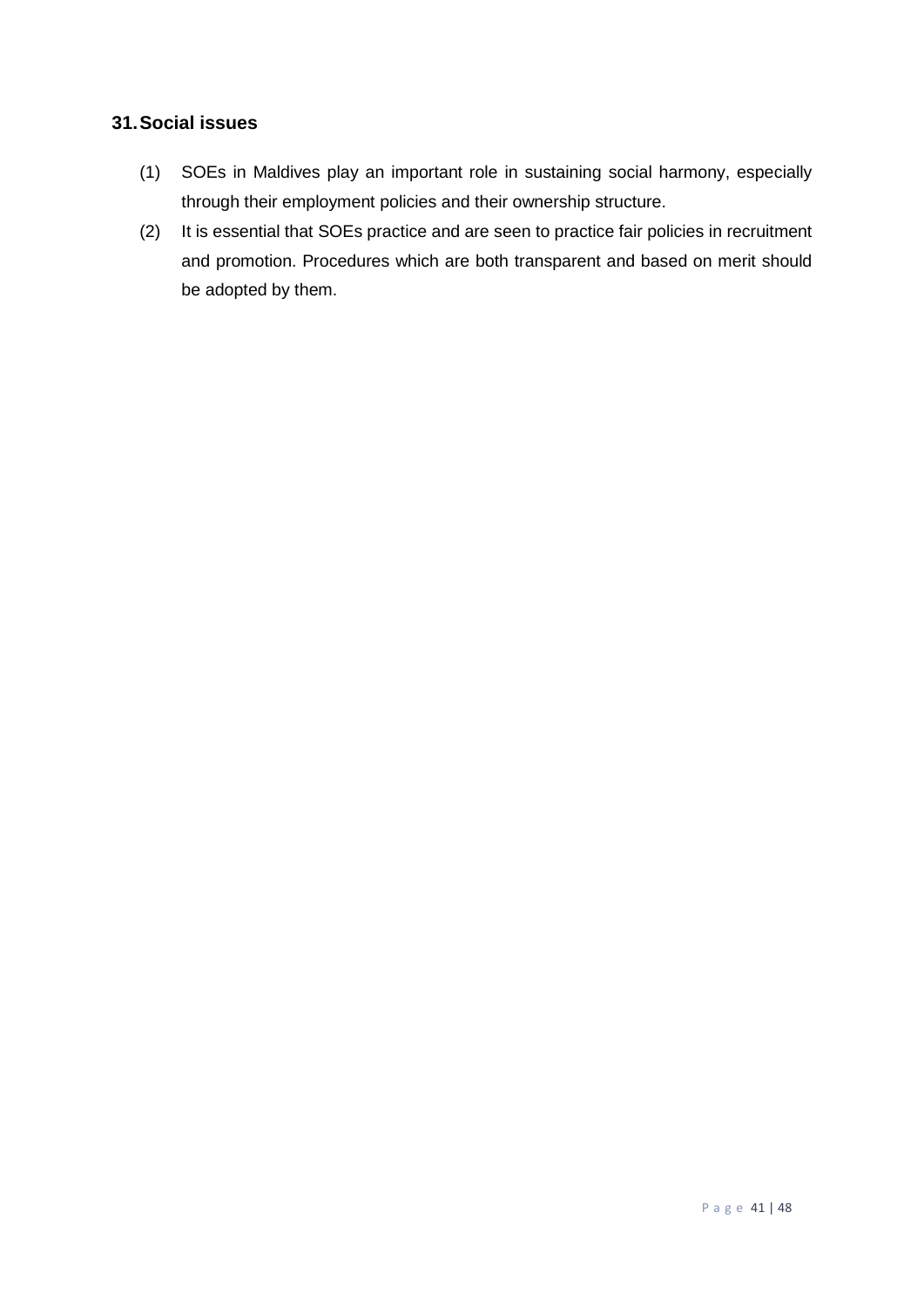# **CHAPTER 8. DISCLOSURE AND TRANSPARENCY**

<span id="page-41-0"></span>The OECD Principles recommend that "The corporate governance framework should ensure that timely and accurate disclosure is made on all material matters regarding the corporation, including the financial situation, performance, ownership, and governance of the Company."

The cornerstone of a disclosure policy is the publication of a comprehensive Annual Report, including Annual Accounts with a report from independent external auditors – the Auditor General. Companies are also encouraged to make use of their website for disclosure of key corporate governance information.

Communicating on operational and day-to-day matters is a management task. However, Boards should consistently and transparently address the Shareholders and other Stakeholders on matters of material interest.

#### <span id="page-41-1"></span>**32.Reporting and Disclosure**

- (1) The Board shall ensure that any report delivered as an annual report includes, or has appended to it, a statement which acknowledges the directors' responsibilities for internal control and describes the methods by which this responsibility is discharged.
- (2) This "Statement of Directors' Responsibilities" shall be signed by two or more Directors as representatives of the Board.
- (3) The disclosure of the methods used by the Board to discharge its responsibility for internal control must, as a minimum, include a description of the following:
	- (a) the systems and processes in place for implementing, maintaining and monitoring of the internal controls;
	- (b) the process by which the Board derives assurance that the internal control systems are effective;
	- (c) the existence or otherwise of an internal audit function, and for companies where no internal audit function exists, the frequency of reviews for the need to establish one and the date of the last such review;
	- (d) any significant enterprise areas not covered by the internal controls including joint ventures, subsidiaries or associates; and
	- (e) the process applied to any material problems disclosed in the annual report or financial statements.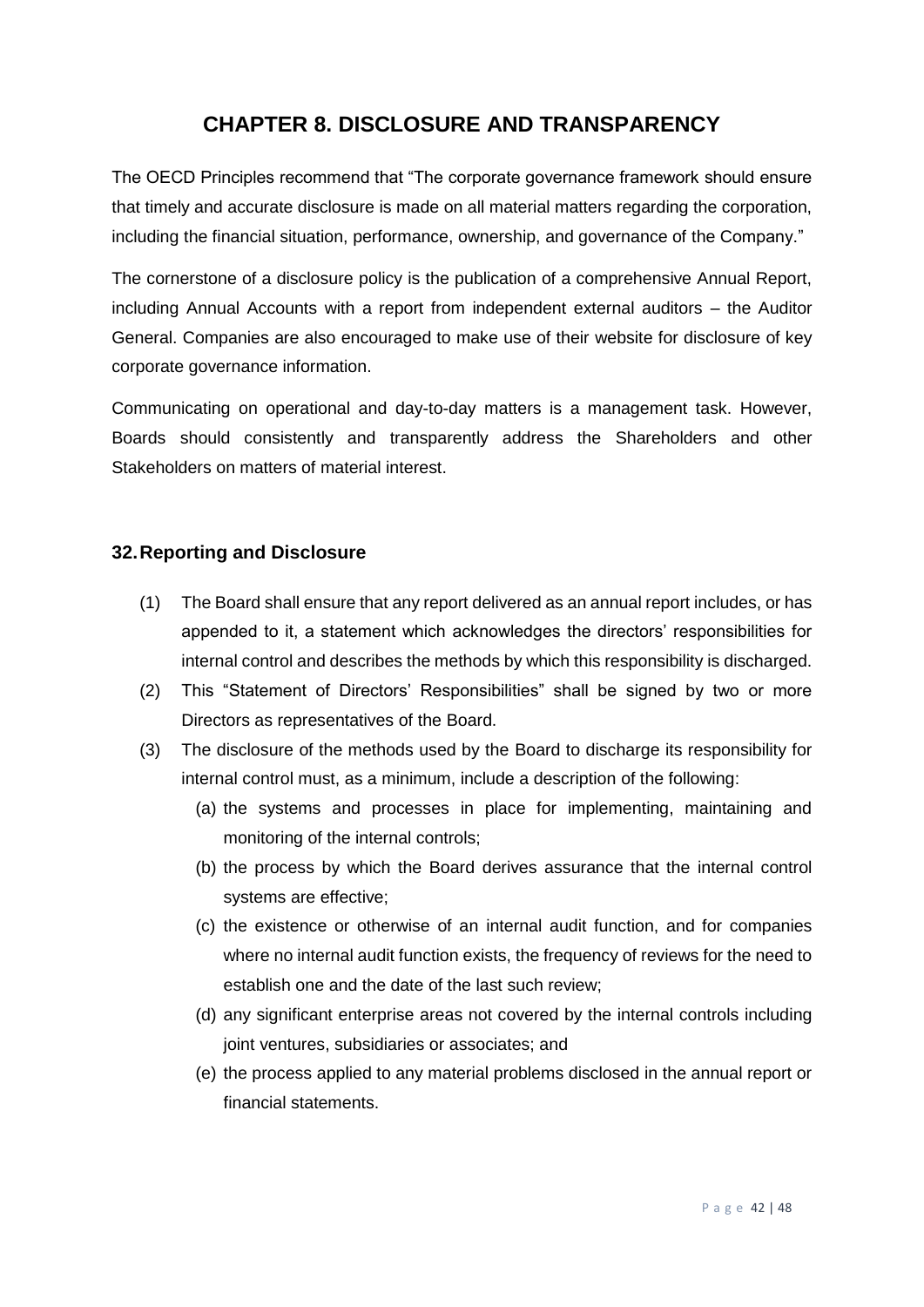- (4) It is the responsibility of the Board to make disclosure as regards risk management. The statement on the risk management processes shall, as a minimum, include the following:
	- (a) the structures and process in place for the identification and management of risk;
	- (b) the methods by which internal control and risk management are integrated together;
	- (c) the methods by which the directors derive assurance that the risk management processes are in place and are effective; and
	- (d) a brief description of each of the key risks identified by the Company and the way in which each of these key risks is managed.
- (5) Where the Board cannot make any of the disclosures required above in relation to internal control or risk management, it must state this fact and provide a suitable explanation.

#### <span id="page-42-0"></span>**33.Annual Report**

- (1) Companies should prepare and present for shareholders' approval an Annual Report.
- (2) Annual reports should present a comprehensive and objective assessment of the activities of the Company so that all Stakeholders can obtain a full and fair view of its performance.
- (3) The Annual Report should include:
	- (a) financial reports prepared in accordance with IFRS; if there has been any departure in the interest of fair presentation, this must not only be disclosed and explained but quantified;
	- (b) information for the Company's Stakeholders, which enables them to assess the Company's contribution to securing economic stability, social welfare and environmental safety.
	- (c) external auditor's conclusion;
	- (d) list of the Company's Shareholders;
	- (e) reference to the Company's web site where the Company's code of ethics is posted;
	- (f) Corporate Governance Statement. The Statement shall evidence the Company's compliance with this Code of Corporate Governance. The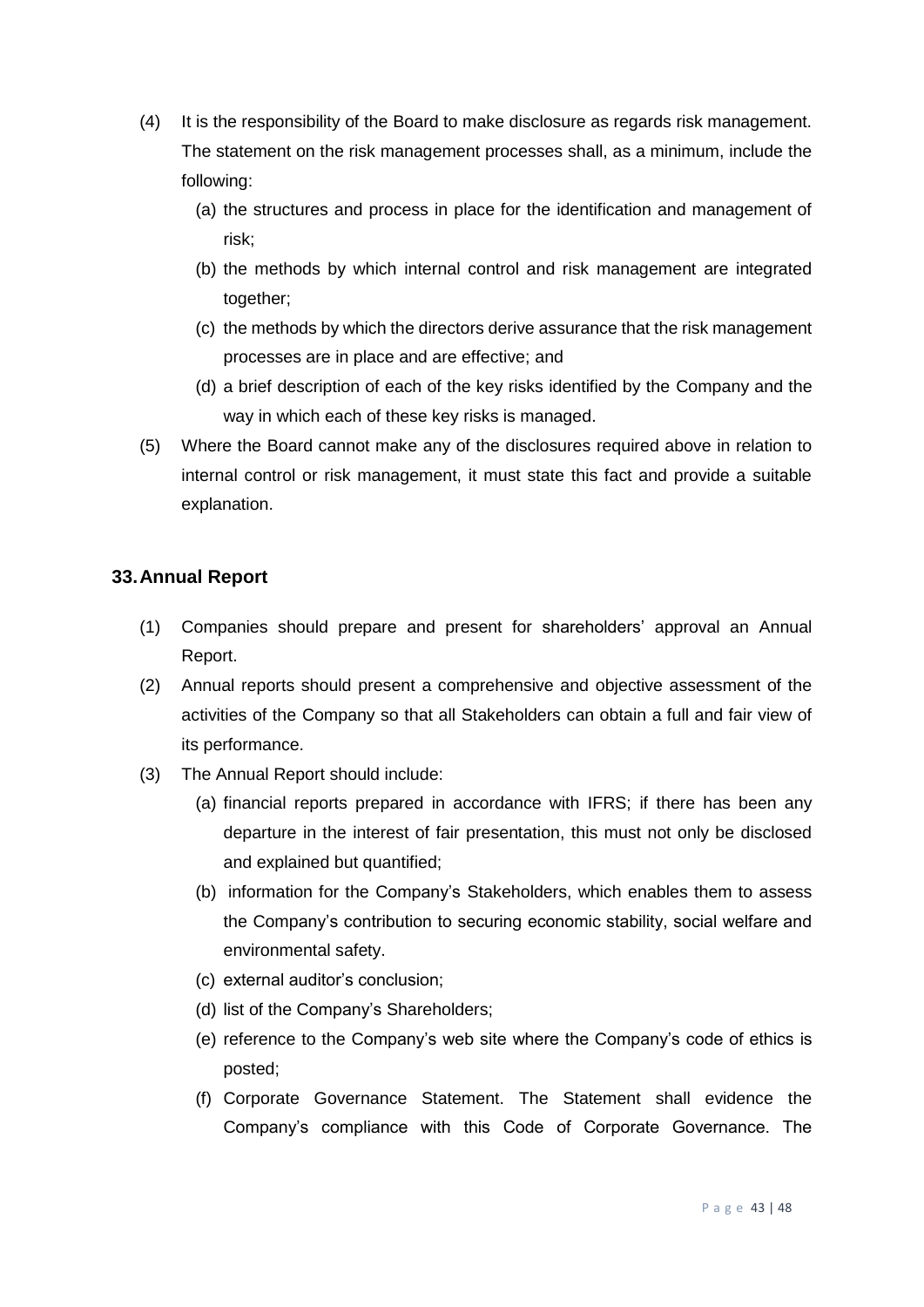Statement shall also include the Company's report with detailed explanations in case of any deviance from this Code of Corporate Governance;

- (g) list of Company's related parties and list of related party transactions where the value of the transaction exceeds 2% of the Company's total assets. In particular, the Annual Report shall:
	- Provide the definition of related parties; Describe the relationships between parents and subsidiaries;
	- Describe what proportion of the Company's transactions involve related parties;
	- Provide information regarding related party transactions separately for each category of related parties;
	- State fairness of the terms and conditions of a related party transaction; Specify the absence of related party transactions;
	- Describe the Company's policies and procedures for the review, approval, or ratification of any transaction required to be reported.
- (h) names and brief bios of Directors, including names of Directors considered independent, those resigning or removed during the year, together with the remuneration of all Directors who served during the year and records of their attendance at Board meetings;
- (i) name and remuneration of external auditors and disclosure of the results of the test of the auditor's independence;
- (j) description of the Company's structure, including subsidiaries, branches and parent Companies and cross-shareholdings with other group or affiliated Companies;
- (k) Directors' Report summarising the performance for the past year, risk factors, prospects for the coming year, Company strategy, major transactions during the year, any major changes in the business undertaken by the Company, explanations of major changes in financial performance in comparison with the preceding year, proposed allocation and distribution of profits, including proposed dividend;
- (l) compensation of Directors and Senior Management (including the CEO/MD and Chief Accountant/Chief Financial Officer); and
- (m)list of number and class and classes of shares issued and summary of rights for each class of shareholders.
- (4) Companies should send an Annual Report including the consolidated income statements and balance sheets of the Company signed by the Board Chairperson,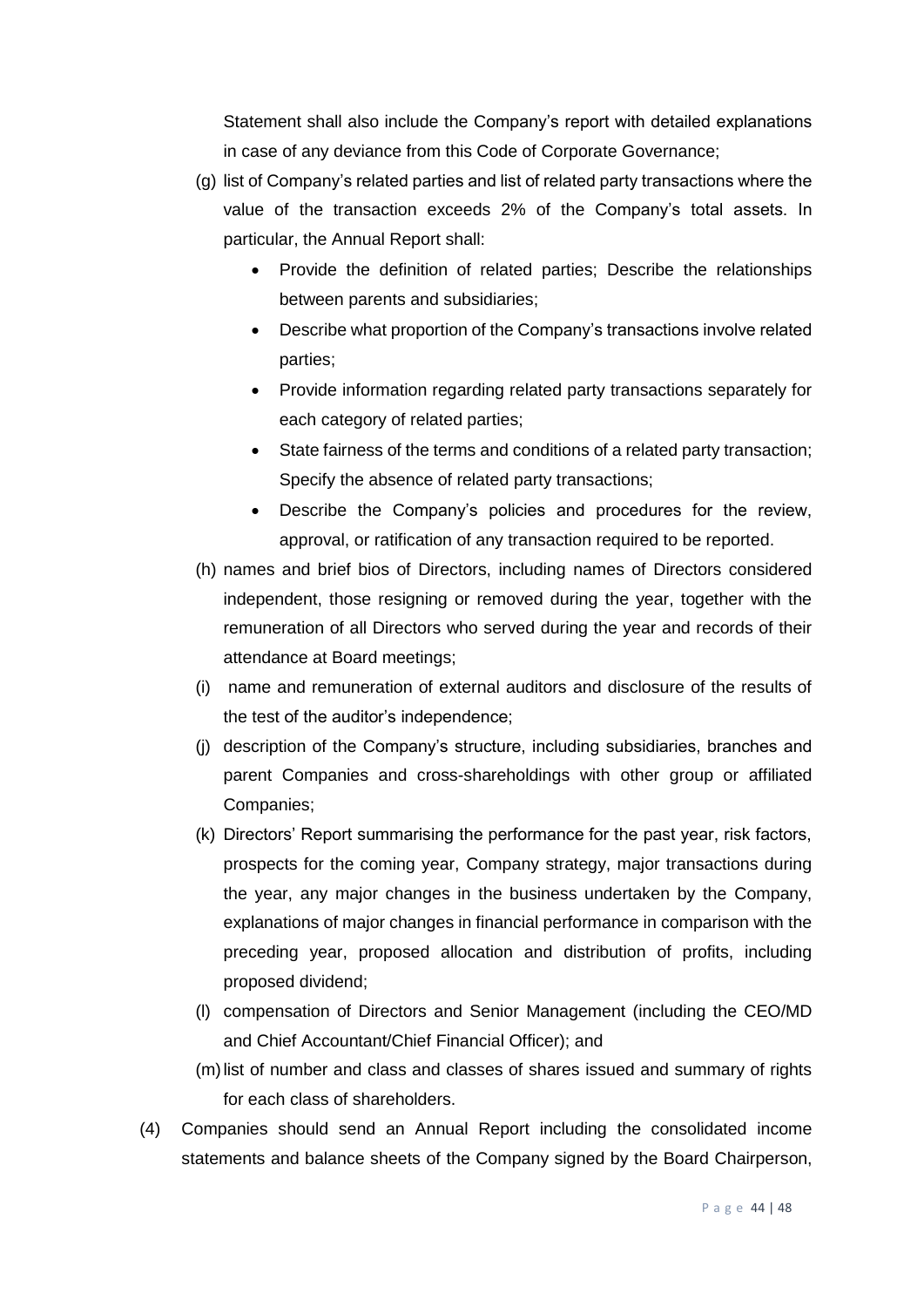CEO and CFO to certify the fair and true presentation of the accounts to PCB and the Shareholders.

### <span id="page-44-0"></span>**34.Corporate Governance Report**

There should be a separate corporate governance section in the annual report. The Corporate governance report must include how much the Company has complied with this code or if there is any deviation from the code, the Company must state the reason for the deviation and justify it.

### <span id="page-44-1"></span>**35.Company's Web Site**

- (1) Companies should have a web site accessible to all stakeholders for the disclosures required in this Code of Corporate Governance. The web site should be updated regularly, to ensure that required disclosure of information is done so, in a timely manner. Documents and information posted on the web site should be available in Dhivehi and if possible in English also.
- (2) All documents to be discussed at the Annual General Meeting should be posted on the Company's web site and be available to the public by the end of the second quarter.
- (3) The Company's web site should include a section dedicated to corporate governance which is regularly updated. This section should include:
	- (a) the Company's Act, inclusive of all amendments in force and the AoA and MoA of the Company;
	- (b) terms of reference for all Directors;
	- (c) a profile of every Director, describing their educational qualification and experience;
	- (d) terms of reference for the Board(s), Board committees and corporate secretary;
	- (e) the Company's policy on annual evaluation of the Board;
	- (f) the minutes of the Annual General Meeting for the previous 5 years;
	- (g) the approved dividend policy;
	- (h) the Company's identified Stakeholders and its policies for dealing with those Stakeholders;
	- (i) The Corporate Governance Statements for the last 3 years;
	- (j) the Company's structure and cross-shareholdings; The Annual Reports for the past three years; and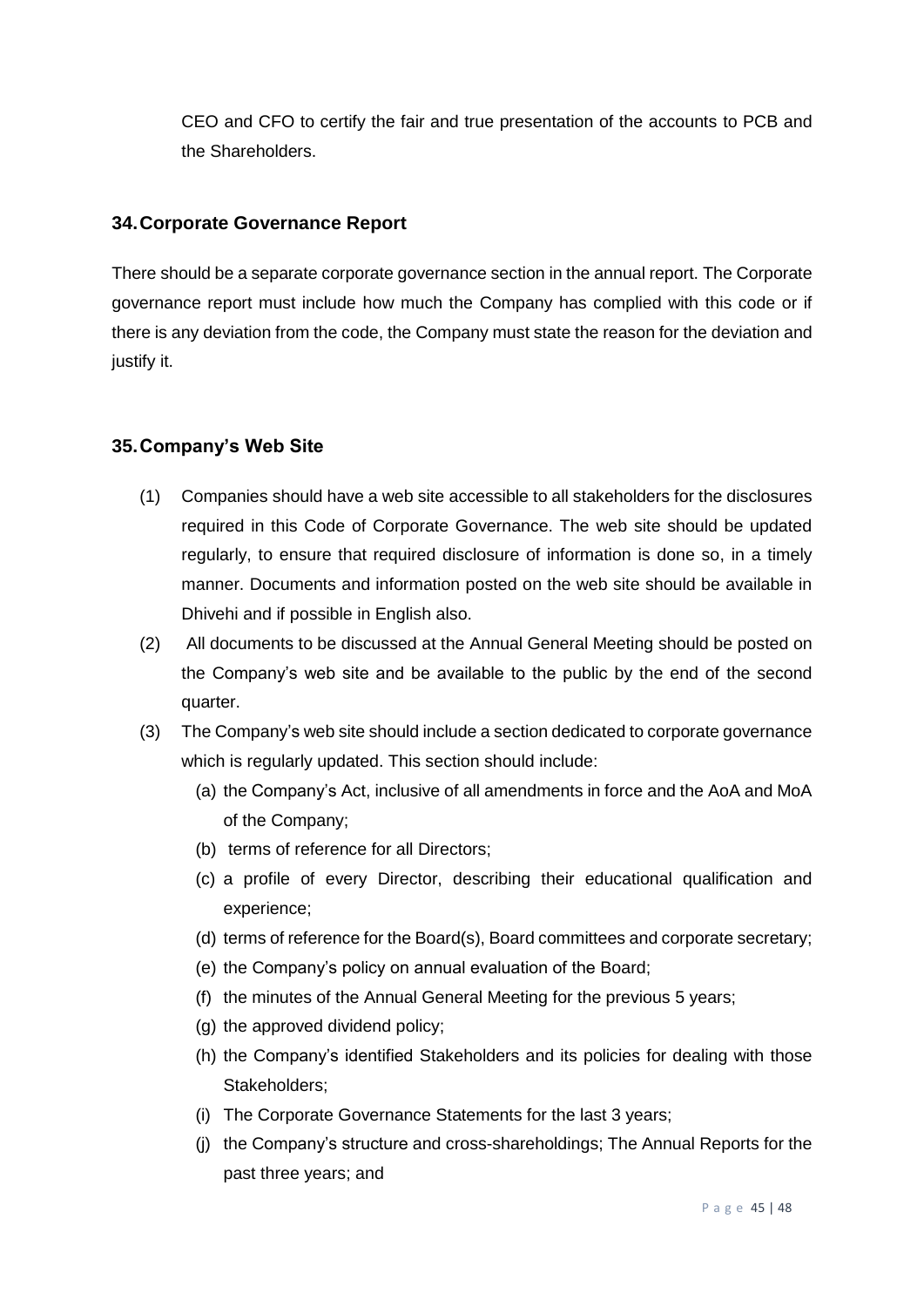(k) at least (3) three basic financial statements Semi-annually or Quarterly.

- (4) The disclosure should include any areas of Owner's decision making over the SOE's operations that are not delegated to the Board and on whether the SOE is subject to any specific regulatory oversight and how this oversight is exercised.
- (5) The SOE website should include information on performance criteria to be followed by the Board and any relevant information for stakeholders.

#### <span id="page-45-0"></span>**36.Disclosure by the Government**

- (1) The identity of the Government entity exercising ownership of the SOE and the shareholding directly or indirectly belonging to the Government should be disclosed in the Annual Report and on the SOE web site.
- (2) The disclosure in the Annual Report of related party transactions should include disclosures of any financial assistance, received from the Government and commitments made on behalf of the SOE, any Government aid, subsidies or grants of which the SOE has been a recipient and any business relations that may exist between the SOE and other companies.
- (3) Loans to Directors, Shareholders, Senior Management, auditors, Company lawyers or any other person who has access to confidential information on the SOEs activities, should not be authorised. If there are any such loans, they should be clearly disclosed in the Annual Report.

#### <span id="page-45-1"></span>**37.Funding**

Charitable Donations: It is the responsibility of the Board to decide whether the Company should make any charitable donations. In the event of the Company making any such donations, the aggregate amount should be declared in the annual report.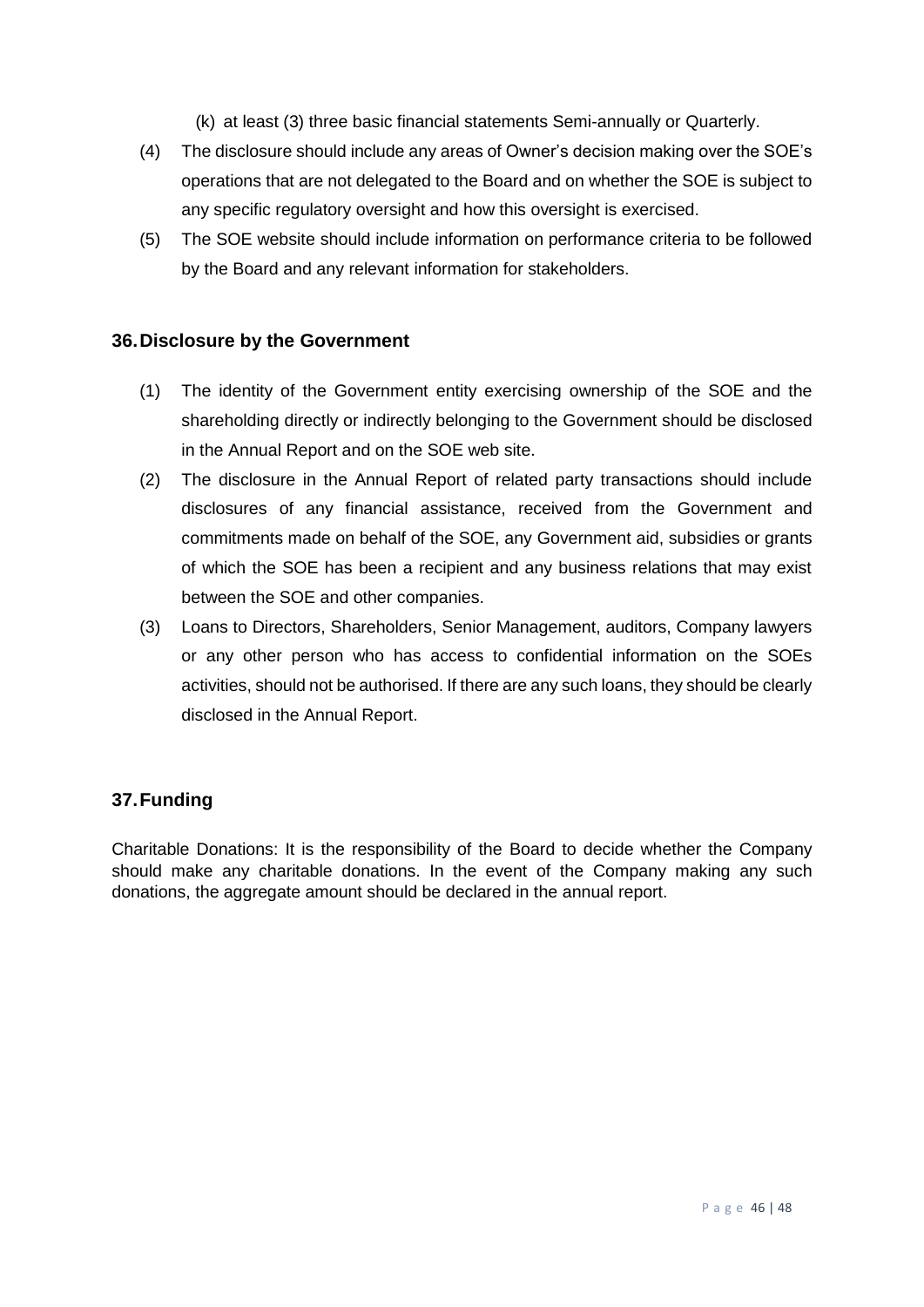## **CHAPTER 9: STAKEHOLDERS**

<span id="page-46-0"></span>The OECD Principles state that "corporate governance framework should recognise the rights of stakeholders established by law or through mutual agreements and encourage active cooperation between corporations and stakeholders in creating wealth, jobs, and the sustainability of financially sound SOEs".

The competitiveness and ultimate success of a Company is the result of teamwork that embodies contributions from a range of different resource providers including investors, employees, creditors, and suppliers. Thus, it is best practice for the Boards to consider the implication of their decisions on the various Stakeholders as an integral part of the decisionmaking process.

#### <span id="page-46-1"></span>**38.Considering Stakeholders' Interests**

- (1) The Board should take account of the legitimate interests and expectations of its stakeholders in its decision making in the best interests of the Company.
- (2) The state ownership policy should fully recognise the state-owned enterprise's responsibilities towards stakeholders and request that they report on their relations with stakeholders.

#### <span id="page-46-2"></span>**39.Identification of Stakeholders**

The Board should ensure that the Company identifies the stakeholders that are relevant to its operations.

#### <span id="page-46-3"></span>**40.Policies and Procedures for dealing with Stakeholders**

- (1) The Board should define relevant policies and procedures on the handling of the Company's relationships with its defined stakeholders. For example, this might include a policy for relations with suppliers that includes payment terms, or an environmental policy that includes the handling of waste.
- (2) The stakeholder policies and procedures including implementation report and applied standards should be disclosed on the Company's web site.
- (3) The Board should annually disclose in the implementation report the nature of the Company's dealings with stakeholders and the outcomes of these dealings.